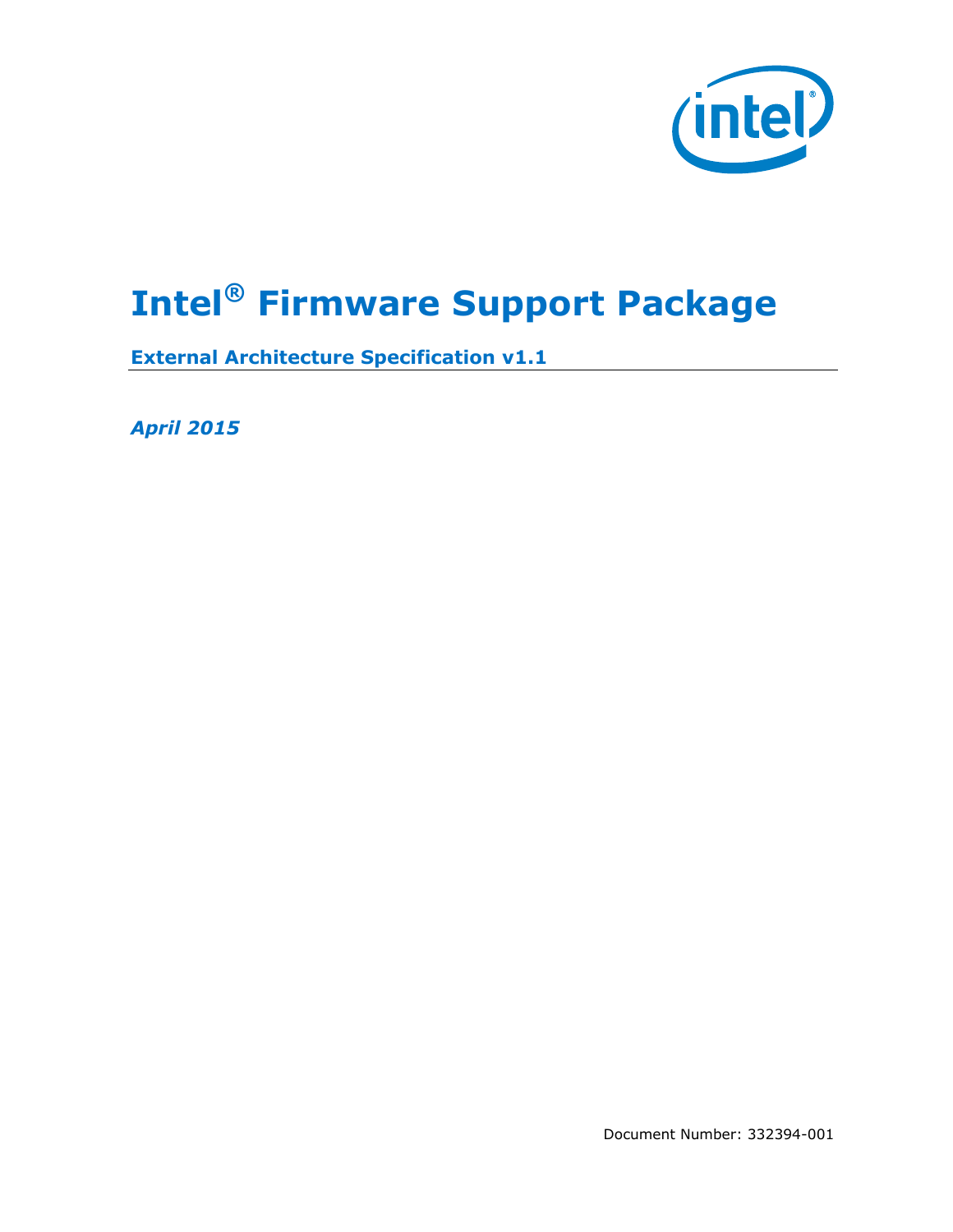

INFORMATION IN THIS DOCUMENT IS PROVIDED IN CONNECTION WITH INTEL PRODUCTS. NO LICENSE, EXPRESS OR IMPLIED, BY ESTOPPEL OR OTHERWISE, TO ANY INTELLECTUAL PROPERTY RIGHTS IS GRANTED BY THIS DOCUMENT. EXCEPT AS PROVIDED IN INTEL'S TERMS AND CONDITIONS OF SALE FOR SUCH PRODUCTS, INTEL ASSUMES NO LIABILITY WHATSOEVER AND INTEL DISCLAIMS ANY EXPRESS OR IMPLIED WARRANTY, RELATING TO SALE AND/OR USE OF INTEL PRODUCTS INCLUDING LIABILITY OR WARRANTIES RELATING TO FITNESS FOR A PARTICULAR PURPOSE, MERCHANTABILITY, OR INFRINGEMENT OF ANY PATENT, COPYRIGHT OR OTHER INTELLECTUAL PROPERTY RIGHT.

A "Mission Critical Application" is any application in which failure of the Intel Product could result, directly or indirectly, in personal injury or death. SHOULD YOU PURCHASE OR USE INTEL'S PRODUCTS FOR ANY SUCH MISSION CRITICAL APPLICATION, YOU SHALL INDEMNIFY AND HOLD INTEL AND ITS SUBSIDIARIES, SUBCONTRACTORS AND AFFILIATES, AND THE DIRECTORS, OFFICERS, AND EMPLOYEES OF EACH, HARMLESS AGAINST ALL CLAIMS COSTS, DAMAGES, AND EXPENSES AND REASONABLE ATTORNEYS' FEES ARISING OUT OF, DIRECTLY OR INDIRECTLY, ANY CLAIM OF PRODUCT LIABILITY, PERSONAL INJURY, OR DEATH ARISING IN ANY WAY OUT OF SUCH MISSION CRITICAL APPLICATION, WHETHER OR NOT INTEL OR ITS SUBCONTRACTOR WAS NEGLIGENT IN THE DESIGN, MANUFACTURE, OR WARNING OF THE INTEL PRODUCT OR ANY OF ITS PARTS.

Intel may make changes to specifications and product descriptions at any time, without notice. Designers must not rely on the absence or characteristics of any features or instructions marked "reserved" or "undefined". Intel reserves these for future definition and shall have no responsibility whatsoever for conflicts or incompatibilities arising from future changes to them. The information here is subject to change without notice. Do not finalize a design with this information.

The products described in this document may contain design defects or errors known as errata which may cause the product to deviate from published specifications. Current characterized errata are available on request.

Contact your local Intel sales office or your distributor to obtain the latest specifications and before placing your product order.

Copies of documents which have an order number and are referenced in this document, or other Intel literature, may be obtained by calling 1-800-548-4725, or go to: http://www.intel.com/design/literature.htm

Intel and the Intel logo are trademarks or registered trademarks of Intel Corporation or its subsidiaries in the United States and other countries.

\*Other names and brands may be claimed as the property of others.

Copyright © 2015, Intel Corporation. All rights reserved.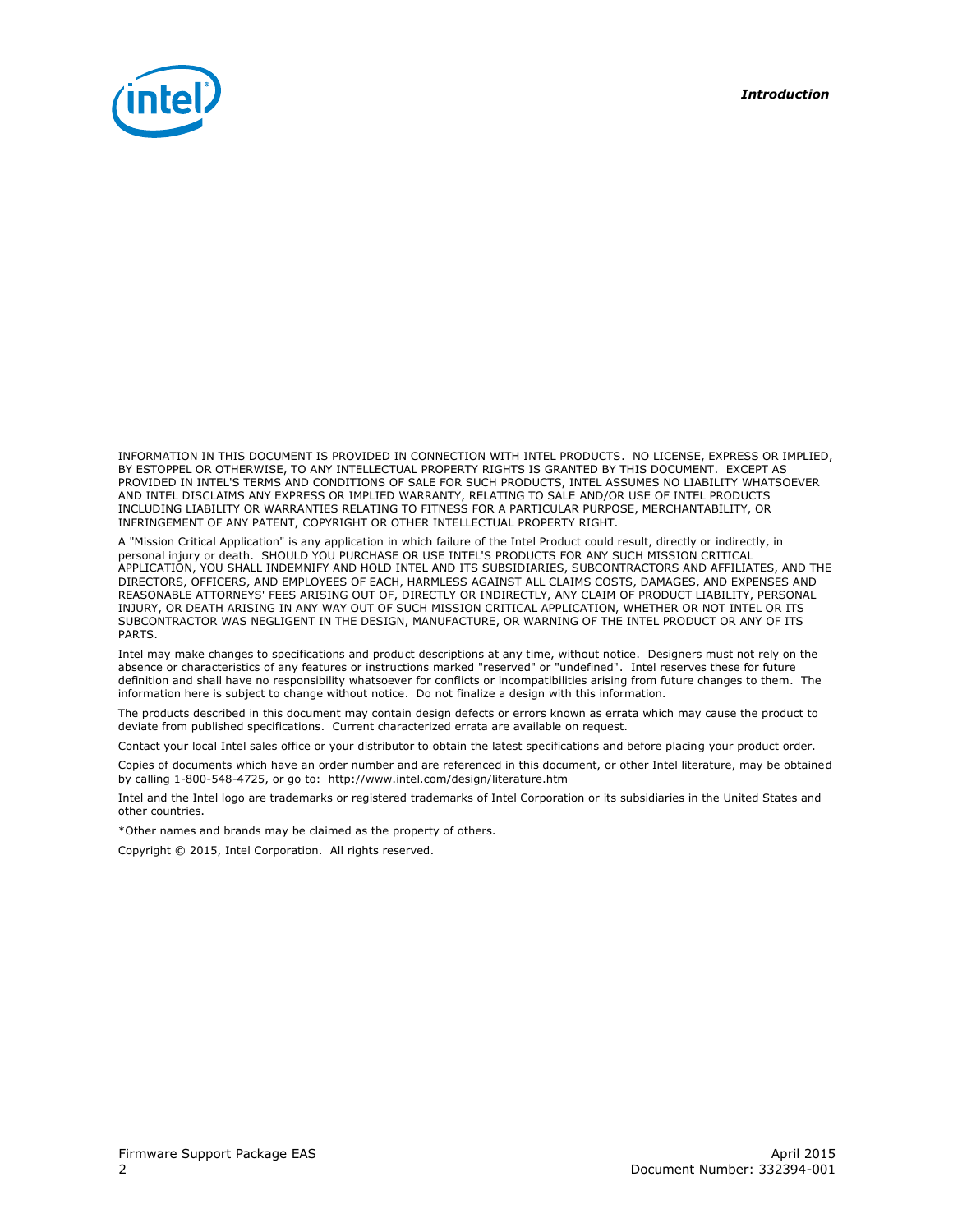

# **Contents**

| $\mathbf{1}$ |     |       | $\begin{minipage}{0.9\linewidth} \textbf{Introduction} \begin{minipage}{0.9\linewidth} \textbf{7} & \textbf{8} & \textbf{9} \\ \textbf{10} & \textbf{11} & \textbf{12} \\ \textbf{11} & \textbf{12} & \textbf{13} \\ \textbf{12} & \textbf{13} & \textbf{14} \\ \textbf{13} & \textbf{14} & \textbf{15} \\ \textbf{16} & \textbf{18} & \textbf{18} \\ \textbf{19} & \textbf{19} & \textbf{18} \\ \textbf{19} & \textbf{19} & \textbf{19}$ |  |  |
|--------------|-----|-------|-------------------------------------------------------------------------------------------------------------------------------------------------------------------------------------------------------------------------------------------------------------------------------------------------------------------------------------------------------------------------------------------------------------------------------------------|--|--|
|              | 1.1 |       |                                                                                                                                                                                                                                                                                                                                                                                                                                           |  |  |
|              | 1.2 |       |                                                                                                                                                                                                                                                                                                                                                                                                                                           |  |  |
|              | 1.3 |       |                                                                                                                                                                                                                                                                                                                                                                                                                                           |  |  |
| 2            |     |       |                                                                                                                                                                                                                                                                                                                                                                                                                                           |  |  |
|              | 2.1 |       |                                                                                                                                                                                                                                                                                                                                                                                                                                           |  |  |
|              | 2.2 |       |                                                                                                                                                                                                                                                                                                                                                                                                                                           |  |  |
| 3            |     |       |                                                                                                                                                                                                                                                                                                                                                                                                                                           |  |  |
|              | 3.1 |       |                                                                                                                                                                                                                                                                                                                                                                                                                                           |  |  |
|              | 3.2 |       |                                                                                                                                                                                                                                                                                                                                                                                                                                           |  |  |
| 4            |     |       |                                                                                                                                                                                                                                                                                                                                                                                                                                           |  |  |
| 5            |     |       |                                                                                                                                                                                                                                                                                                                                                                                                                                           |  |  |
|              | 5.1 |       |                                                                                                                                                                                                                                                                                                                                                                                                                                           |  |  |
|              |     | 5.1.1 |                                                                                                                                                                                                                                                                                                                                                                                                                                           |  |  |
|              |     | 5.1.2 |                                                                                                                                                                                                                                                                                                                                                                                                                                           |  |  |
|              |     | 5.1.3 |                                                                                                                                                                                                                                                                                                                                                                                                                                           |  |  |
|              |     | 5.1.4 |                                                                                                                                                                                                                                                                                                                                                                                                                                           |  |  |
| 6            |     |       |                                                                                                                                                                                                                                                                                                                                                                                                                                           |  |  |
|              | 6.1 |       |                                                                                                                                                                                                                                                                                                                                                                                                                                           |  |  |
|              | 6.2 |       |                                                                                                                                                                                                                                                                                                                                                                                                                                           |  |  |
|              | 6.3 |       |                                                                                                                                                                                                                                                                                                                                                                                                                                           |  |  |
|              | 6.4 |       |                                                                                                                                                                                                                                                                                                                                                                                                                                           |  |  |
|              | 6.5 |       |                                                                                                                                                                                                                                                                                                                                                                                                                                           |  |  |
|              |     | 6.5.1 |                                                                                                                                                                                                                                                                                                                                                                                                                                           |  |  |
|              |     | 6.5.2 |                                                                                                                                                                                                                                                                                                                                                                                                                                           |  |  |
|              |     | 6.5.3 |                                                                                                                                                                                                                                                                                                                                                                                                                                           |  |  |
|              |     | 6.5.4 |                                                                                                                                                                                                                                                                                                                                                                                                                                           |  |  |
|              |     | 6.5.5 |                                                                                                                                                                                                                                                                                                                                                                                                                                           |  |  |
|              | 6.6 |       |                                                                                                                                                                                                                                                                                                                                                                                                                                           |  |  |
|              |     | 6.6.1 |                                                                                                                                                                                                                                                                                                                                                                                                                                           |  |  |
|              |     | 6.6.2 |                                                                                                                                                                                                                                                                                                                                                                                                                                           |  |  |
|              |     | 6.6.3 |                                                                                                                                                                                                                                                                                                                                                                                                                                           |  |  |
|              |     |       | 6.6.3.1                                                                                                                                                                                                                                                                                                                                                                                                                                   |  |  |
|              |     | 6.6.4 |                                                                                                                                                                                                                                                                                                                                                                                                                                           |  |  |
|              |     | 6.6.5 |                                                                                                                                                                                                                                                                                                                                                                                                                                           |  |  |
|              | 6.7 |       |                                                                                                                                                                                                                                                                                                                                                                                                                                           |  |  |
|              |     | 6.7.1 |                                                                                                                                                                                                                                                                                                                                                                                                                                           |  |  |
|              |     | 6.7.2 |                                                                                                                                                                                                                                                                                                                                                                                                                                           |  |  |
|              |     | 6.7.3 |                                                                                                                                                                                                                                                                                                                                                                                                                                           |  |  |
|              |     | 6.7.4 |                                                                                                                                                                                                                                                                                                                                                                                                                                           |  |  |
|              |     | 6.7.5 |                                                                                                                                                                                                                                                                                                                                                                                                                                           |  |  |
|              | 6.8 |       |                                                                                                                                                                                                                                                                                                                                                                                                                                           |  |  |
|              |     | 6.8.1 |                                                                                                                                                                                                                                                                                                                                                                                                                                           |  |  |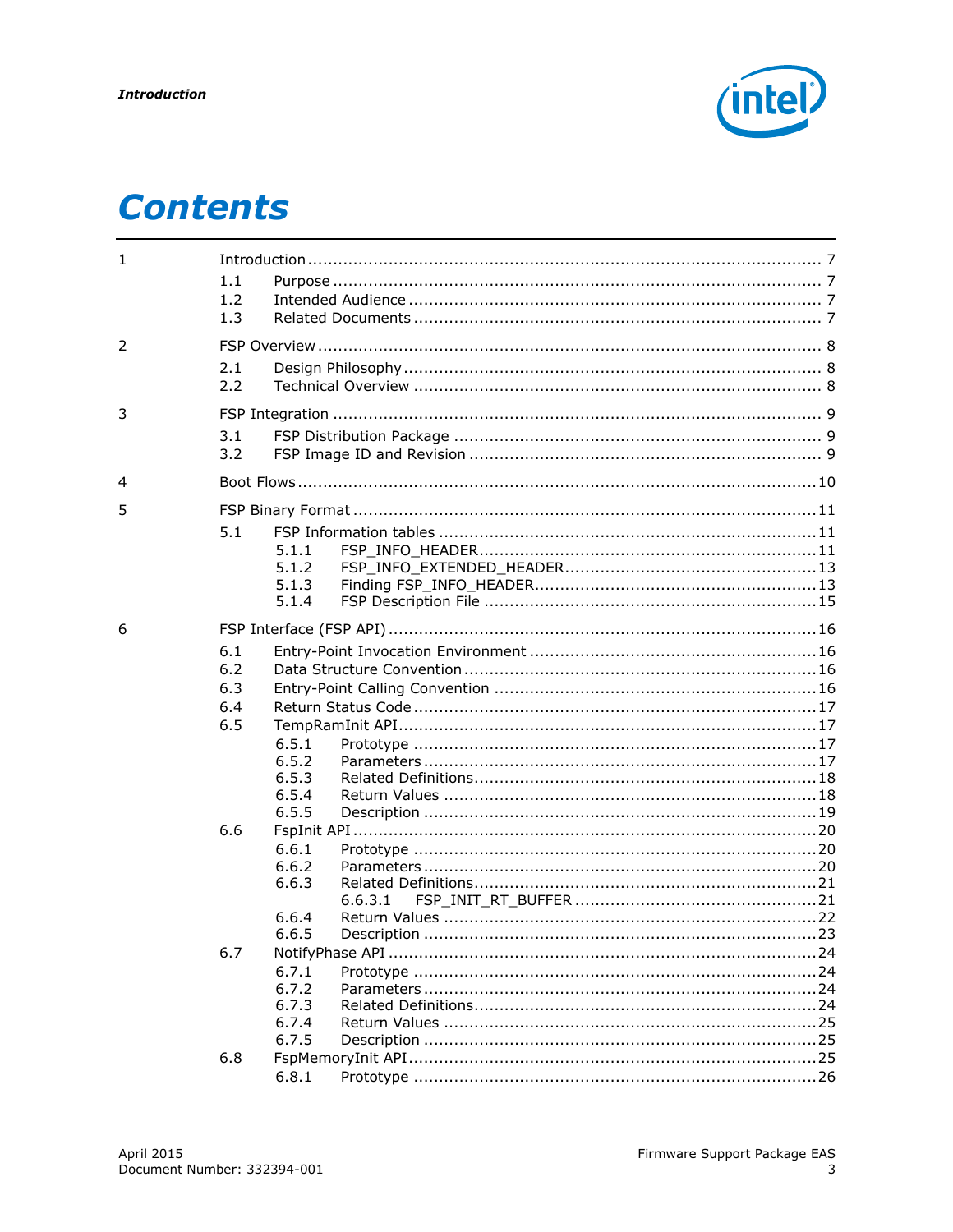

|    |                                                      | 6.8.2<br>6.8.3<br>6.8.4<br>6.8.5                                             |  |     |
|----|------------------------------------------------------|------------------------------------------------------------------------------|--|-----|
|    | 6.9                                                  | 6.9.1<br>6.9.2<br>6.9.3<br>6.9.4                                             |  |     |
|    | 6.10                                                 | 6.10.1<br>6.10.2<br>6.10.3<br>6.10.4                                         |  |     |
| 7  |                                                      |                                                                              |  |     |
|    | 7.1<br>7.2<br>7.3<br>7.4<br>7.5                      |                                                                              |  |     |
| 8  | 8.1<br>8.2                                           |                                                                              |  |     |
|    |                                                      |                                                                              |  |     |
| 9  | 9.1<br>9.2<br>9.3                                    |                                                                              |  |     |
| 10 | 10.1<br>10.2<br>10.3<br>10.4<br>10.5<br>10.6<br>10.7 | 10.1.1<br>10.2.1<br>10.3.1<br>10.4.2<br>10.5.1<br>10.6.1<br>10.7.1<br>10.7.2 |  | .38 |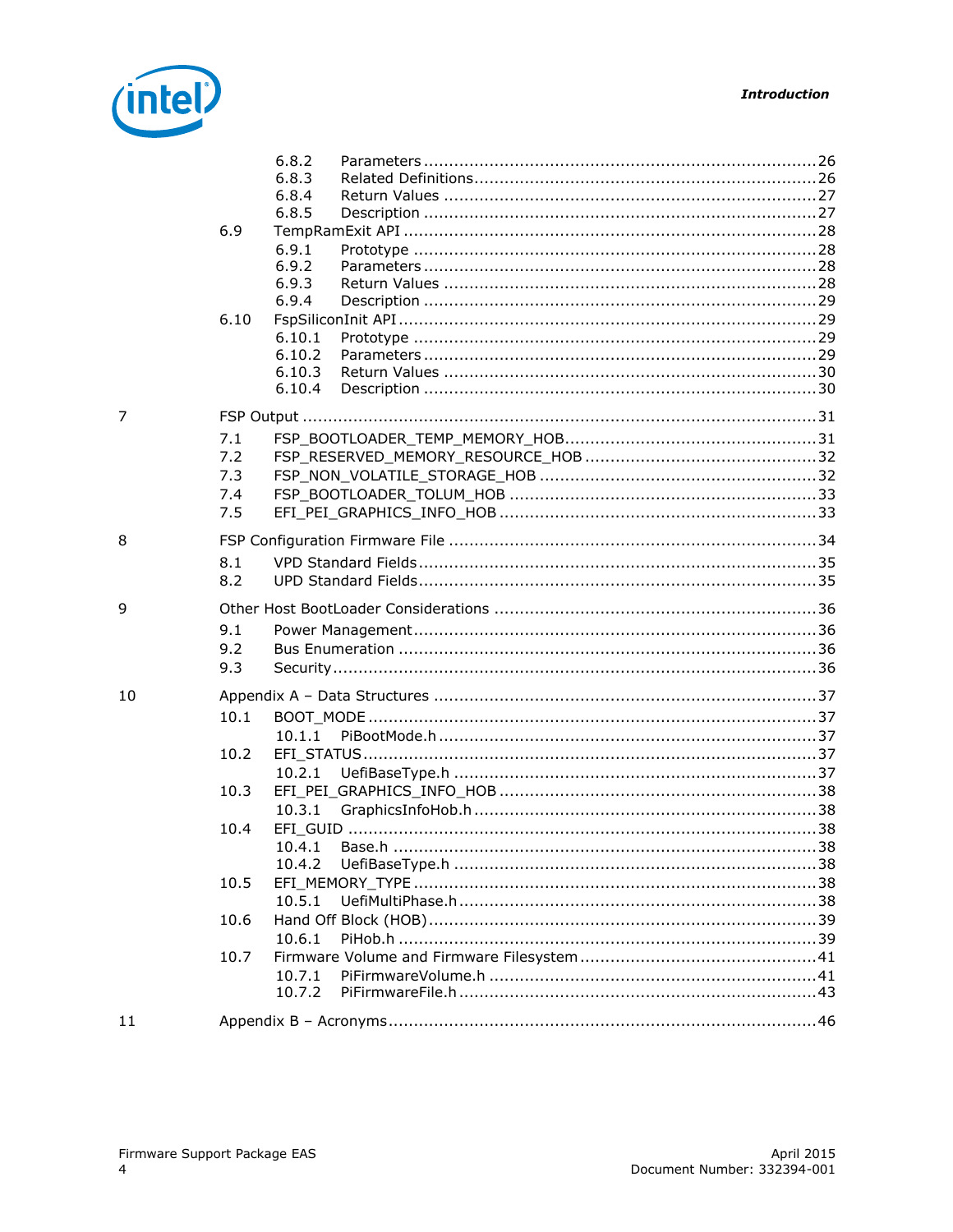

# **Figures**

| Figure 1. |  |
|-----------|--|
|           |  |

# **Tables**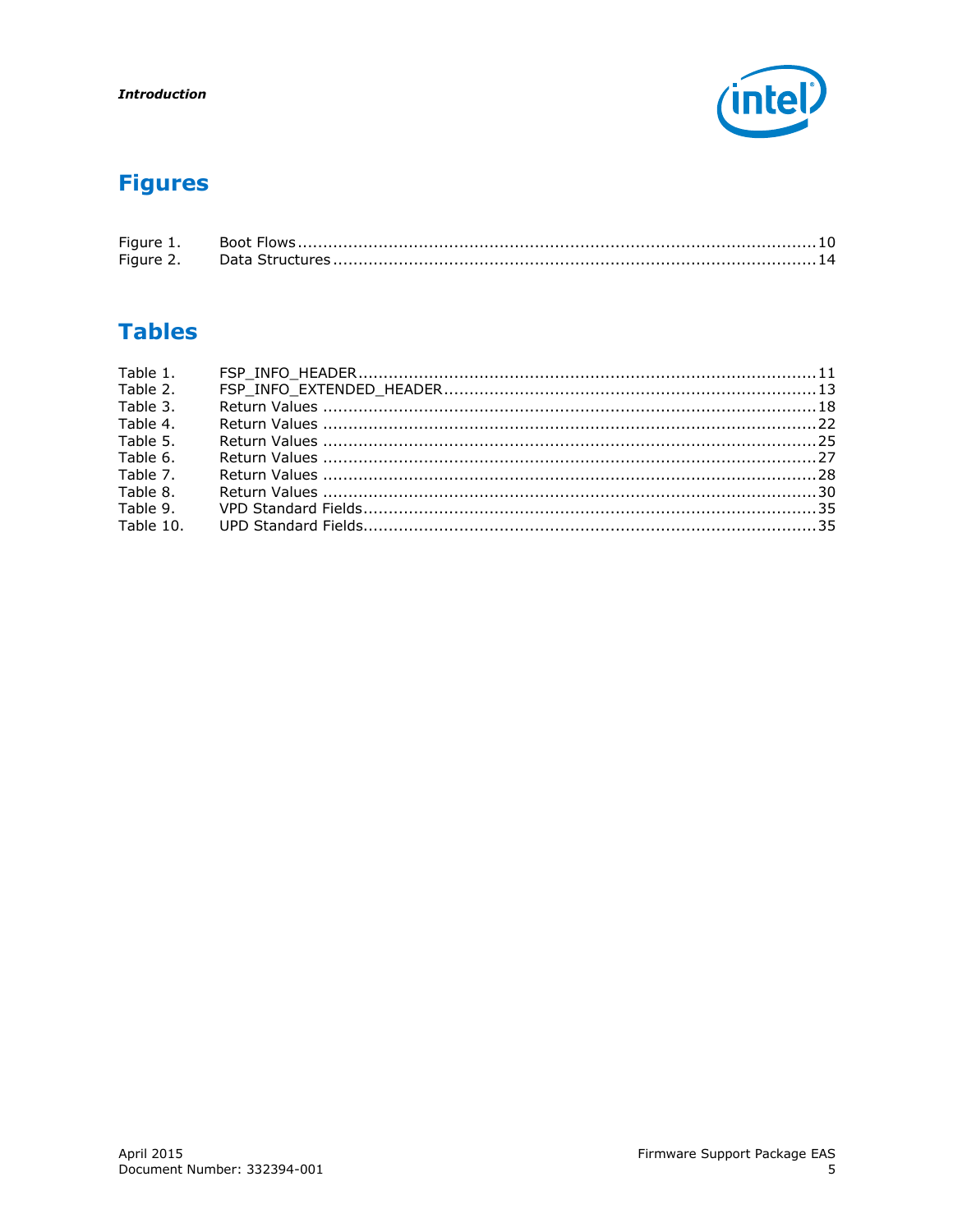

# *Revision History*

| <b>Date</b>       | <b>Revision</b> | <b>Description</b>                                                                                                                                                                                                                                                                                                                                                                                                                                                                                                                                                                                                               |
|-------------------|-----------------|----------------------------------------------------------------------------------------------------------------------------------------------------------------------------------------------------------------------------------------------------------------------------------------------------------------------------------------------------------------------------------------------------------------------------------------------------------------------------------------------------------------------------------------------------------------------------------------------------------------------------------|
| April 2014        | 1.0             | Initial publication                                                                                                                                                                                                                                                                                                                                                                                                                                                                                                                                                                                                              |
| <b>April 2015</b> | 1.1             | • Added FspMemoryInit, TempRamExit and FspSiliconInit API<br>• Added FSP INFO EXTENDED HEADER<br>• FSP INFO HEADER changes<br>- Updated HeaderRevision from 1 to 2<br>— Update ImageRevision format to Major Minor Rev Build<br>- Define BITO for Display support in ImageAttribute<br>- Updated ApiEntryNum from 3 to 6<br>• Updated Boot Flow<br>• Added EFI PEI GRAPHICS INFO HOB<br>• Added FSP INIT RT COMMON BUFFER.BootLoaderTolumSize and<br>FSP BOOTLOADER TOLUM HOB<br>• Added Data Structure definitions<br>• Added FSP description file information<br>• Added Microcode Region layout, HOB and other clarifications |

§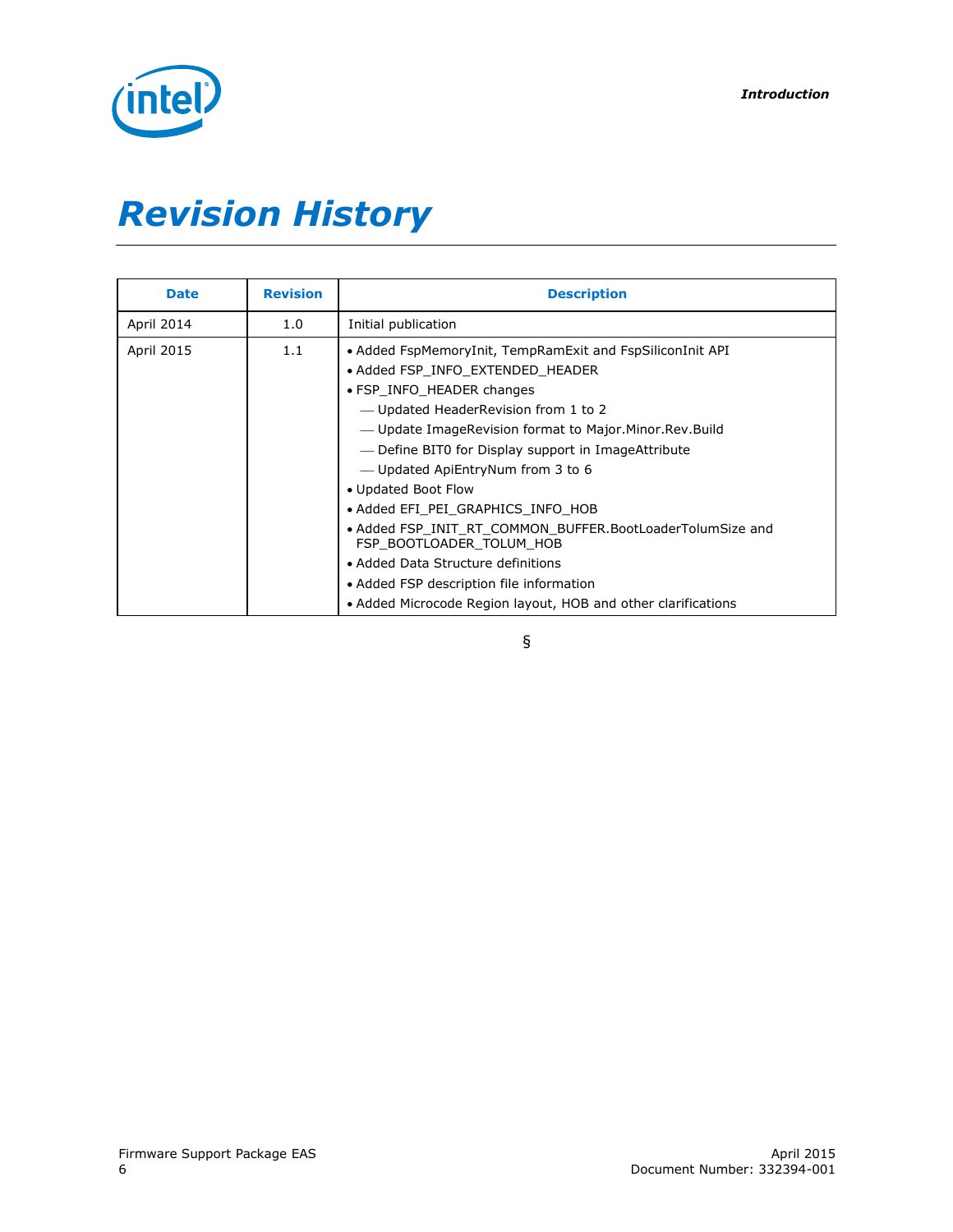

## <span id="page-6-0"></span>**1.1 Purpose**

<span id="page-6-2"></span><span id="page-6-1"></span>The purpose of this document is to describe the external architecture and interfaces provided in the Intel® Firmware Support Package (FSP).

# **1.2 Intended Audience**

<span id="page-6-3"></span>This document is targeted at all platform and system developers who need to consume FSP binaries in their bootloader solutions. This includes, but is not limited to: system IA firmware or BIOS developers, bootloader developers, system integrators, as well as end users.

# **1.3 Related Documents**

- Unified Extensible Firmware Interface (UEFI) Specification located at <http://www.uefi.org/specifications>
- *Platform Initialization (PI) Specification* located at <http://www.uefi.org/specifications>
- *Binary Configuration Tool (BCT) for Intel® Firmware Support Package - available at* [http://www.intel.com/fsp.](http://www.intel.com/fsp)
- *Boot Specification File (BSF) Specification*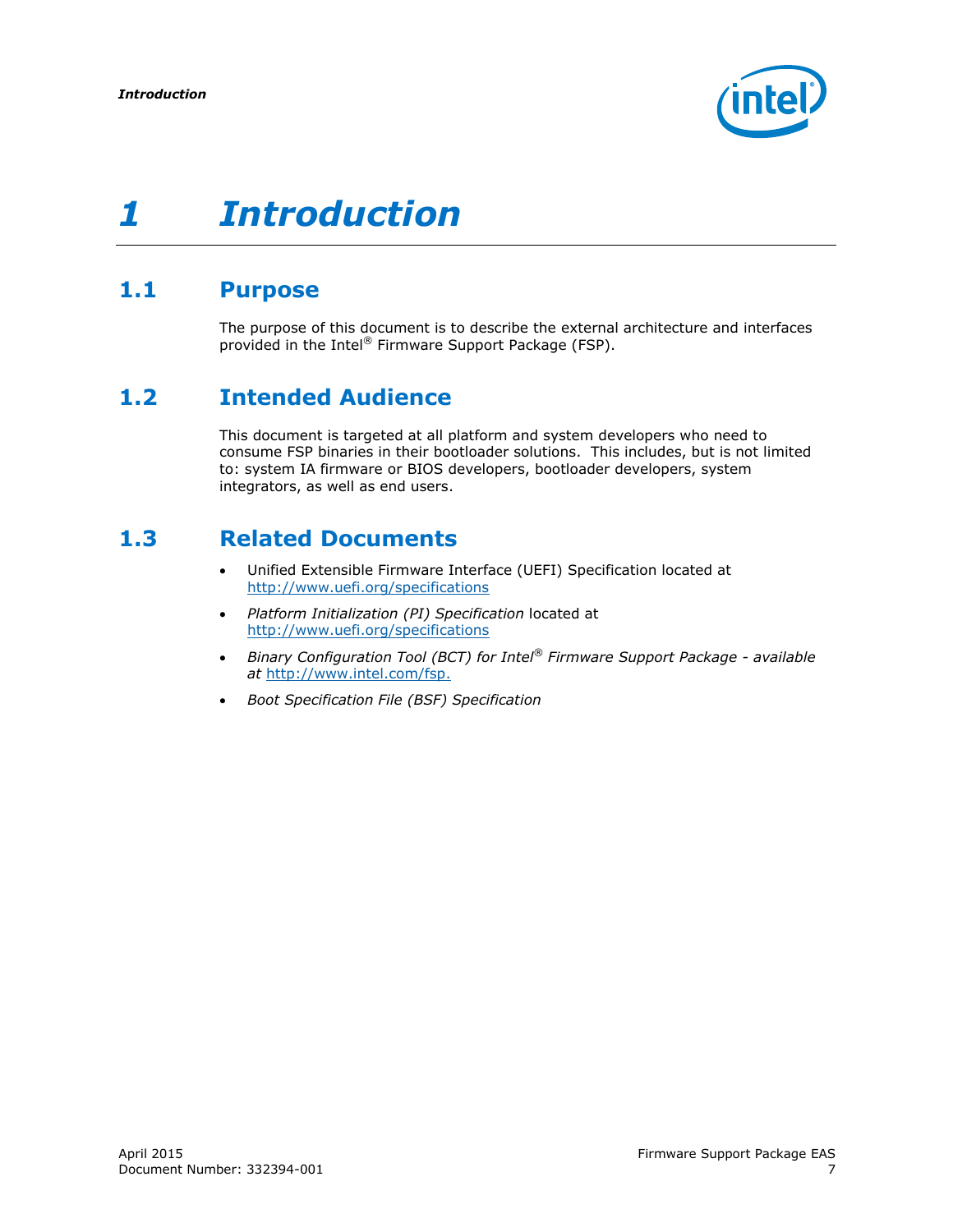

# <span id="page-7-0"></span>*2 FSP Overview*

# **2.1 Design Philosophy**

<span id="page-7-1"></span>Intel recognizes that it holds the key programming information that is crucial for initializing Intel silicon. Some key programming information is treated as proprietary information and may only be available with legal agreements.

Intel® Firmware Support Package (Intel® FSP) is a binary distribution of necessary Intel silicon initialization code. The first design goal of FSP is to provide ready access to the key programming information that is not publicly available. The second design goal is to abstract the complexities of Intel Silicon initialization and expose a limited number of well-defined interfaces.

<span id="page-7-2"></span>A fundamental design philosophy is to provide the ubiquitously required silicon initialization code. As such, FSP will often provide only a subset of the product's features.

## **2.2 Technical Overview**

The FSP provides chipset and processor initialization in a format that can easily be incorporated into many existing bootloaders.

The FSP performs the necessary initialization steps as documented in the BIOS Writers Guide (BWG) / BIOS Specification including initialization of the processor, memory controller, chipset and certain bus interfaces, if necessary.

FSP is not a stand-alone bootloader; therefore it needs to be integrated into a bootloader to carry out other functions such as:

- Initializing non-Intel components
- Bus enumeration and device discovery
- Industry standards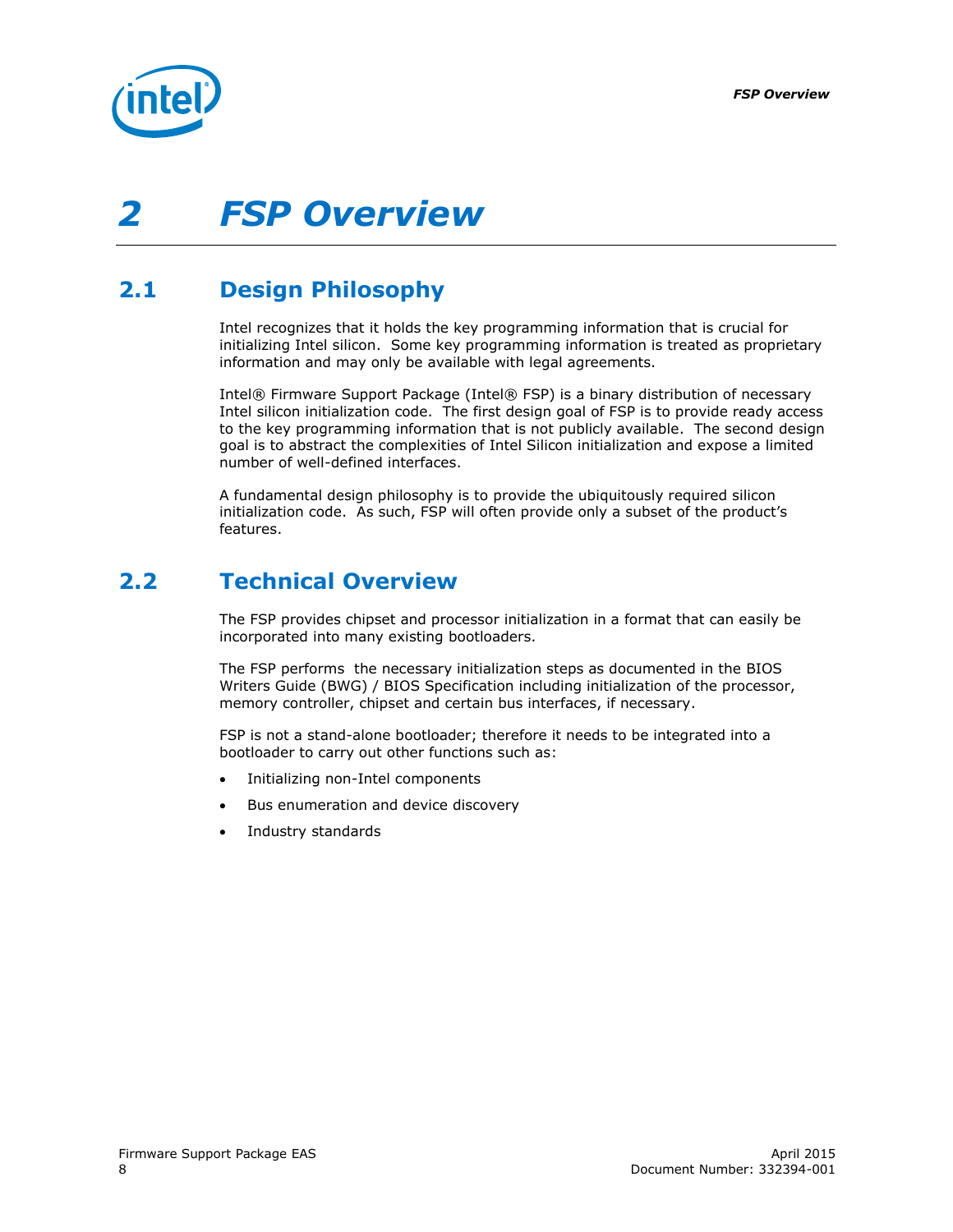

# *3 FSP Integration*

<span id="page-8-0"></span>The FSP binary can be integrated into many different bootloaders and embedded OS.

Below are some required steps for the integration:

#### **Customizing**

The FSP has some sets of configuration parameters that are part of the FSP binary and can be customized by external tools provided by Intel.

**Rebasing**

The FSP is not Position Independent Code (PIC) and the whole FSP has to be rebased if it is placed at a location which is different from the preferred base address specified during the FSP build.

**Placing**

Once the FSP binary is ready for integration, the bootloader needs to be modified to place this FSP binary at the specific base address identified above.

**Interfacing**

<span id="page-8-1"></span>The bootloader needs to add code to setup the operating environment for the FSP, call the FSP with the correct parameters, and parse the FSP output to retrieve the necessary information returned by the FSP.

## **3.1 FSP Distribution Package**

The FSP distribution package contains the following:

- FSP Binary
- Integration Guide
- Vital Product Data (VPD)/Updatable Product Data (UPD) Data structure definitions
- Boot Settings File (BSF)

<span id="page-8-2"></span>The FSP configuration utility called Binary Configuration Tool (BCT) will be available as a separate package.

## **3.2 FSP Image ID and Revision**

The FSP\_INFO\_HEADER structure contained within the FSP binary contains an Image Identifier field and an Image Revision field that provide the identification and revision information for the FSP binary. It is important to verify these fields while integrating the FSP as the FSP configuration data could change over different FSP Image identifiers and revisions.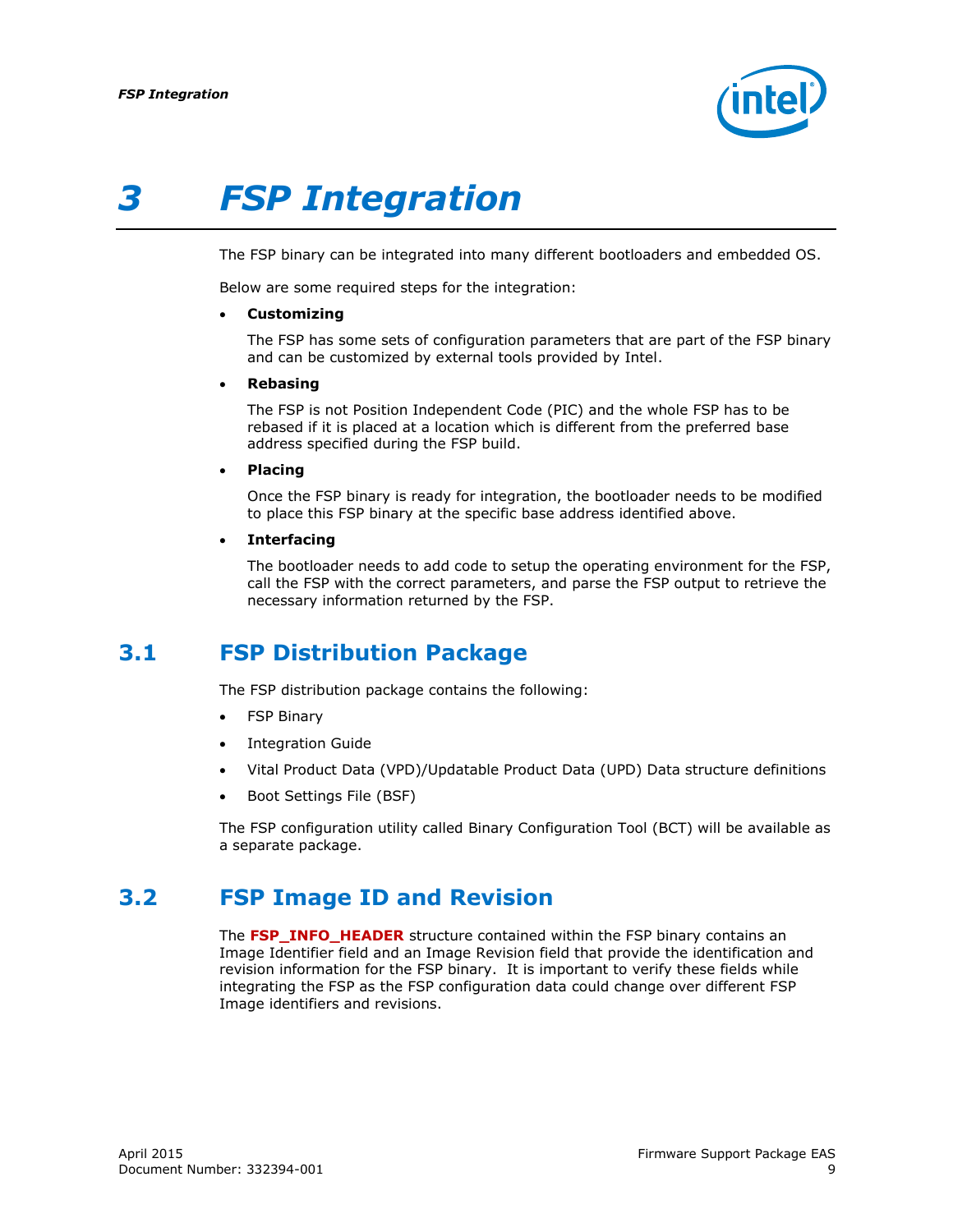

# <span id="page-9-0"></span>*4 Boot Flows*

FSP supports two boot flows. The first boot flow is simpler for the bootloader. The second boot flow increases flexibility and control for the bootloader. This chapter describes the boot flows using the FspInit API (Boot Flow 1) and FspMemoryInit, TempRamExit and FspSiliconInit API (Boot Flow 2).

Boot Flow 2 is recommended for new bootloader implementations. Boot Flow 1 is supported for existing bootloader implementations.

FSP must support both boot flows in order to be compliant with this version of the specification.

#### **These two boot flows are mutually exclusive, i.e. a bootloader can choose one or the other, but not both.**

The figure below shows both boot flows from the reset vector to the OS hand-off for a typical bootloader. The API are described in more detail in the following sections.



#### <span id="page-9-1"></span>**Figure 1. Boot Flows**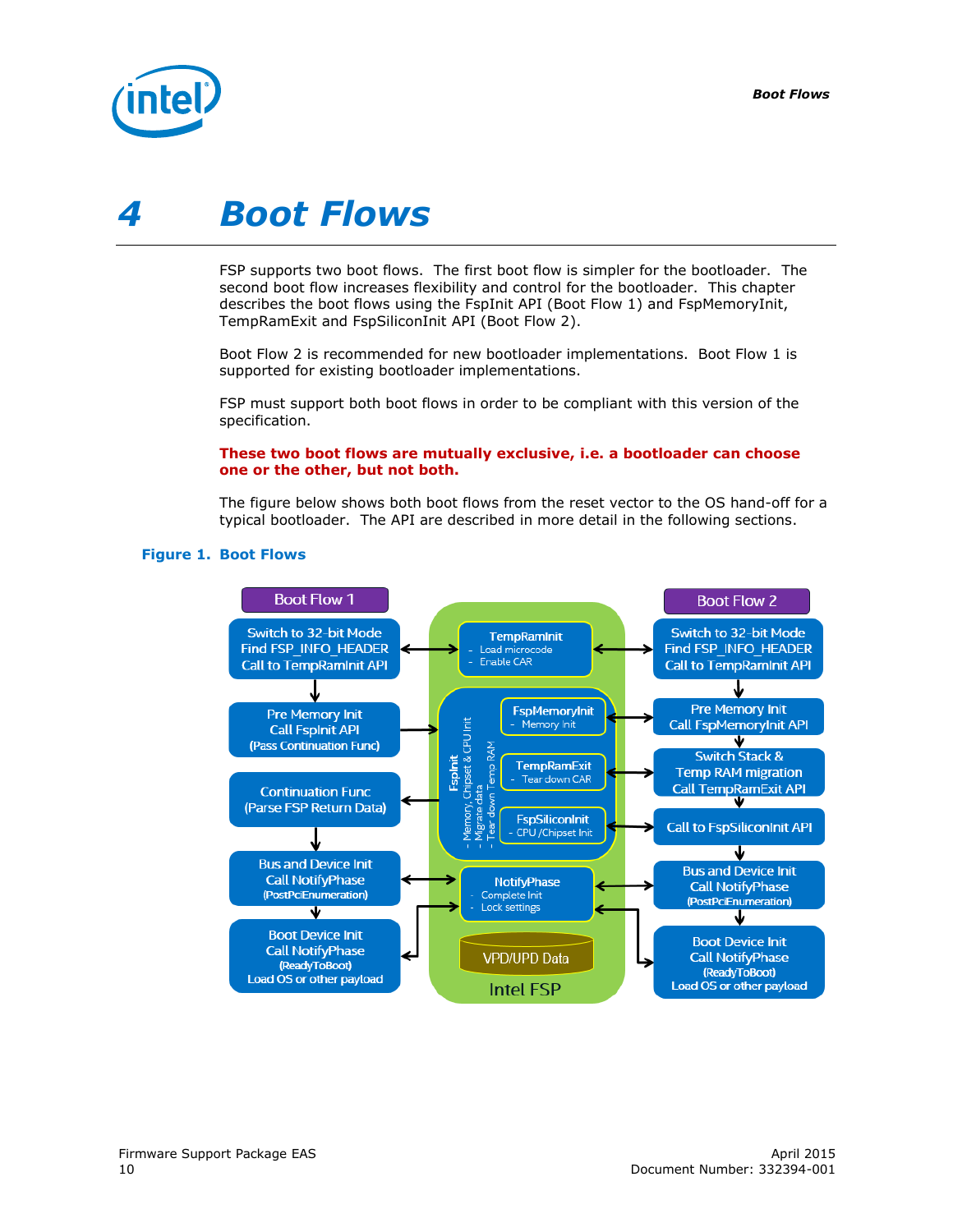

# *5 FSP Binary Format*

<span id="page-10-0"></span>The FSP is distributed in a binary format. The FSP binary contains:

- a) **FSP\_INFO\_HEADER** structure providing information about FSP,
- b) Initialization code and data needed by the Intel silicon supported, and a
- <span id="page-10-1"></span>c) Configuration region that allows the bootloader developer to customize some of the settings.

## **5.1 FSP Information tables**

The FSP binary must always have an **FSP\_INFO\_HEADER** table and may optionally have additional tables as described below.

All FSP tables must have a 4 byte aligned base address and a size that is a multiple of 4 bytes.

All FSP tables must be placed back-to-back.

All FSP tables must begin with a DWORD signature followed by a DWORD length field.

<span id="page-10-2"></span>A generic table search algorithm for additional tables can be implemented with a signature search algorithm until a terminator signature 'FSPP' is found.

### **5.1.1 FSP\_INFO\_HEADER**

The **FSP\_INFO\_HEADER** structure conveys the information required by the bootloader to interface with the FSP binary.

#### <span id="page-10-3"></span>**Table 1. FSP\_INFO\_HEADER**

| <b>Byte</b><br><b>Offset</b> | <b>Size</b><br><b>in</b><br><b>Bytes</b> | <b>Field</b>   | <b>Description</b>                                                        |
|------------------------------|------------------------------------------|----------------|---------------------------------------------------------------------------|
| 0                            | 4                                        | Signature      | 'FSPH'. Signature for the FSP INFO HEADER.                                |
| 4                            | 4                                        | HeaderLength   | Length of the header in bytes. The current<br>value for this field is 72. |
| 8                            | 3                                        | Reserved       | Reserved bytes for future.                                                |
| 11                           |                                          | HeaderRevision | Revision of the header. The current value for<br>this field is 2.         |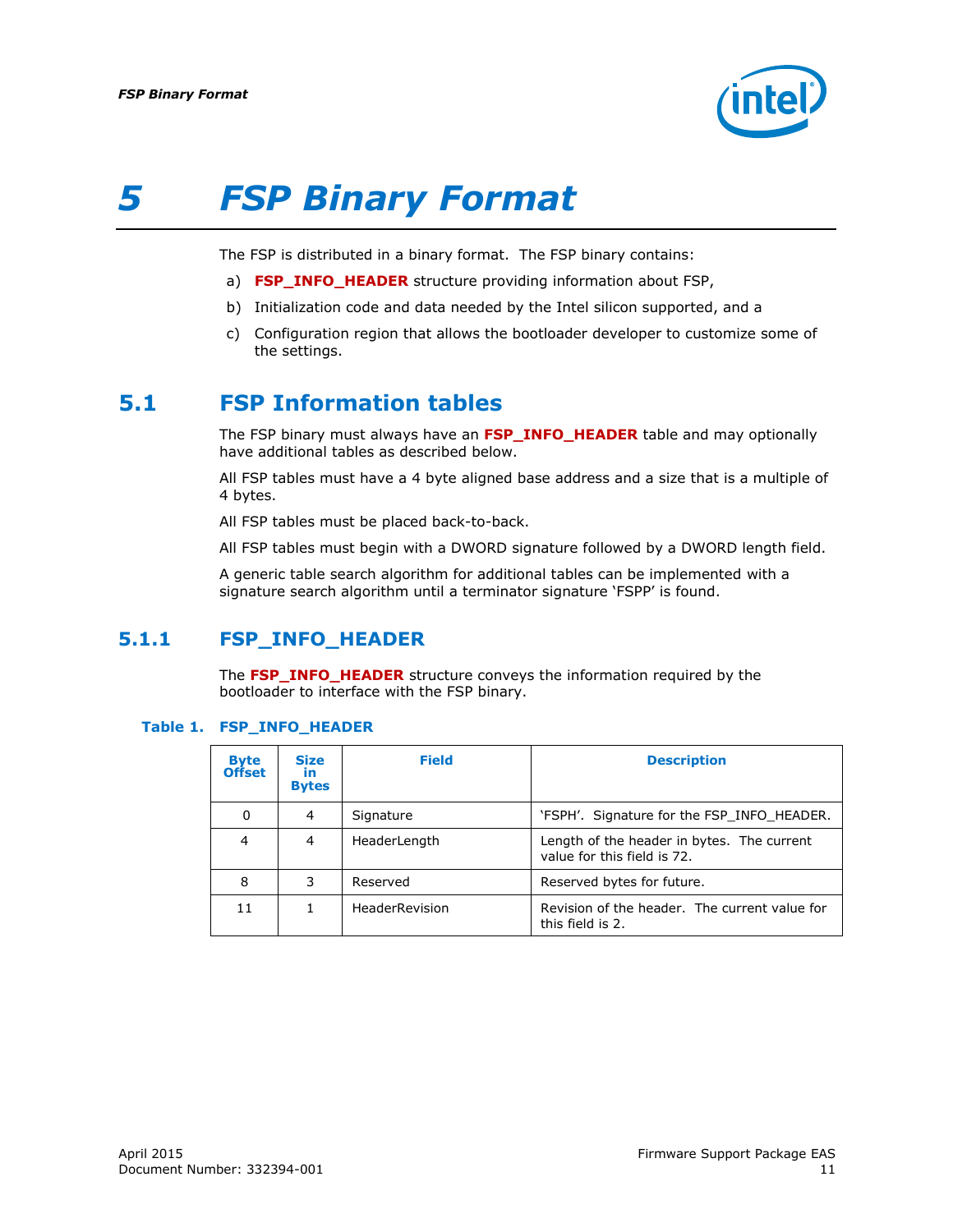

| <b>Byte</b><br><b>Offset</b> | <b>Size</b><br>in<br><b>Bytes</b> | <b>Field</b>              | <b>Description</b>                                                                                                                                                                      |
|------------------------------|-----------------------------------|---------------------------|-----------------------------------------------------------------------------------------------------------------------------------------------------------------------------------------|
| 12                           | 4                                 | ImageRevision             | Revision of the FSP binary.<br>Major.Minor.Revision.Build<br>The ImageRevision can be decoded as                                                                                        |
|                              |                                   |                           | follows:<br>$0:7$ - Build Number                                                                                                                                                        |
|                              |                                   |                           | $8:15$ - Revision<br>16: 23 - Minor Version<br>24 : 31 - Major Version                                                                                                                  |
| 16                           | 8                                 | ImageId                   | 8 ASCII character byte signature string that<br>will help match the FSP binary to a supported<br>hardware configuration. BootLoader should<br>not assume null-terminated.               |
| 24                           | 4                                 | ImageSize                 | Size of the entire FSP binary in bytes.                                                                                                                                                 |
| 28                           | 4                                 | ImageBase                 | FSP binary preferred base address. If the FSP<br>binary is located at the address different from<br>the preferred address, the FSP binary needs<br>to be rebased.                       |
| 32                           | 4                                 | ImageAttribute            | Attributes of the FSP binary.<br>• Bit 0: GRAPHICS SUPPORT - Set to 1 when<br>FSP supports enabling Graphics Display.<br>· Bits 1:31 - Reserved for future use.                         |
| 36                           | 4                                 | CfgRegionOffset           | Offset of the configuration region (VPD). This<br>offset is relative to the FSP binary base<br>address.                                                                                 |
| 40                           | 4                                 | CfgRegionSize             | Size of the configuration region (VPD).                                                                                                                                                 |
| 44                           | 4                                 | ApiEntryNum               | Number of API entries this FSP supports. The<br>current design supports 6 API.                                                                                                          |
| 48                           | 4                                 | TempRamInitEntryOffset    | Offset for the API to setup a temporary stack<br>till the memory is initialized.                                                                                                        |
| 52                           | 4                                 | FspInitEntryOffset        | Offset for the API to initialize the processor<br>and the chipset (SOC). FspInitEntry API<br>encapsulates the functionality of<br>FspMemoryInit, TempRamExit and<br>FspSiliconInit API. |
| 56                           | 4                                 | NotifyPhaseEntryOffset    | Offset for the API to inform the FSP about the<br>different stages in the boot process.                                                                                                 |
| 60                           | 4                                 | FspMemoryInitEntryOffset  | Offset for the API to initialize the Memory.                                                                                                                                            |
| 64                           | 4                                 | TempRamExitEntryOffset    | Offset for the API to tear down the temporary<br>memory.                                                                                                                                |
| 68                           | 4                                 | FspSiliconInitEntryOffset | Offset for the API to initialize the processor<br>and chipset.                                                                                                                          |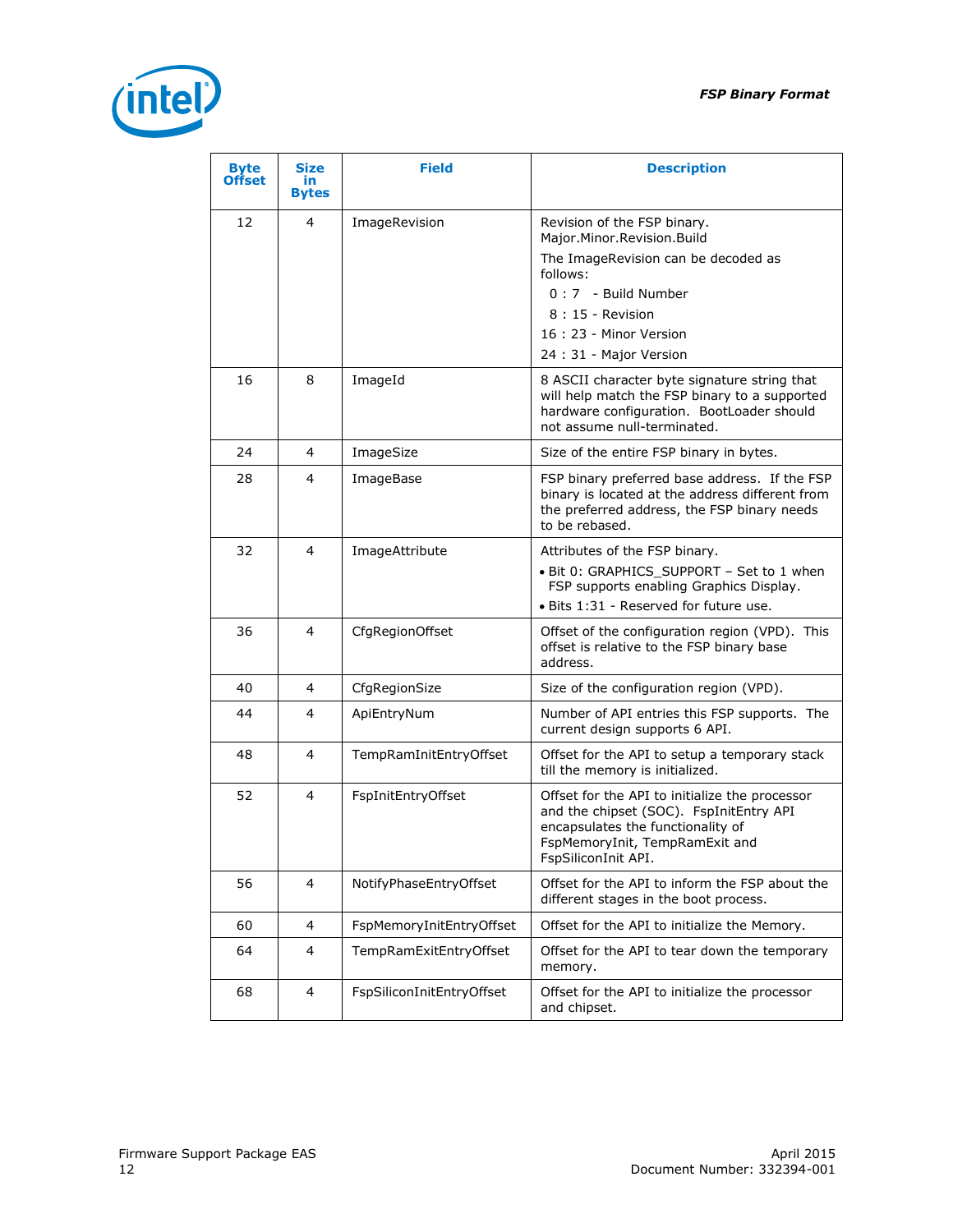

### **5.1.2 FSP\_INFO\_EXTENDED\_HEADER**

<span id="page-12-0"></span>The **FSP\_INFO\_EXTENDED\_HEADER** structure conveys additional information about the FSP binary. This allows FSP producers to provide additional information about the FSP instantiation.

#### <span id="page-12-2"></span>**Table 2. FSP\_INFO\_EXTENDED\_HEADER**

| <b>Byte</b><br><b>Offset</b> | <b>Size</b><br>in<br><b>Bytes</b> | <b>Field</b>               | <b>Description</b>                                                                                |
|------------------------------|-----------------------------------|----------------------------|---------------------------------------------------------------------------------------------------|
| 0                            | 4                                 | Signature                  | 'FSPE'. Signature for the<br>FSP INFO EXTENDED HEADER.                                            |
| 4                            | 4                                 | Length                     | Length of the table in bytes, including all additional<br>FSP producer defined data.              |
| 8                            | 1                                 | Revision                   | FSP producer defined revision of the table.                                                       |
| 9                            | 1                                 | Reserved                   | Reserved for future use.                                                                          |
| 10                           | 6                                 | FspProducerId              | FSP producer identification string.                                                               |
| 16                           | 4                                 | FspProducerRevision        | FSP producer implementation revision number.<br>Larger numbers are assumed to be newer revisions. |
| 20                           | 4                                 | <b>FspProducerDataSize</b> | Size of the FSP producer defined data (n) in bytes.                                               |
| 24                           | n                                 | $\cdots$                   | FSP producer defined data of size (n) defined by<br>FspProducerDataSize.                          |

## **5.1.3 Finding FSP\_INFO\_HEADER**

<span id="page-12-1"></span>The FSP binary follows the *UEFI Platform Initialization Firmware Volume Specification* format. The Firmware Volume (FV) format is described in the *Platform Initialization (PI) Specification - Volume 3: Shared Architectural Elements* specification.

FV is a way to organize/structure binary components and enables a standardized way to parse the binary and handle the individual binary components that make up the FV.

The **FSP\_INFO\_HEADER** structure is stored in a firmware file, called the **FSP\_INFO\_HEADER** file and is placed as the **first** firmware file within the firmware volume. All firmware files will have a GUID that can be used to identify the files, including the **FSP\_INFO\_HEADER** file. The **FSP\_INFO\_HEADER** file GUID is **FSP\_FFS\_INFORMATION\_FILE\_GUID**

**#define FSP\_FFS\_INFORMATION\_FILE\_GUID \**

**{ 0x912740be, 0x2284, 0x4734, { 0xb9, 0x71, 0x84, 0xb0, 0x27, 0x35, 0x3f, 0x0c }};**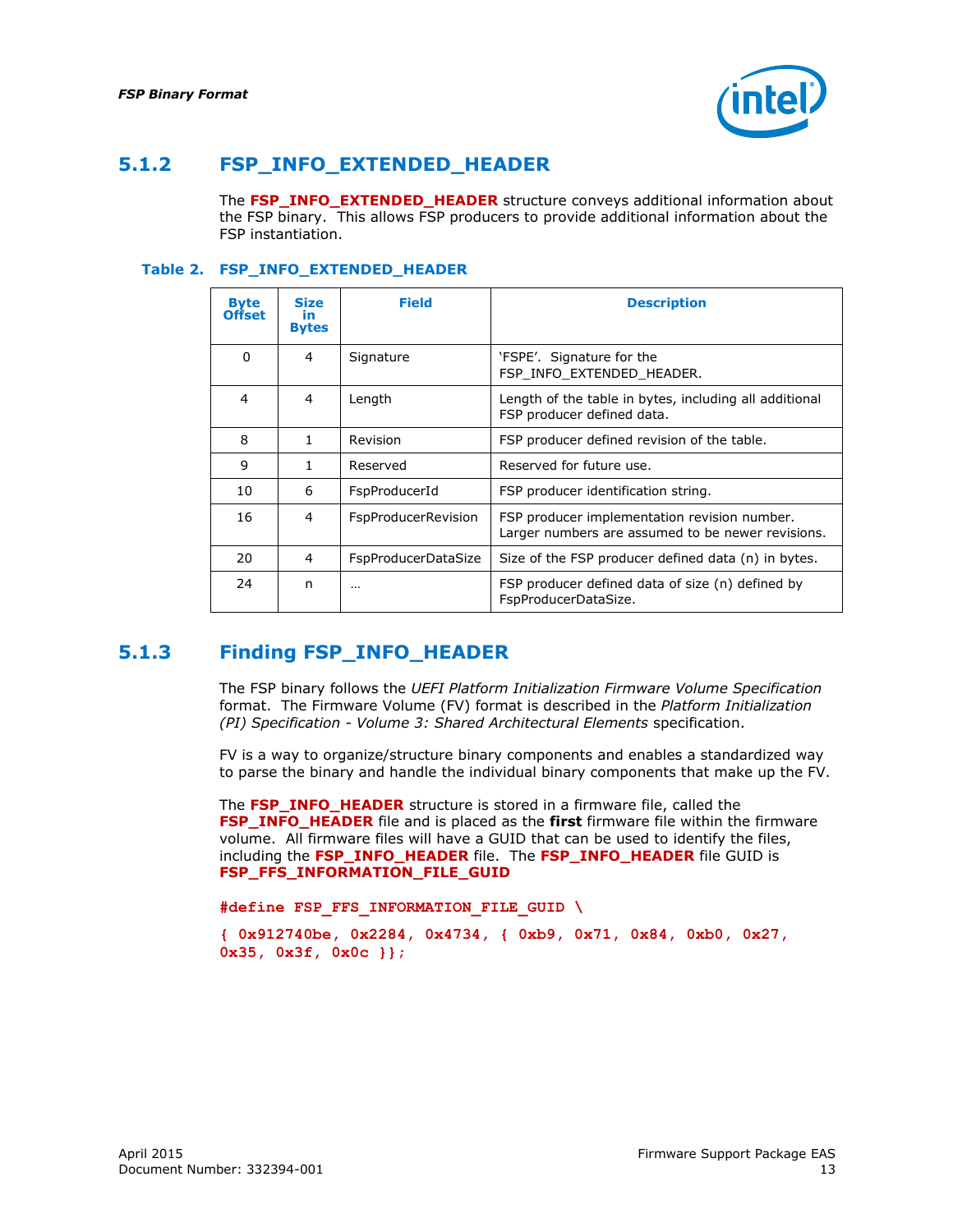

The bootloader can find the offset of the **FSP\_INFO\_HEADER** within the FSP binary by the following steps described below:

- Use **EFI\_FIRMWARE\_VOLUME\_HEADER** to parse the FSP FV header and skip the standard and extended FV header.
- The **EFI\_FFS\_FILE\_HEADER** with the **FSP\_FFS\_INFORMATION\_FILE\_GUID** is located at the 8-byte aligned offset following the FV header.
- . The **EFI\_RAW\_SECTION** header follows the FFS File Header.
- Immediately following the **EFI\_RAW\_SECTION** header is the raw data. The format of this data is defined in the **FSP\_INFO\_HEADER** and additional header structures.

A pictorial representation of the data structures that is parsed in the above flow is provided below.

#### <span id="page-13-0"></span>**Figure 2. Data Structures**

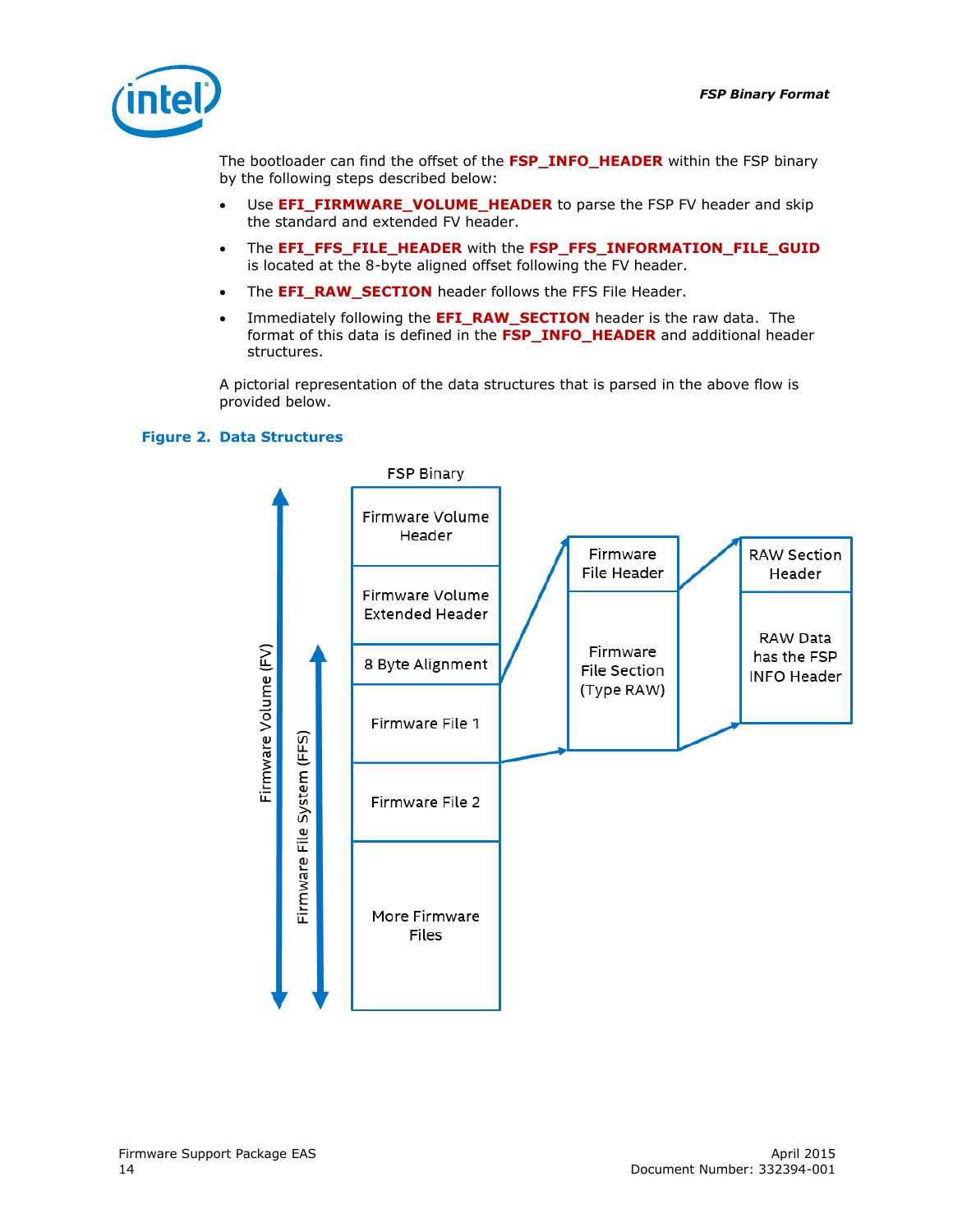

## **5.1.4 FSP Description File**

<span id="page-14-0"></span>The FSP binary may optionally include an FSP description file. This file will provide information about the FSP including information about different silicon revisions the FSP supports. The contents of the FSP description file must be an ASCII encoded text string.

The file, if present, must have the following file GUID and be included in the FDF file as shown below.

```
#define FSP_FFS_INFORMATION_FILE_GUID \
{ 0xd9093578, 0x08eb, 0x44df, { 0xb9, 0xd8, 0xd0, 0xc1, 0xd3, 
0xd5, 0x5d, 0x96 }};
#
# Description file
#
FILE RAW = D9093578-08EB-44DF-B9D8-D0C1D3D55D96 {
  SECTION RAW = FspDescription/FspDescription.txt
}
```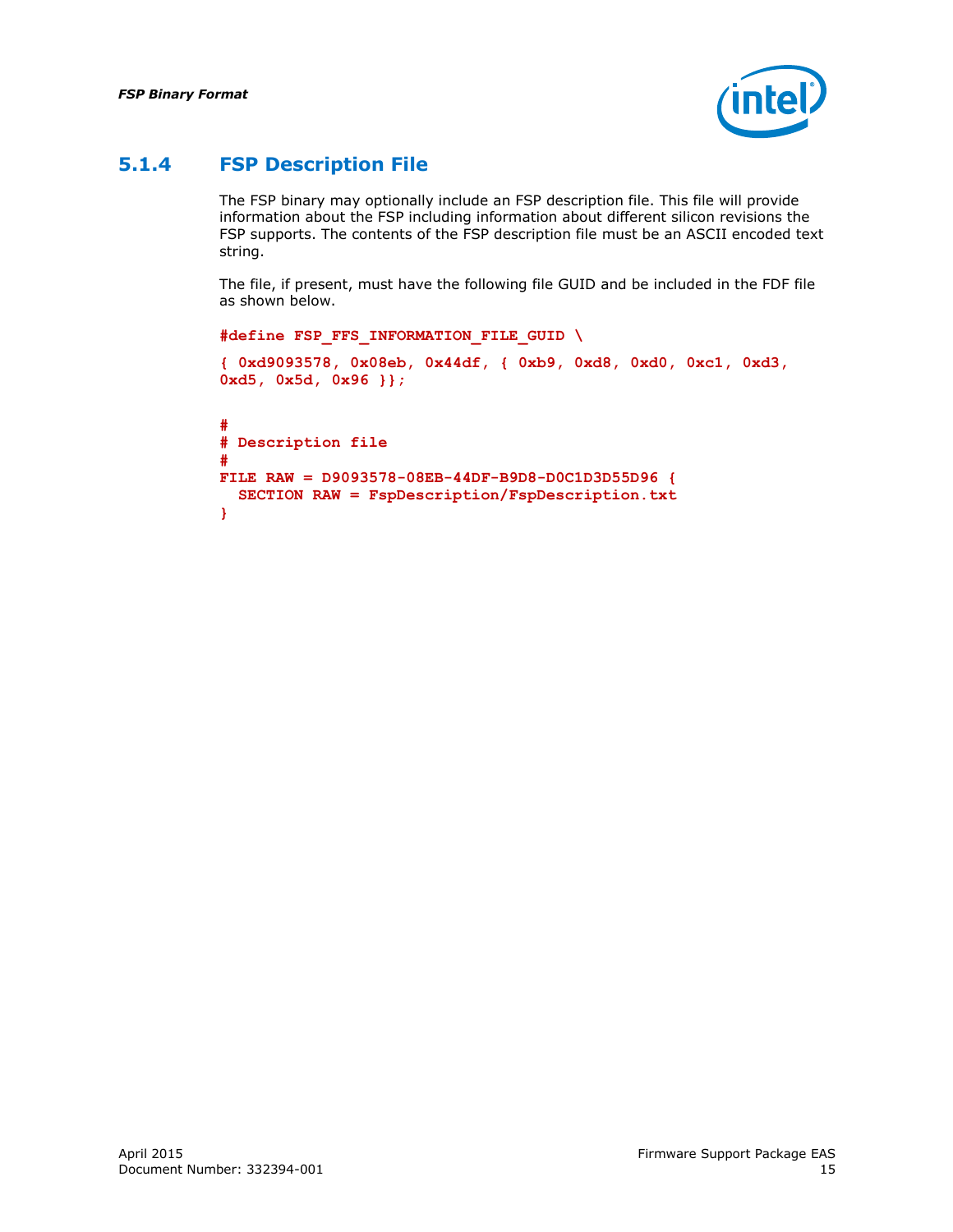

# <span id="page-15-0"></span>*6 FSP Interface (FSP API)*

# **6.1 Entry-Point Invocation Environment**

<span id="page-15-1"></span>There are some requirements regarding the operating environment for FSP execution. The bootloader is responsible to set up this operating environment before calling the FSP API. These conditions have to be met before calling any entry point (otherwise, the behavior is not determined). These conditions include:

- The system is in flat 32-bit mode.
- Both the code and data selectors should have full 4GB access range.
- Interrupts should be turned off.
- The FSP API should be called only by the system BSP, unless otherwise noted.

<span id="page-15-2"></span>Other requirements needed by individual FSP API will be covered in the respective sections.

## **6.2 Data Structure Convention**

<span id="page-15-3"></span>All data structure definitions should be packed using compiler provided directives such as **#pragma pack(1)** to avoid alignment mismatch between the FSP and the bootloader.

# **6.3 Entry-Point Calling Convention**

All FSP APIs defined in the **FSP\_INFO\_HEADER** are 32-bit only. The FSP API interface is similar to the default C \_\_cdecl convention. Like the default C \_\_cdecl convention, with the FSP API interface:

- All parameters are pushed onto the stack in right-to-left order before the API is called.
- The calling function needs to clean the stack up after the API returns.
- The return value is returned in the **EAX** register. All the other registers including floating point registers are preserved, except as noted in the individual API descriptions below or in *Integration Guide*.

There are, however, a couple of notable exceptions with the FSP API interface convention. Refer to individual API descriptions for any special notes and these exceptions.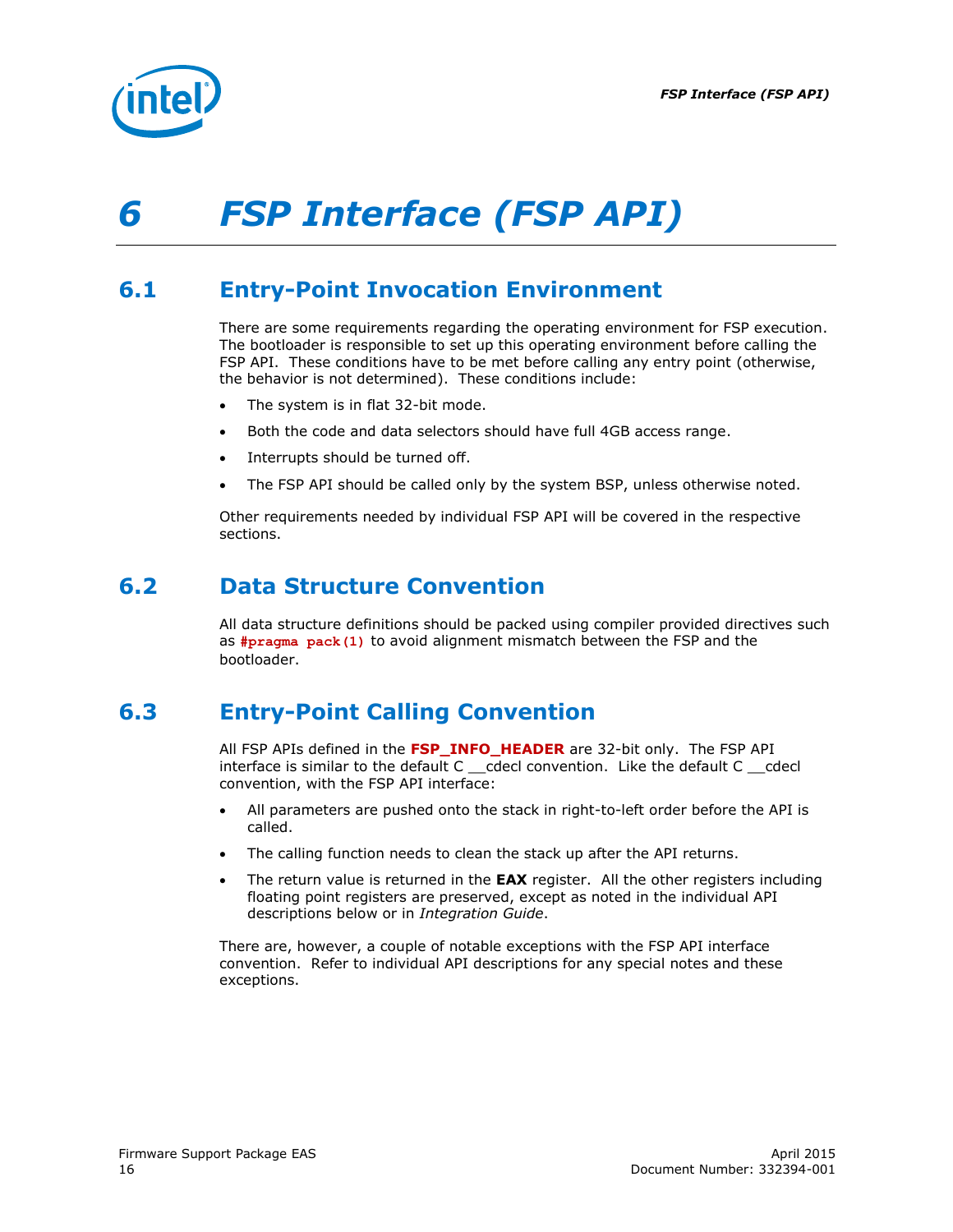

# **6.4 Return Status Code**

<span id="page-16-1"></span><span id="page-16-0"></span>All FSP API return a status code to indicate the API execution result. These return status codes are defined in [10.2](#page-36-3) *Appendix A – Return Status Codes.*

# **6.5 TempRamInit API**

This FSP API is called soon after coming out of reset and before memory and stack are available. This FSP API loads the microcode update, enables code caching for a region specified by the bootloader and sets up a temporary stack to be used prior to main memory being initialized.

To invoke this API, a hardcoded stack must be set up with the following values:

- 1. The return address where the TempRamInit API returns control.
- 2. A pointer to the input parameter structure for this API.

The **ESP** register must be initialized to point to this hardcoded stack.

Since the stack may not be writeable, this API cannot be called using the "call" instruction, but needs to be jumped to directly.

This API should be called only once after the system comes out the reset, and it must be called before any other FSP API. Otherwise, unexpected results may occur.

The TempRamInit API preserves the following general purpose registers **EBX**, **EDI**, **ESI**, **EBP** and the following floating point registers **MM0**, **MM1**. The bootloader can use these registers to save data across the TempRamInit API call. No other registers are preserved.

## **6.5.1 Prototype**

#### <span id="page-16-2"></span>**typedef**

**EFI\_STATUS (EFIAPI \*FSP\_TEMP\_RAM\_INIT) ( IN FSP\_TEMP\_RAM\_INIT\_PARAMS** *\*TempRamInitParamPtr* **);**

#### **6.5.2 Parameters**

#### <span id="page-16-3"></span>*TempRamInitParamPtr*

Address pointer to the FSP TEMP RAM INIT PARAMS structure. The structure definition is provided below under *Related Definitions*.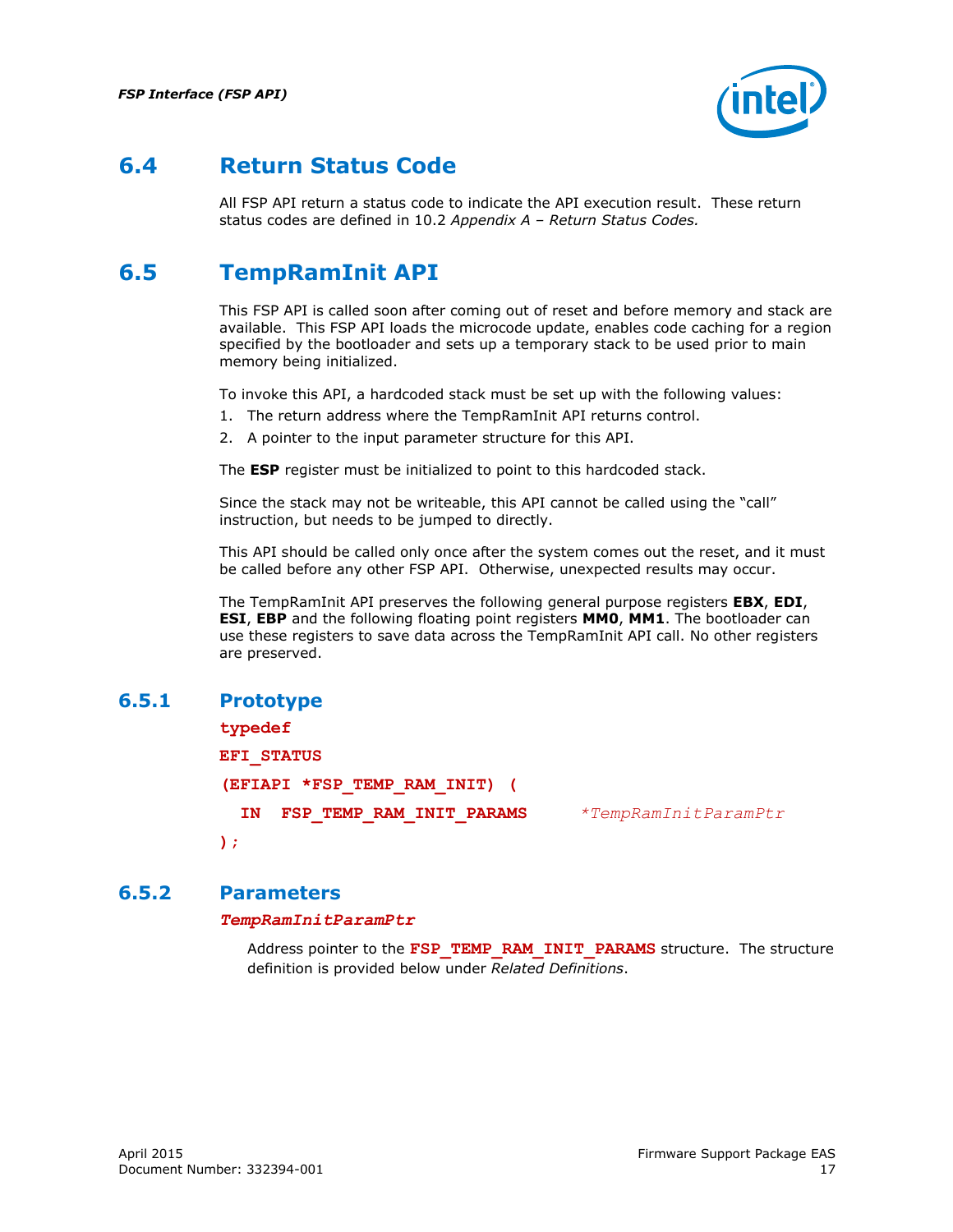

### **6.5.3 Related Definitions**

<span id="page-17-0"></span>

| typedef struct {          |                        |
|---------------------------|------------------------|
| UINT32                    | MicrocodeRegionBase,   |
| UINT32                    | MicrocodeRegionLength, |
| UINT32                    | CodeRegionBase,        |
| UINT32                    | CodeRegionLength       |
| FSP TEMP RAM INIT PARAMS; |                        |

| MicrocodeRegionBase   | Base address of the microcode region. This<br>address must be 16 byte aligned.                                                      |
|-----------------------|-------------------------------------------------------------------------------------------------------------------------------------|
| MicrocodeRegionLength | Length of the microcode region. The length<br>must be total size of all patches or 0xFFFFFFFF<br>if auto size detection is desired. |
| CodeRegionBase        | Base address of the cacheable flash region.                                                                                         |
| CodeRegionLength      | Length of the cacheable flash region. A size of $0$<br>indicates that no code caching is desired.                                   |

## **6.5.4 Return Values**

<span id="page-17-1"></span>If this function is successful, the FSP initializes the **ECX** and **EDX** registers to point to a temporary but writeable memory range available to the bootloader. Register **ECX** points to the start of this temporary memory range and **EDX** points to the end of the range. The bootloader is free to use the whole range described. Typically, the bootloader can reload the **ESP** register to point to the end of this returned range so that it can be used as a standard stack.

*Note:* This returned range is a sub-region of the whole temporary memory initialized. The FSP maintains and consumes the remaining temporary memory. The bootloader must not access the temporary memory beyond the returned boundary. The bootloader must not assume that this range is initialized with zeros.

| EFI SUCCESS           | Temporary RAM was initialized successfully.        |
|-----------------------|----------------------------------------------------|
| EFI INVALID PARAMETER | Input parameters are invalid.                      |
| EFI NOT FOUND         | A valid microcode was not loaded in the processor. |
| EFI UNSUPPORTED       | The FSP calling conditions were not met.           |
| EFI DEVICE ERROR      | Temp RAM initialization failed.                    |

#### <span id="page-17-2"></span>**Table 3. Return Values**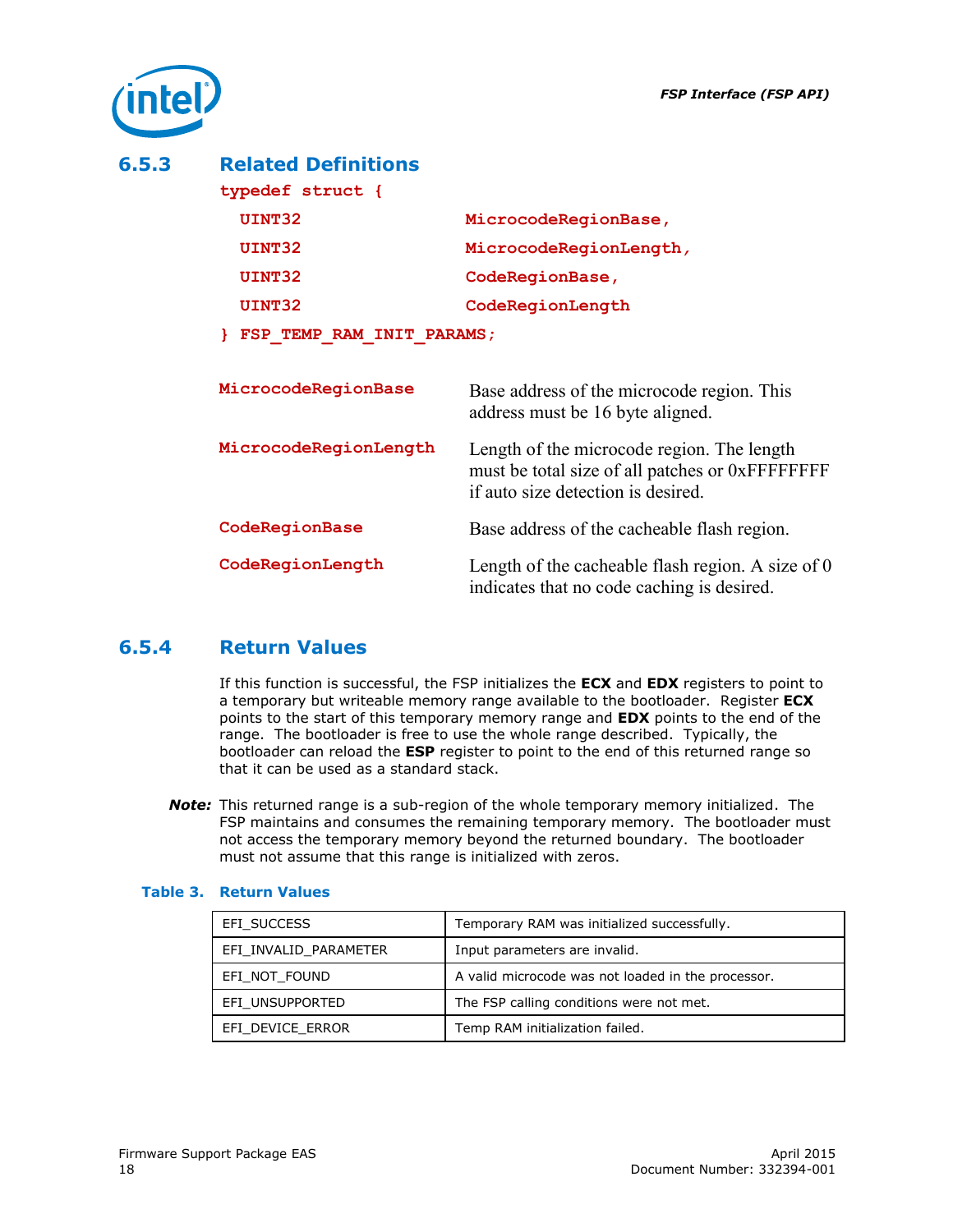

## **6.5.5 Description**

<span id="page-18-0"></span>The entry to this function is in a stackless/memoryless environment. After the bootloader completes its initial steps, it finds the address of the **FSP\_INFO\_HEADER** and then from the FSP INFO HEADER finds the offset of the TempRamInit function. It then converts the offset to an absolute address by adding the base of the FSP binary and jumps to the TempRamInit function as described in *section [6.3](#page-15-3) Entry-Point Calling Convention* and *section [6.6](#page-19-0) FspInit API*.

The temporary memory range returned by this API is intended to be primarily used by the bootloader as a stack. After this stack is available, the bootloader can switch to using C functions. This temporary stack should be used to do only the minimal initialization that needs to be done before memory can be initialized by the next call into the FSP.

The input parameter structure describes a microcode region. The microcode region may have multiple microcode patches starting at a 16 byte boundary and packed together one after the other. The FSP will attempt to load the latest revision of the appropriate microcode patch based on CPUID and the microcode patch header contents.

The microcode region may have a defined length or not. In either case, the FSP stops looking for additional microcode patches if either:

- A valid microcode header is not found on the subsequent 16 byte aligned address
- If the size of the microcode patch region is exceeded

The microcode region is required even if the hardware or bootloader load the microcode patch before calling TempRamInit API.

The microcode region needs to remain in the same address across all FSP API calls.

The code caching region is optional. Valid code caching regions may be limited by the FSP implementation or the hardware, as specified in the *Integration Guide*.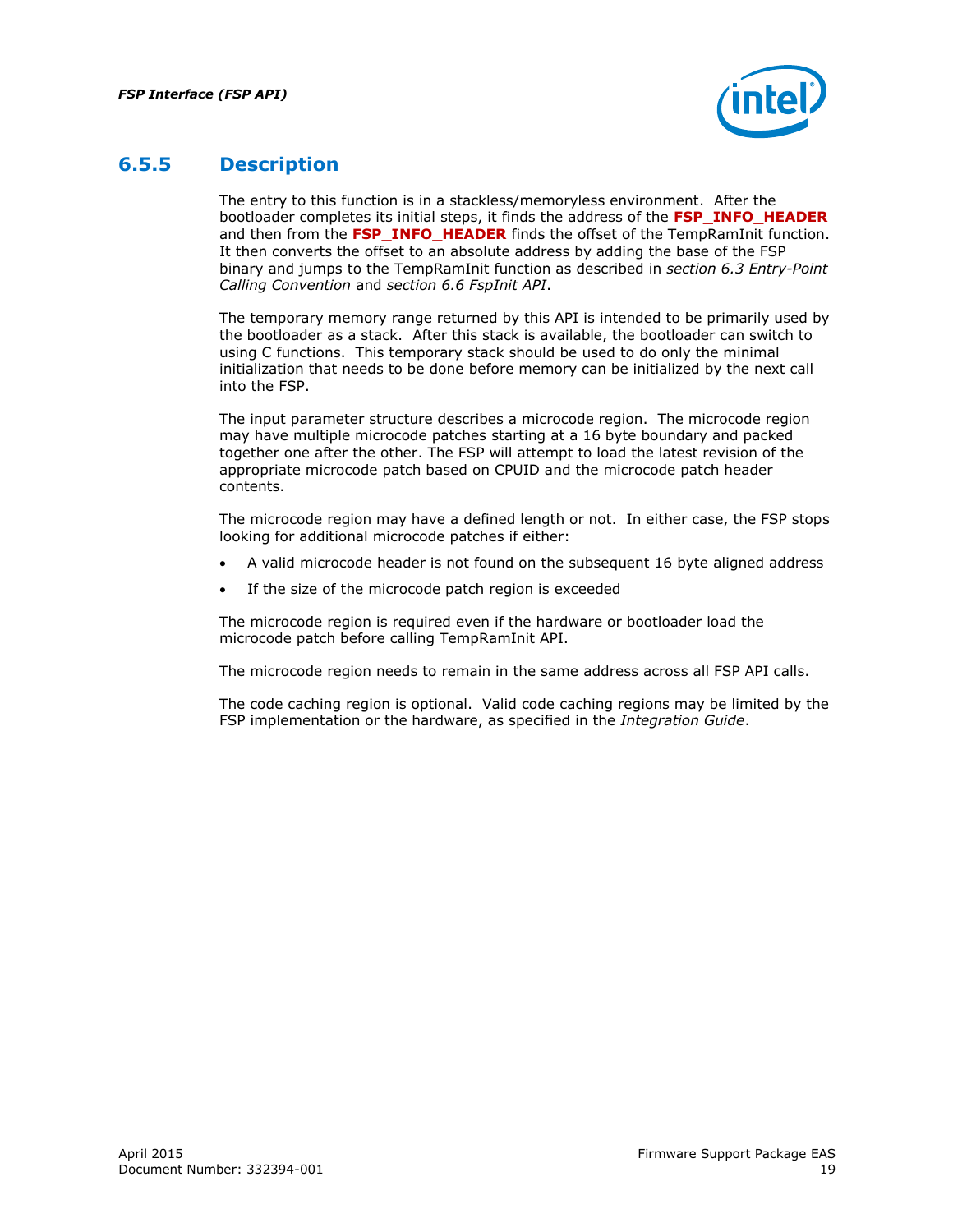

# **6.6 FspInit API**

<span id="page-19-0"></span>This FSP API is called after TempRamInit. This FSP API initializes the memory, the processor and the chipset to enable normal operation of these devices. This FSP API accepts a pointer to a data structure that will be platform dependent and defined for each FSP binary. This will be documented with each FSP release in the *Integration Guide*.

The bootloader provides a continuation function as a parameter when calling FspInit. After FspInit completes its execution, it does not return to the bootloader from where it was called but instead returns control to the bootloader by calling the continuation function which is passed to FspInit as an argument.

The FspMemoryInit, TempRamExit and FspSiliconInit API provide an alternate method to complete the silicon initialization and provides the bootloader the opportunity to get control after system memory is available and before the temporary memory is torn down.

**This API should be called only once after the TempRamInit API.**

<span id="page-19-1"></span>**Use of this API is mutually exclusive to the FspMemoryInit, TempRamExit and FspSilicon API.**

#### **6.6.1 Prototype**

**typedef EFI\_STATUS (EFIAPI \*FSP\_INIT) ( IN OUT FSP\_INIT\_PARAMS** *\*FspInitParamPtr* **);**

### **6.6.2 Parameters**

<span id="page-19-2"></span>

*FspInitParamPtr* Address pointer to the **FSP\_INIT\_PARAMS** structure.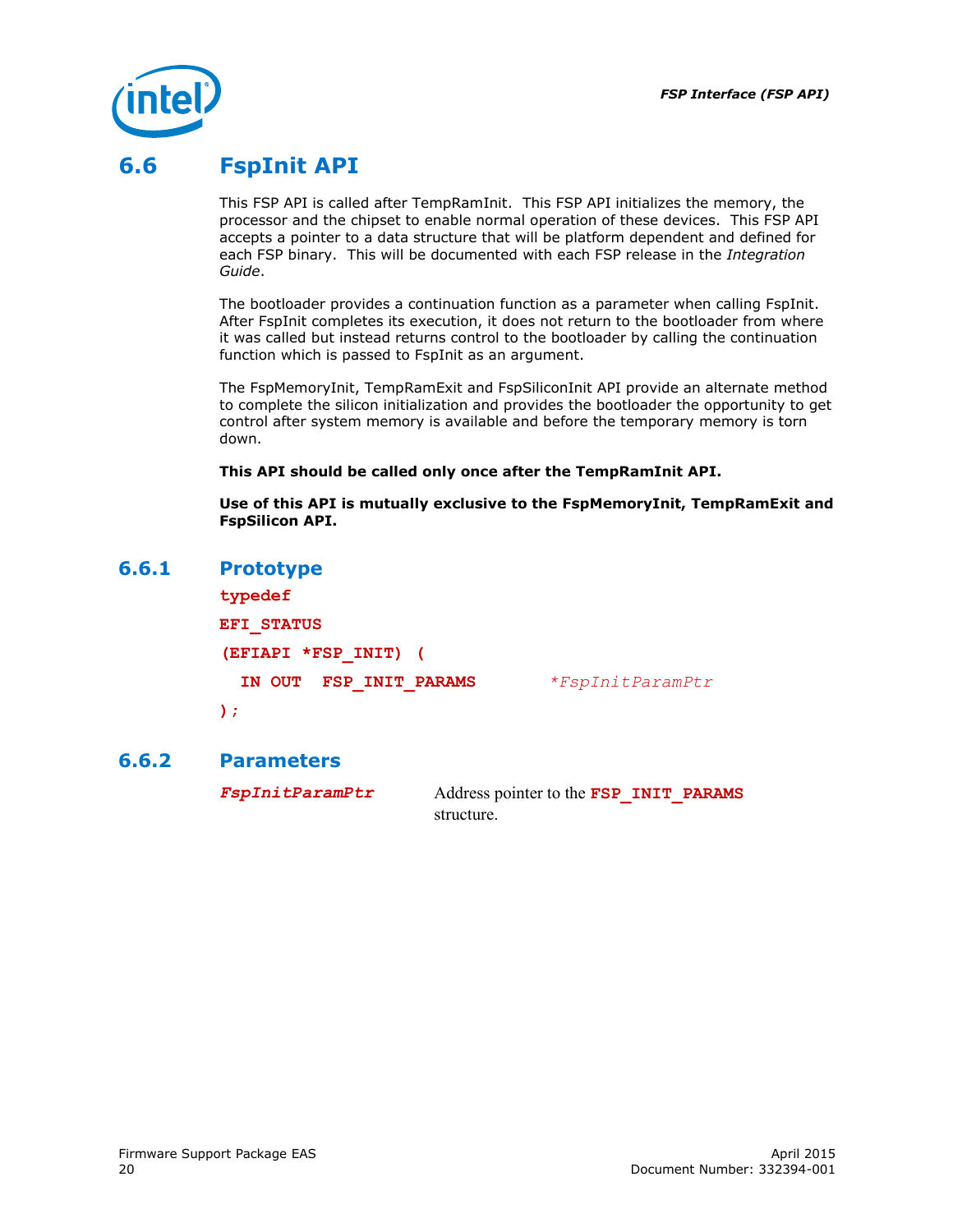

### **6.6.3 Related Definitions**

<span id="page-20-0"></span>

| typedef struct {                    |                                                                                                                                                                                                                                        |  |  |  |
|-------------------------------------|----------------------------------------------------------------------------------------------------------------------------------------------------------------------------------------------------------------------------------------|--|--|--|
| <b>VOID</b>                         | *NvsBufferPtr;                                                                                                                                                                                                                         |  |  |  |
| <b>VOID</b>                         | *RtBufferPtr;                                                                                                                                                                                                                          |  |  |  |
|                                     | CONTINUATION PROC ContinuationFunc;                                                                                                                                                                                                    |  |  |  |
| FSP INIT PARAMS;                    |                                                                                                                                                                                                                                        |  |  |  |
|                                     |                                                                                                                                                                                                                                        |  |  |  |
| NvsBufferPtr                        | Pointer to the non-volatile storage (NVS) data buffer.<br>If it is <b>NULL</b> , it indicates the NVS data is not available.                                                                                                           |  |  |  |
| RtBufferPtr                         | Pointer to the runtime data buffer<br>FSP INIT RT BUFFER. This buffer contains FSP<br>configuration data that will be used during the platform<br>initialization. The detailed structure layout is described<br>in section $6.6.3.1$ . |  |  |  |
| ContinuationFunc                    | Pointer to a continuation function provided by the<br>bootloader.                                                                                                                                                                      |  |  |  |
| typedef VOID (*CONTINUATION PROC) ( |                                                                                                                                                                                                                                        |  |  |  |
| IN<br><b>EFI STATUS</b>             | Status,                                                                                                                                                                                                                                |  |  |  |
| <b>IN</b><br><b>VOID</b>            | *HobListPtr                                                                                                                                                                                                                            |  |  |  |

| Status | Status of the FspInit API. |
|--------|----------------------------|
|--------|----------------------------|

<span id="page-20-1"></span>**HobListPtr** Pointer to the HOB data structure defined in *section [10](#page-36-0) - Appendix A – Data Structures*.

#### **6.6.3.1 FSP\_INIT\_RT\_BUFFER**

This structure contains a common configuration data structure FSP\_INIT\_RT\_COMMON\_BUFFER defined below, followed by platform specific-data that will be defined in the *Integration Guide*.

```
typedef struct {
 FSP_INIT_RT_COMMON_BUFFER Common;
   ..... // Optional platform specific data structure
} FSP_INIT_RT_BUFFER;
```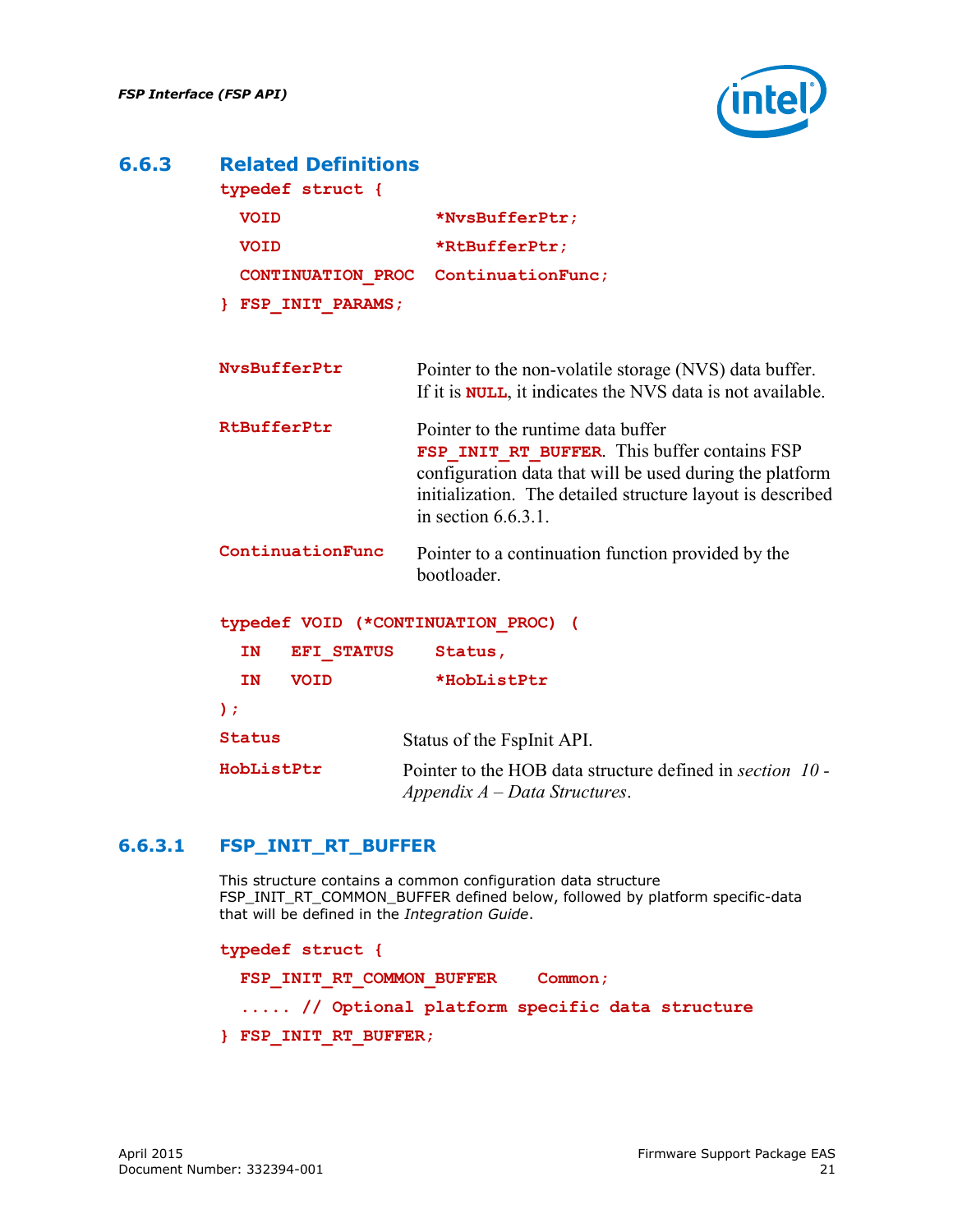

| typedef struct {             |                                                                                                                                                                                                                                                                                                                                                                                                 |
|------------------------------|-------------------------------------------------------------------------------------------------------------------------------------------------------------------------------------------------------------------------------------------------------------------------------------------------------------------------------------------------------------------------------------------------|
| UINT32                       | *StackTop;                                                                                                                                                                                                                                                                                                                                                                                      |
| UINT32                       | BootMode;                                                                                                                                                                                                                                                                                                                                                                                       |
| <b>VOID</b>                  | *UpdDataRgnPtr;                                                                                                                                                                                                                                                                                                                                                                                 |
| UINT32                       | BootLoaderTolumSize;                                                                                                                                                                                                                                                                                                                                                                            |
| UINT32                       | Reserved[6];                                                                                                                                                                                                                                                                                                                                                                                    |
| } FSP INIT RT COMMON BUFFER; |                                                                                                                                                                                                                                                                                                                                                                                                 |
|                              |                                                                                                                                                                                                                                                                                                                                                                                                 |
| StackTop                     | Points to the desired bootloader stack top location<br>in memory after memory is initialized.                                                                                                                                                                                                                                                                                                   |
| <b>BootMode</b>              | Current boot mode. Possible bit values<br>definitions are defined in section 10 Appendix A<br>- Data Structures.                                                                                                                                                                                                                                                                                |
| UpdDataRgnPtr                | Pointer to an updatable platform configuration<br>data structure UPD DATA REGION defined in<br>Integration Guide. This structure contains<br>options that can be overridden by the bootloader<br>at runtime. If this pointer is <b>NULL</b> , it indicates<br>the default built-in values in the FSP binary will<br>be used. Refer to section 8 FSP Configuration<br>Firmware File for details. |
| BootLoaderTolumSize          | The size of memory to be reserved below the top<br>of low usable memory (TOLUM) for bootloader<br>usage. This is optional and value can be zero. If<br>non-zero, the size must be a multiple of 4KB.                                                                                                                                                                                            |
| <b>Reserved</b>              | Reserved fields. Must be set to 0.                                                                                                                                                                                                                                                                                                                                                              |

## **6.6.4 Return Values**

<span id="page-21-0"></span>The FspInit API will preserve all the general purpose registers except **EAX**. The return status will be passed back through the **EAX** register.

#### <span id="page-21-1"></span>**Table 4. Return Values**

| EFI SUCCESS           | FSP execution environment was initialized successfully. |
|-----------------------|---------------------------------------------------------|
| EFI INVALID PARAMETER | Input parameters are invalid.                           |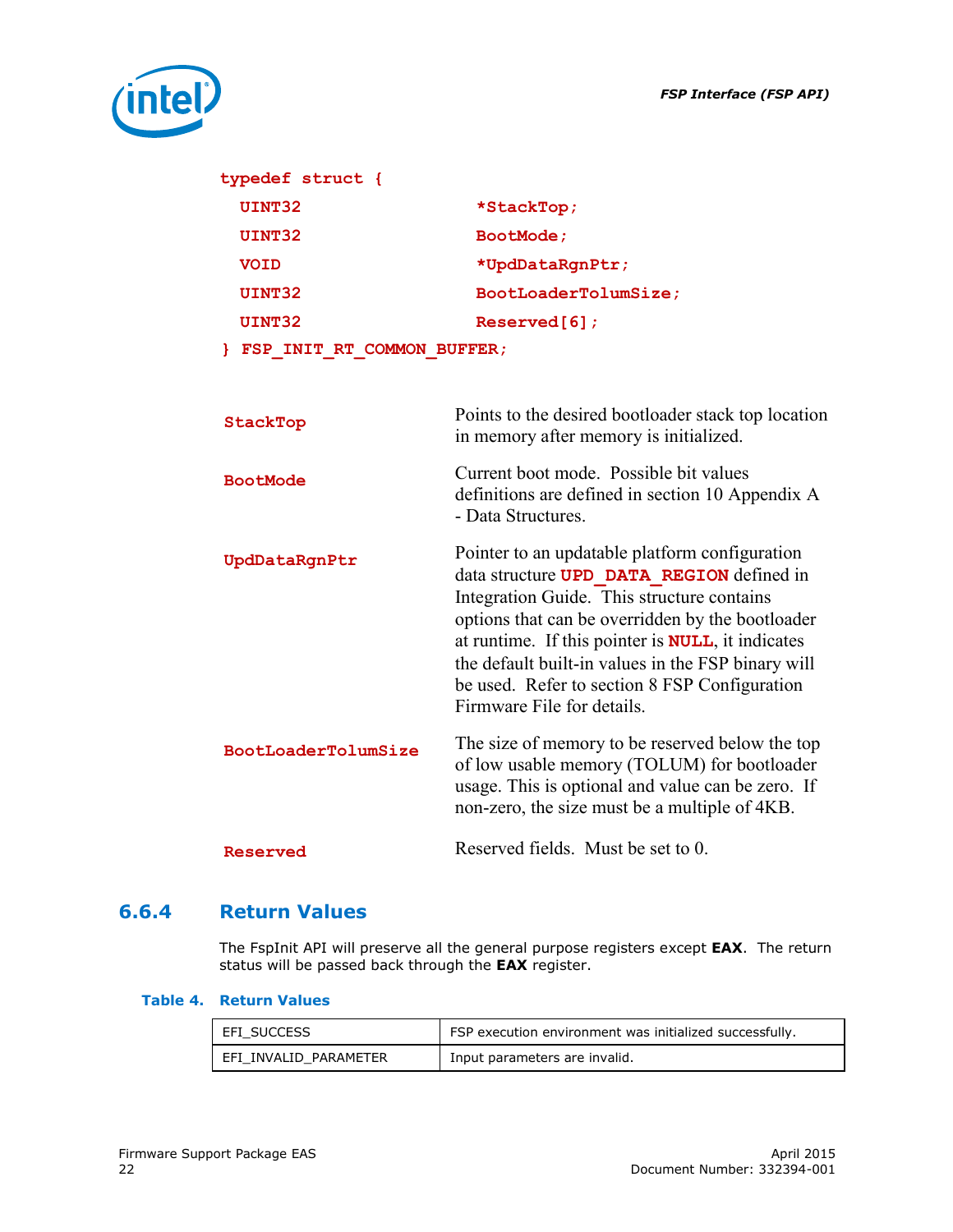

<span id="page-22-0"></span>

| EFI UNSUPPORTED  | The FSP calling conditions were not met. |
|------------------|------------------------------------------|
| EFI DEVICE ERROR | FSP initialization failed.               |

### **6.6.5 Description**

One important piece of data that will be part of the **FSP\_INIT\_RT\_BUFFER** structure is the **StackTop**. This passes the address of the stack top where the bootloader wants to establish the stack after memory is initialized and available for use.

Note that the FspInit API initializes the permanent memory and switches the stack from the temporary memory to the permanent memory as specified by **FSP\_INIT\_RT\_COMMON\_BUFFER.StackTop**. Sometimes switching the stack in a function can cause some unexpected execution results because the compiler is not aware of the stack change during runtime and the precompiled code may still refer to the old stack for data and pointers. A stack switch therefore requires assembly code to go patch the data for the new stack location, which may lead to compatibility issues. To avoid such possible compatibility issues introduced by different compilers and to ease the integration of FSP with a bootloader, the API uses the **ContinuationFunction** parameter to continue the bootloader execution flow rather than return as a normal C function.

**ContinuationFunc** is a function entry point that will be jumped to at the end of the FspInit API to transfer control back to the bootloader. FSP will setup the stack at **FSP\_INIT\_RT\_COMMON\_BUFFER.StackTop** when calling **ContinuationFunction.**The FSP needs to get some parameters from the bootloader when it is initializing the silicon. These parameters are passed from the bootloader to the FSP through the **FSP\_INIT\_RT\_BUFFER** structure pointer. Refer to the related FSP *Integration Guide* for the detailed structure definitions.

The FSP produces a series of data structures, called HOB, as it initializes the silicon which provides information about the silicon configuration. This information is passed to the bootloader **ContinuationFunction** through the HobListPtr. More details are provided in *section [7](#page-30-0) [FSP Output](#page-30-0)* in this document.

A set of parameters that the FSP may need to initialize memory under special circumstances, such as during an S3 resume or during fast boot mode, are returned by the FSP to the bootloader during a normal boot. The bootloader is expected to store these parameters in a non-volatile memory such as SPI flash and return a pointer to this structure (through **NvsBufferPtr**) when it is requesting the FSP to initialize the silicon under these special circumstances. Refer to *section [7.3](#page-31-1)* FSP\_NON\_VOLATILE\_STORAGE\_HOB for the details on how to get the returned NVS data from FSP.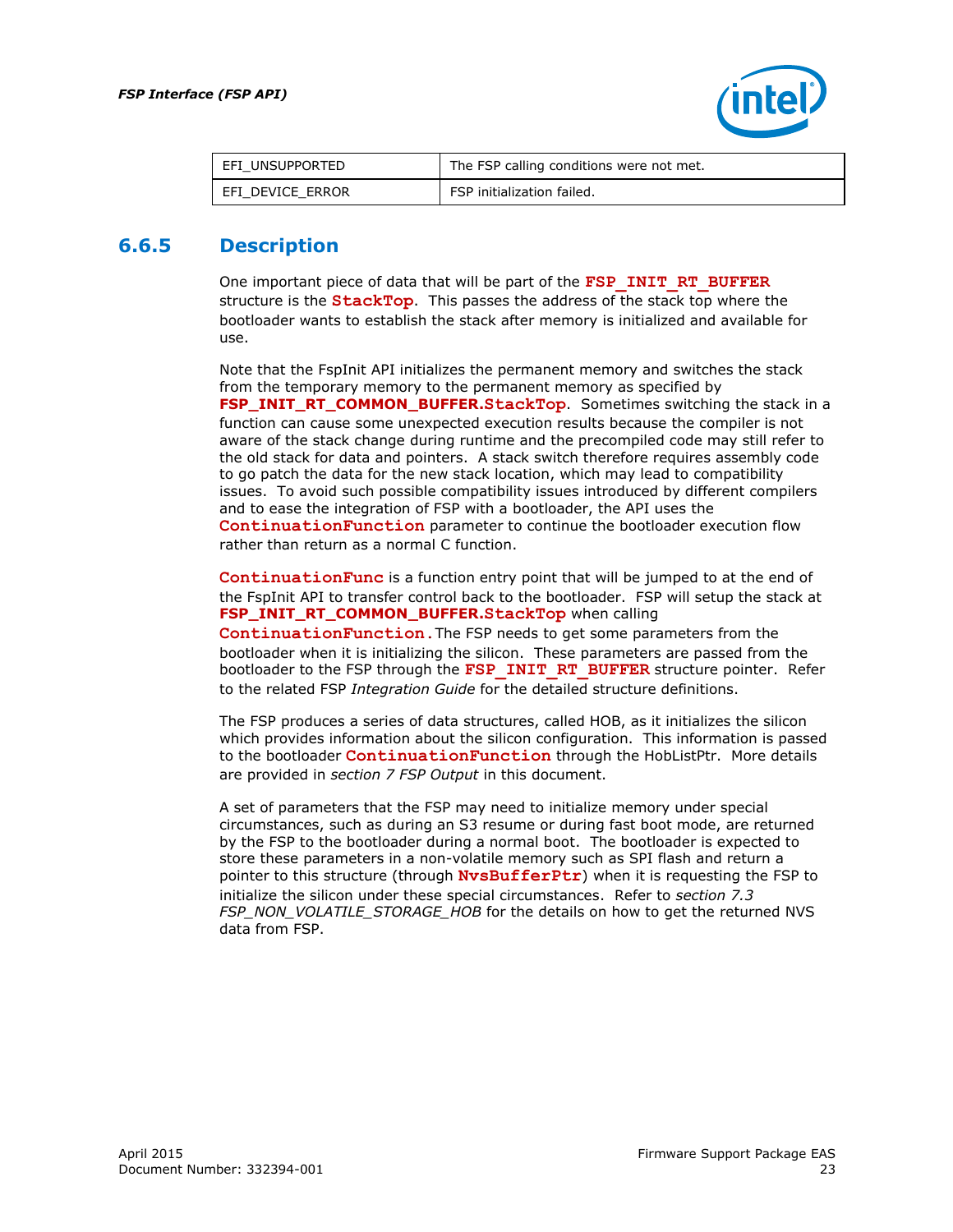

# **6.7 NotifyPhase API**

<span id="page-23-0"></span>This FSP API is used to notify the FSP about the different phases in the boot process. This allows the FSP to take appropriate actions as needed during different initialization phases. The phases will be platform dependent and will be documented with the FSP release. The current FSP supports two notify phases:

- Post PCI enumeration
- <span id="page-23-1"></span>Ready To Boot

#### **6.7.1 Prototype**

**typedef EFI\_STATUS (EFIAPI \*FSP\_NOTIFY\_PHASE) ( IN NOTIFY\_PHASE\_PARAMS** *\*NotifyPhaseParamPtr*

<span id="page-23-2"></span>**);**

#### **6.7.2 Parameters**

<span id="page-23-3"></span>*NotifyPhaseParamPtr* Address pointer to the **NOTIFY\_PHASE\_PARAMS**

#### **6.7.3 Related Definitions**

**typedef enum { EnumInitPhaseAfterPciEnumeration = 0x20,** EnumInitPhaseReadyToBoot =  $0x40$ **} FSP\_INIT\_PHASE;**

**typedef struct {** FSP INIT PHASE Phase;

 **} NOTIFY\_PHASE\_PARAMS;**

#### **EnumInitPhaseAfterPciEnumeration**

This stage is notified when the bootloader completes the PCI enumeration and the resource allocation for the PCI devices is complete. FSP will use it to do some specific initialization for processor and chipset that requires PCI resource assignments to have been completed.

This API must be called before executing  $3<sup>rd</sup>$  party code, including PCI Option ROM, for secure design reasons.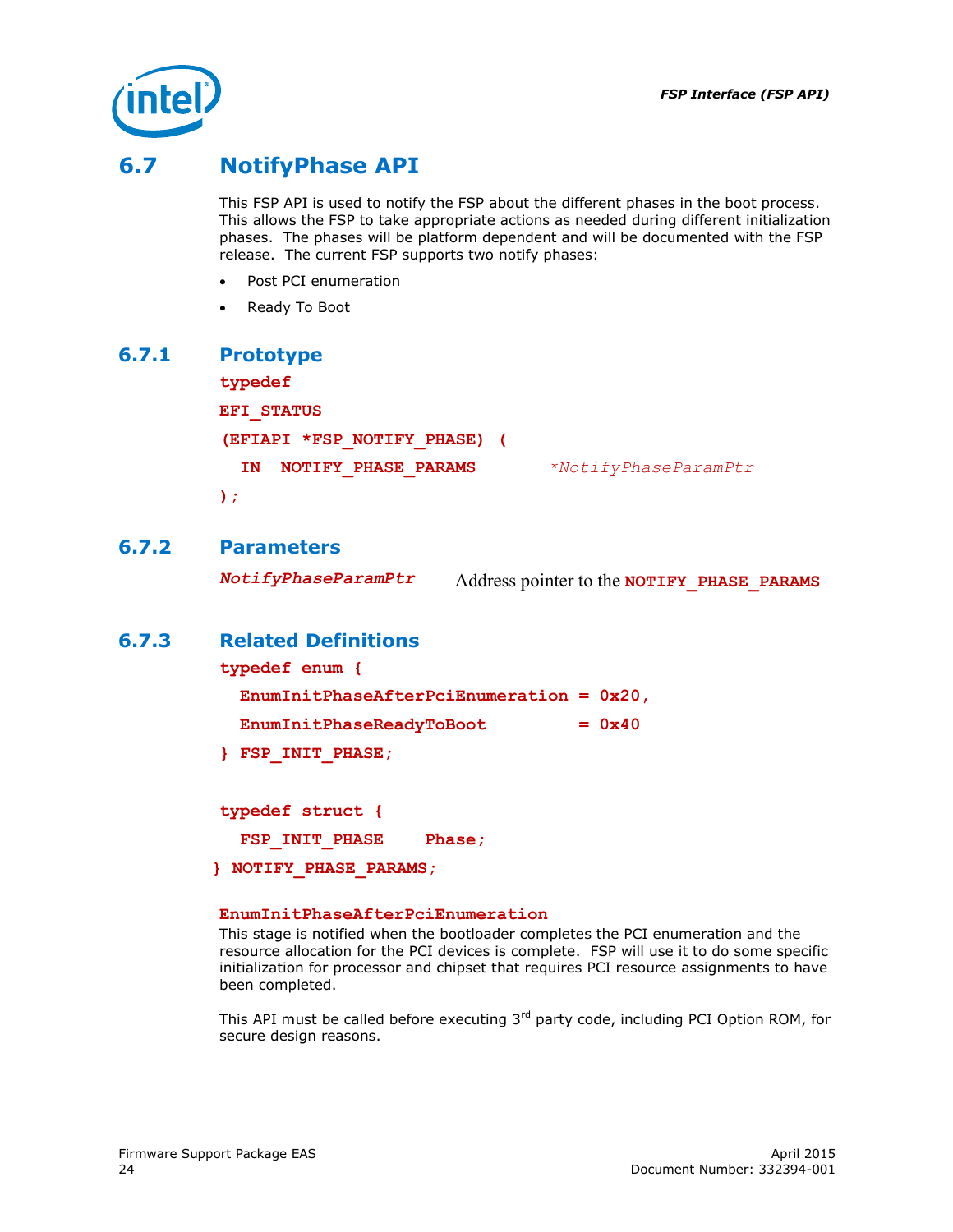

On the S3 resume path this API must be called before the bootloader hand-off to the OS resume vector.

#### **EnumInitPhaseReadyToBoot**

This stage is notified just before the bootloader hand-off to the OS loader. FSP will use it to do some specific initialization for processor and chipset that is required before control is transferred to the OS.

<span id="page-24-0"></span>On the S3 resume path this API must be called after EnumInitPhaseAfterPciEnumeration notification and before the bootloader hand-off to the OS resume vector.

#### **6.7.4 Return Values**

The NotifyPhase API will preserve all the general purpose registers except **EAX**. The return status will be passed back through the **EAX** register.

#### <span id="page-24-3"></span>**Table 5. Return Values**

| EFI SUCCESS           | The notification was handled successfully.           |
|-----------------------|------------------------------------------------------|
| EFI UNSUPPORTED       | The notification was not called in the proper order. |
| EFI INVALID PARAMETER | The notification code is invalid.                    |

#### **6.7.5 Description**

<span id="page-24-1"></span>The FSP will lock the configuration registers to enhance security as required by the BWG / BIOS Specification when it is notified that the bootloader is ready to transfer control to the operating system.

Therefore, this API should only be called after the FspInit or FspSiliconInit API and each notification code should be called only once in the predefined order. For example, the **EnumInitPhaseAfterPciEnumeration** notification needs to be called before the **EnumInitPhaseReadyToBoot** notification. Once the **EnumInitPhaseReadyToBoot** is notified, the whole FSP flow is considered to be completed and the results of any further FSP API calls are undefined.

## **6.8 FspMemoryInit API**

<span id="page-24-2"></span>This FSP API is called after TempRamInit and initializes the memory. This FSP API accepts a pointer to a data structure that will be platform-dependent and defined for each FSP binary. This will be documented in *Integration Guide* with each FSP release.

FspMemoryInit API initializes the memory subsystem, initializes the pointer to the HobListPtr, and returns to the bootloader from where it was called. Since the system memory has been initialized in this API, the bootloader must migrate it's stack and data from temporary memory to system memory after this API.

FspMemoryInit, TempRamExit and FspSiliconInit API provide an alternate method to complete the silicon initialization and provides bootloader an opportunity to get control after system memory is available and before the temporary memory is torn down.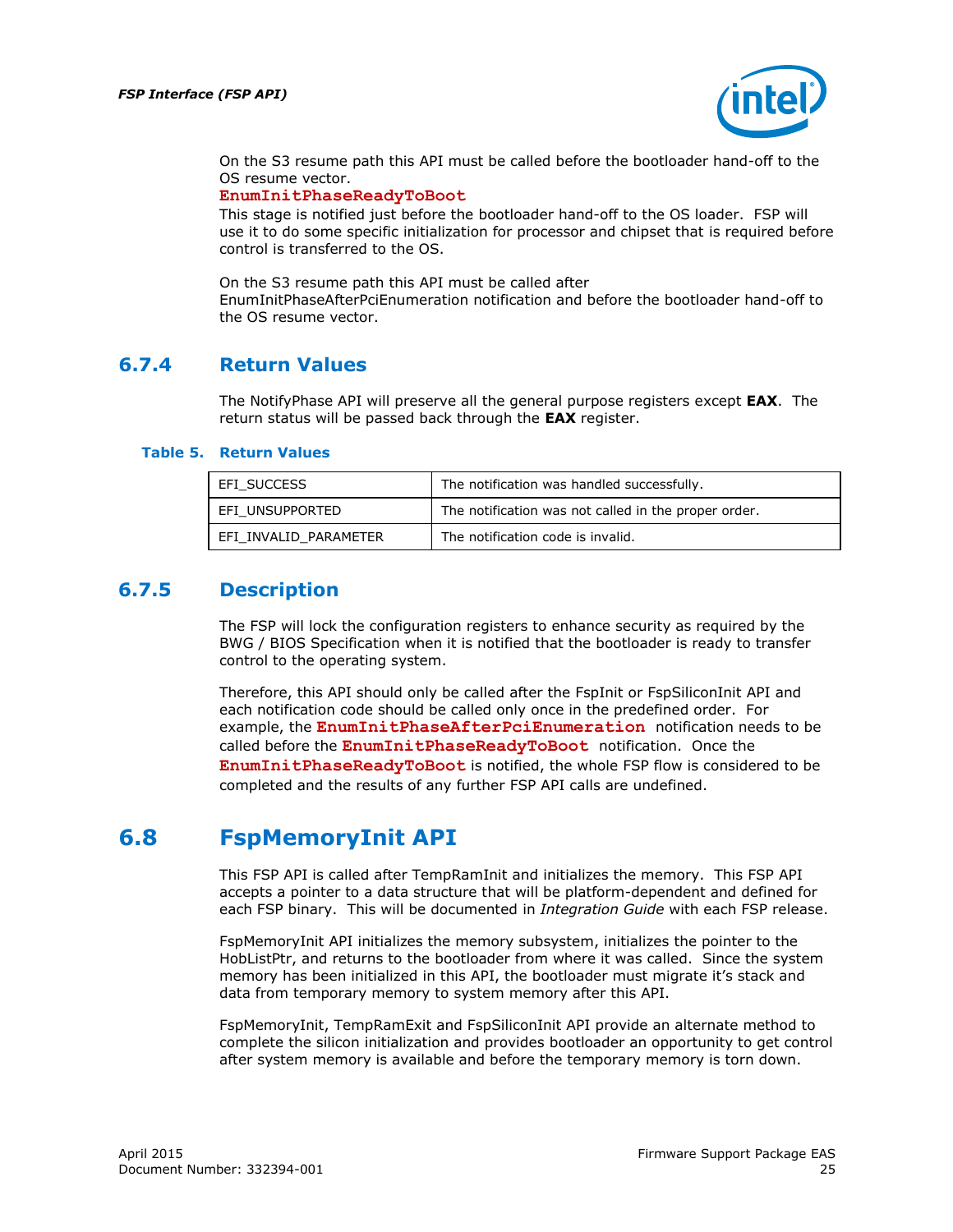

<span id="page-25-0"></span>**This API must not be called if FspInit API has been called.**

## **6.8.1 Prototype**

```
typedef 
EFI_STATUS
(EFIAPI *FSP_MEMORY_INIT) (
   IN OUT FSP_MEMORY_INIT_PARAMS *FspMemoryInitParamPtr
);
```
#### **6.8.2 Parameters**

<span id="page-25-2"></span><span id="page-25-1"></span>*FspMemoryInitParamPtr* Address pointer to the FSP MEMORY INIT PARAMS structure.

### **6.8.3 Related Definitions**

**typedef struct {**

| <b>VOID</b> | *NvsBufferPtr; |
|-------------|----------------|
| <b>VOID</b> | *RtBufferPtr;  |
| <b>VOID</b> | **HobListPtr;  |
|             |                |

**} FSP\_MEMORY\_INIT\_PARAMS;**

| NvsBufferPtr | Pointer to the non-volatile storage (NVS) data buffer.<br>If it is <b>NULL</b> it indicates the NVS data is not available.                                                                                                                         |
|--------------|----------------------------------------------------------------------------------------------------------------------------------------------------------------------------------------------------------------------------------------------------|
| RtBufferPtr  | Pointer to the runtime data buffer<br><b>FSP INIT RT BUFFER.</b> This buffer contains various<br>FSP configuration data that will be used during the<br>platform initialization. The detailed structure layout is<br>described in section 6.6.3.1. |
| HobListPtr   | Pointer to receive the address of the HOB list as<br>defined in the $10$ - Appendix $A$ – Data Structures                                                                                                                                          |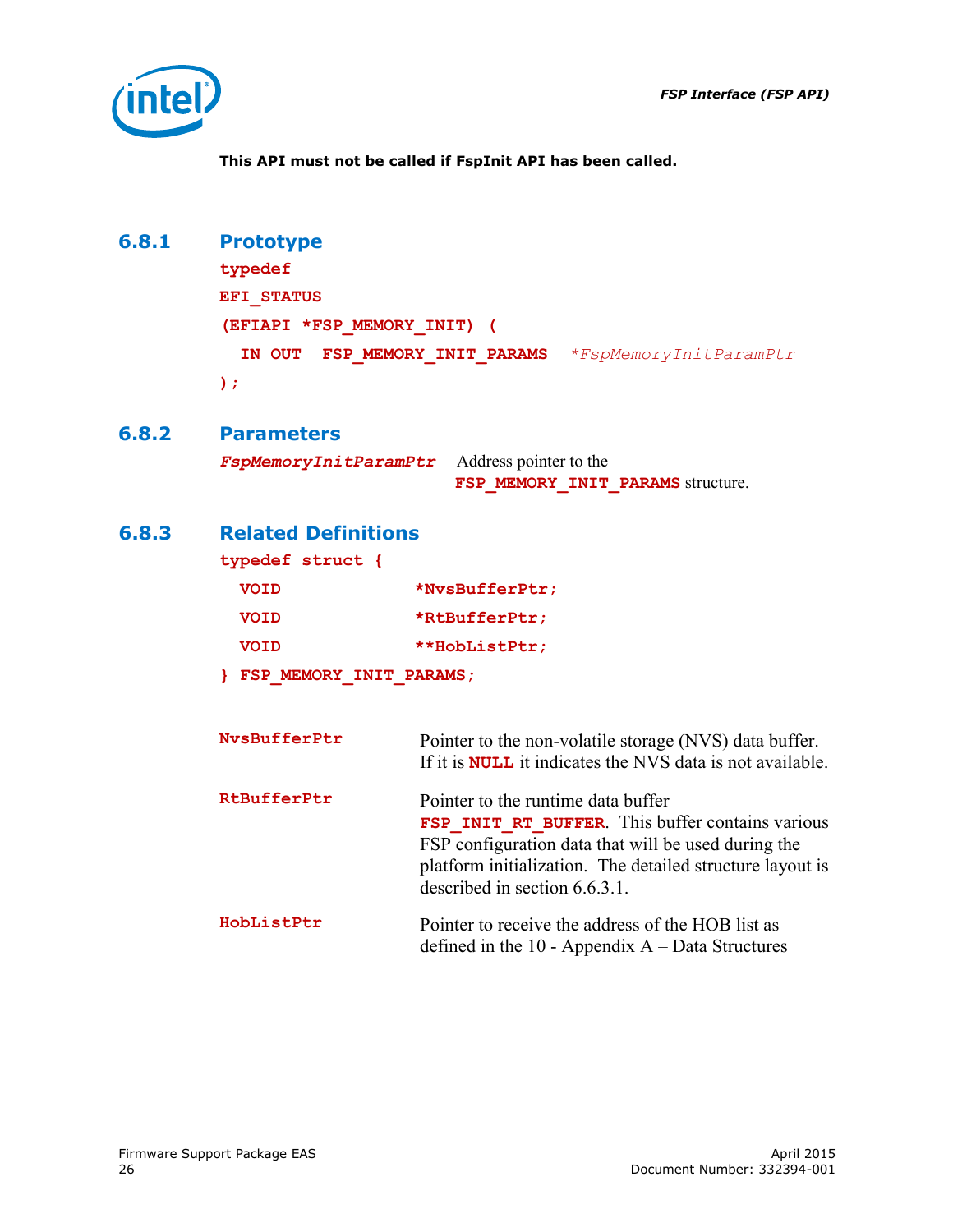

### **6.8.4 Return Values**

<span id="page-26-0"></span>The FspMemoryInit API will preserve all the general purpose registers except **EAX**. The return status will be passed back through the **EAX** register.

#### <span id="page-26-2"></span>**Table 6. Return Values**

| EFI SUCCESS           | FSP execution environment was initialized successfully. |
|-----------------------|---------------------------------------------------------|
| EFI INVALID PARAMETER | Input parameters are invalid.                           |
| EFI UNSUPPORTED       | The FSP calling conditions were not met.                |
| EFI DEVICE ERROR      | FSP memory initialization failed.                       |

#### **6.8.5 Description**

<span id="page-26-1"></span>FspMemoryInit API will use the FSP\_INIT\_RT\_COMMON\_BUFFER structure as its **RtBufferPtr** parameter, but field **FSP\_INIT\_RT\_COMMON\_BUFFER.StackTop** will not be used and must be initialized to 0.

The FSP needs to get some parameters from the bootloader when it is initializing the silicon. These parameters are passed from the bootloader to the FSP through the FSP\_INIT\_RT\_COMMON\_BUFFER structure pointer.

A set of parameters that the FSP may need to initialize memory under special circumstances, such as during an S3 resume or during fast boot mode, are returned by the FSP to the bootloader during a normal boot. The bootloader is expected to store these parameters in a non-volatile memory such as SPI flash and return a pointer to this structure (through **NvsBufferPtr**) when it is requesting the FSP to initialize the silicon under these special circumstances. Refer to *section [7.3](#page-31-1)* [FSP\\_NON\\_VOLATILE\\_STORAGE\\_HOB](#page-31-1) for the details on how to get the returned NVS data from FSP.

This API should be called only once after the TempRamInit API. This API will produce a HOB list and update the **HobListPtr** parameter. The HOB list will contain a number of Memory Resource Descriptor HOB which the bootloader can use to understand the system memory map. The bootloader should not expect a complete HOB list after the FSP returns from this API. It is recommended for the bootloader to save this HobListPtr returned from this API and parse the full HOB list after the FspSiliconInit API.

When this API returns, the bootloader data and stack are still in temporary memory. This API must NOT tear down the temporary memory. Temporary memory setup by TempRamInit API will be torn down by TempRamExit API. It is the responsibility of the bootloader to

- Migrate any data from temporary memory to system memory
- Setup a new stack in system memory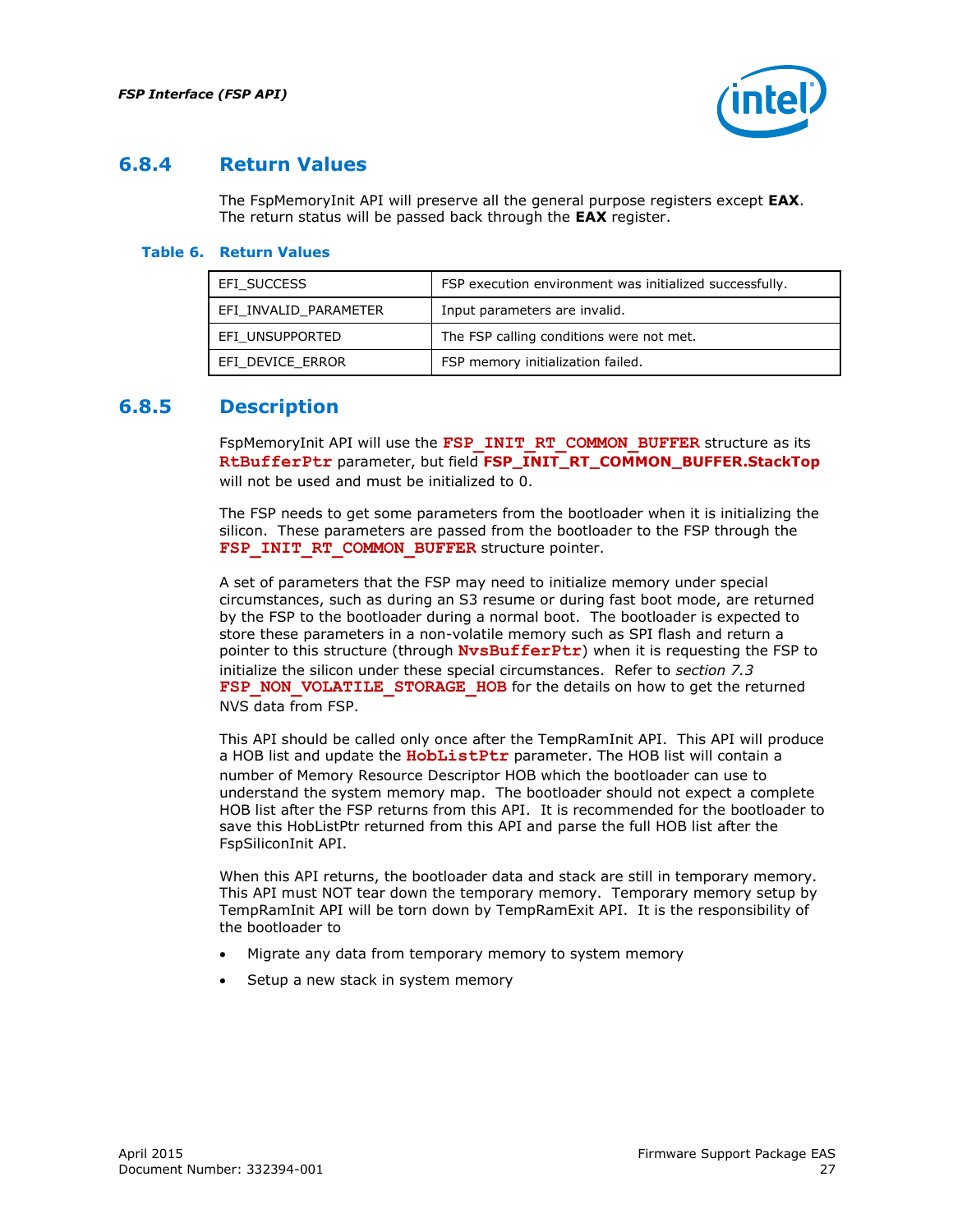

# **6.9 TempRamExit API**

<span id="page-27-0"></span>This FSP API is called after FspMemoryInit API. This FSP API tears down the temporary memory set up by TempRamInit API. This FSP API accepts a pointer to a data structure that will be platform dependent and defined for each FSP binary. This will be documented in the *Integration Guide*.

FspMemoryInit, TempRamExit and FspSiliconInit API provide an alternate method to complete the silicon initialization and provides bootloader an opportunity to get control after system memory is available and before the temporary memory is torn down.

<span id="page-27-1"></span>**This API must not be called if FspInit API has been called.**

#### **6.9.1 Prototype**

```
typedef 
EFI_STATUS
(EFIAPI *FSP_TEMP_RAM_EXIT) (
  IN OUT VOID *TempRamExitParamPtr
);
```
#### **6.9.2 Parameters**

<span id="page-27-2"></span>**TempRamExitParamPtr** Pointer to the TempRamExit parameters structure. This structure is normally defined in the *Integration Guide*. If it is not defined in the *Integration Guide*, pass **NULL**.

### **6.9.3 Return Values**

<span id="page-27-3"></span>The TempRamExit API will preserve all the general purpose registers except **EAX**. The return status will be passed back through the **EAX** register.

#### <span id="page-27-4"></span>**Table 7. Return Values**

| EFI SUCCESS           | FSP execution environment was initialized successfully. |
|-----------------------|---------------------------------------------------------|
| EFI INVALID PARAMETER | Input parameters are invalid.                           |
| EFI UNSUPPORTED       | The FSP calling conditions were not met.                |
| EFI DEVICE ERROR      | Temporary memory exit.                                  |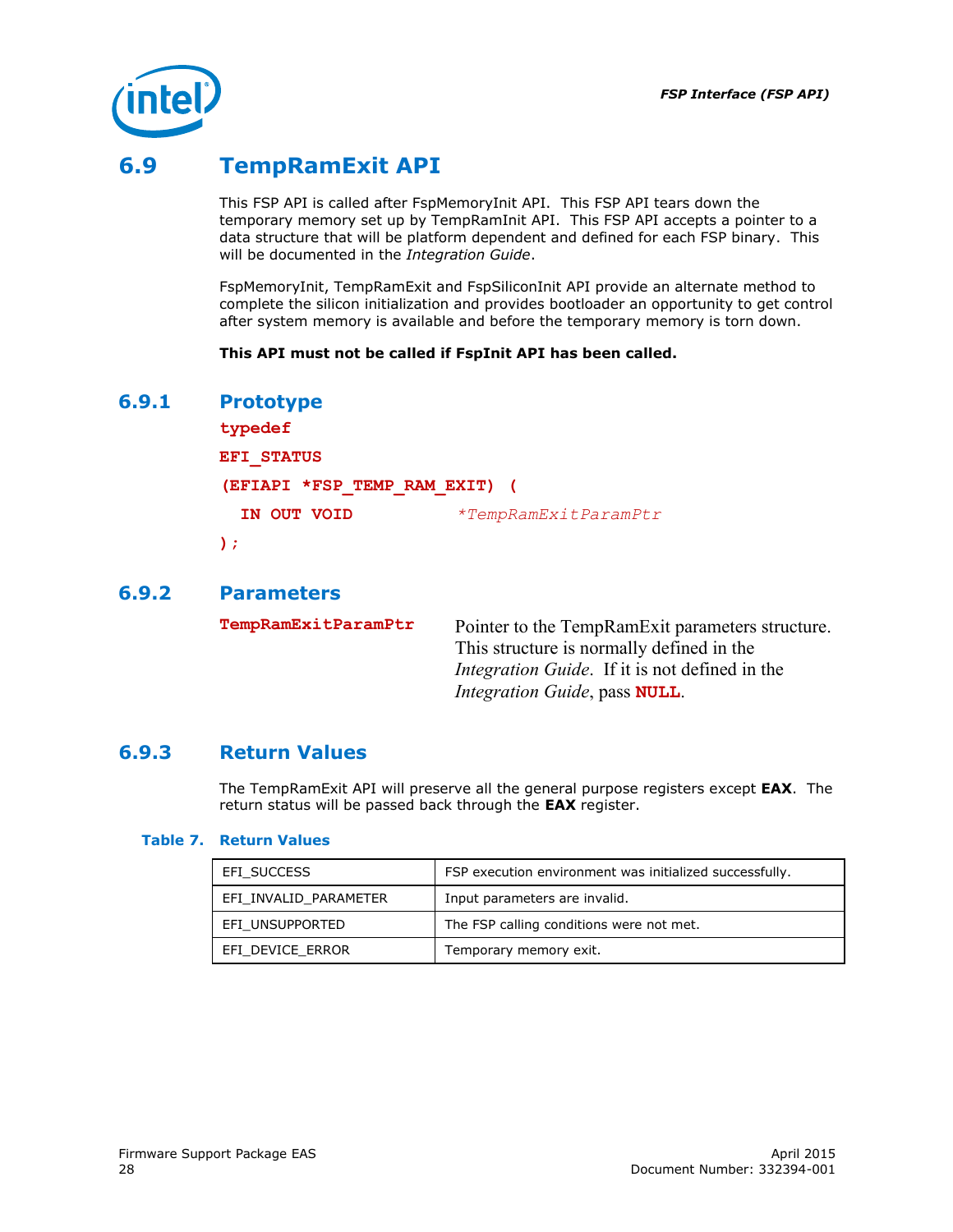

## **6.9.4 Description**

<span id="page-28-0"></span>This API should be called only once after the FspMemoryInit API.

This API tears down the temporary memory area set up in the cache and returns the cache to normal mode of operation. After the cache is returned to normal mode of operation, any data that was in the temporary memory is destroyed. It is therefore expected that the bootloader migrates any data that it might have had in the temporary memory area and also set up a stack in the system memory before calling TempRamExit API.

After the TempRamExit API returns, the bootloader is expected to set up the BSP MTRRs to enable caching. The bootloader can collect the system memory map information by parsing the HOB data structures and use this to set up the MTRR and enable caching.

<span id="page-28-1"></span>FspMemoryInit, TempRamExit and FspSiliconInit API provide an alternate method to complete the silicon initialization and provides bootloader an opportunity to get control after system memory is available and before the temporary memory is torn down.

# **6.10 FspSiliconInit API**

This FSP API is called after TempRamExit API. FspMemoryInit, TempRamExit and FspSiliconInit API provide an alternate method to complete the silicon initialization.

<span id="page-28-2"></span>**This API must not be called if FspInit API has been called.**

#### **6.10.1 Prototype**

| typedef                      |                         |
|------------------------------|-------------------------|
| <b>EFI STATUS</b>            |                         |
| (EFIAPI *FSP SILICON INIT) ( |                         |
| IN OUT VOID                  | *FspSiliconInitParamPtr |
| ) ;                          |                         |

#### **6.10.2 Parameters**

<span id="page-28-3"></span>

| FspSiliconInitParamPtr | Pointer to the Silicon Init parameters structure.     |
|------------------------|-------------------------------------------------------|
|                        | This structure is normally defined in the             |
|                        | <i>Integration Guide.</i> If it is not defined in the |
|                        | Integration Guide, pass NULL.                         |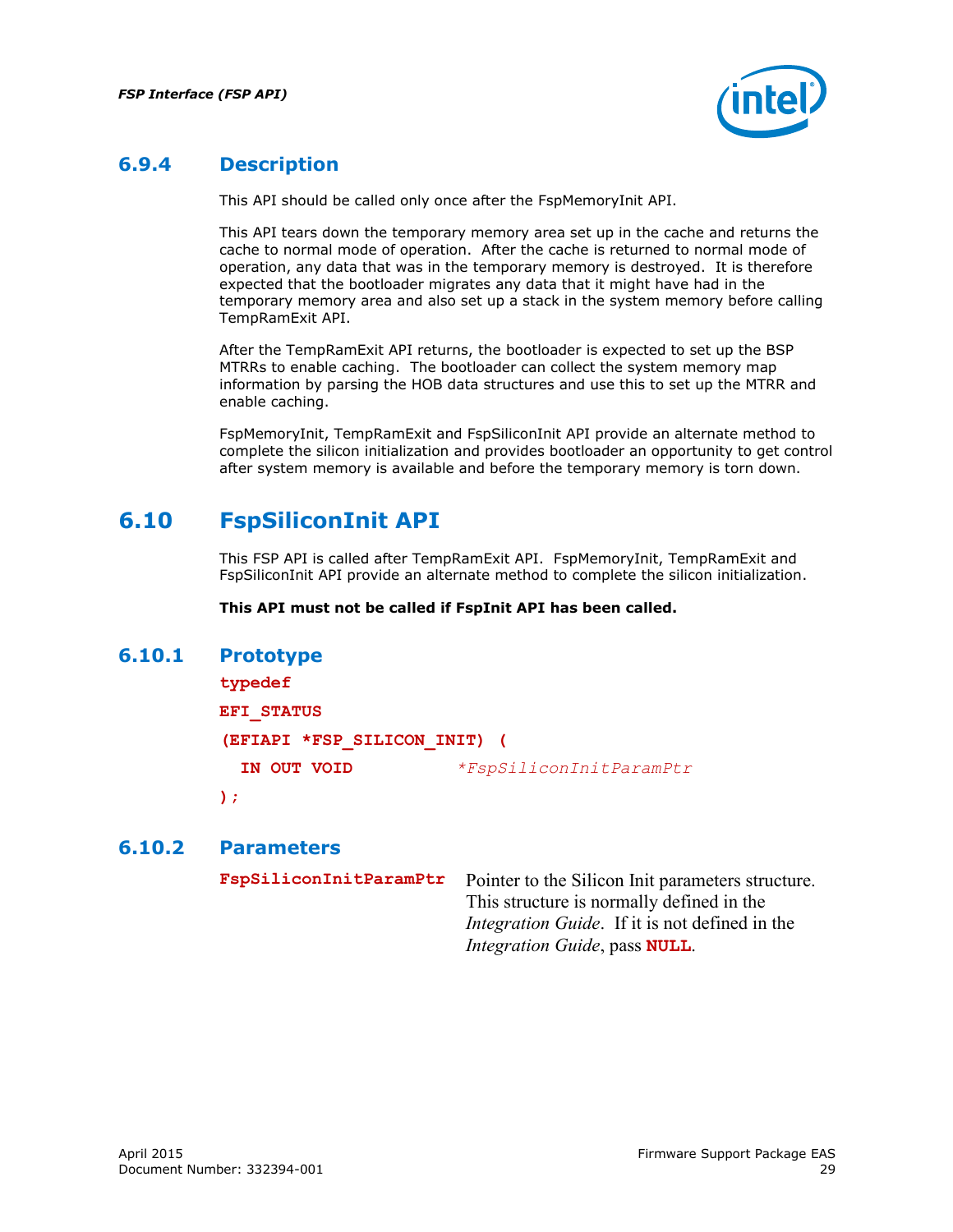

## **6.10.3 Return Values**

<span id="page-29-0"></span>The FspSiliconInit API will preserve all the general purpose registers except **EAX**. The return status will be passed back through the **EAX** register.

#### <span id="page-29-2"></span>**Table 8. Return Values**

| EFI SUCCESS           | FSP execution environment was initialized successfully. |
|-----------------------|---------------------------------------------------------|
| EFI INVALID PARAMETER | Input parameters are invalid.                           |
| EFI UNSUPPORTED       | The FSP calling conditions were not met.                |
| EFI DEVICE ERROR      | FSP silicon initialization failed.                      |

### **6.10.4 Description**

<span id="page-29-1"></span>This API should be called only once after the TempRamExit API.

This FSP API initializes the processor and the chipset including the IO controllers in the chipset to enable normal operation of these devices. This FSP API accepts a pointer to a data structure that will be platform dependent and defined for each FSP binary. This will be documented in the *Integration Guide*.

This API adds HOBs to the HobListPtr to pass more information to the bootloader. To obtain the additional information, the bootloader must parse the HOB list again after the FSP returns from this API.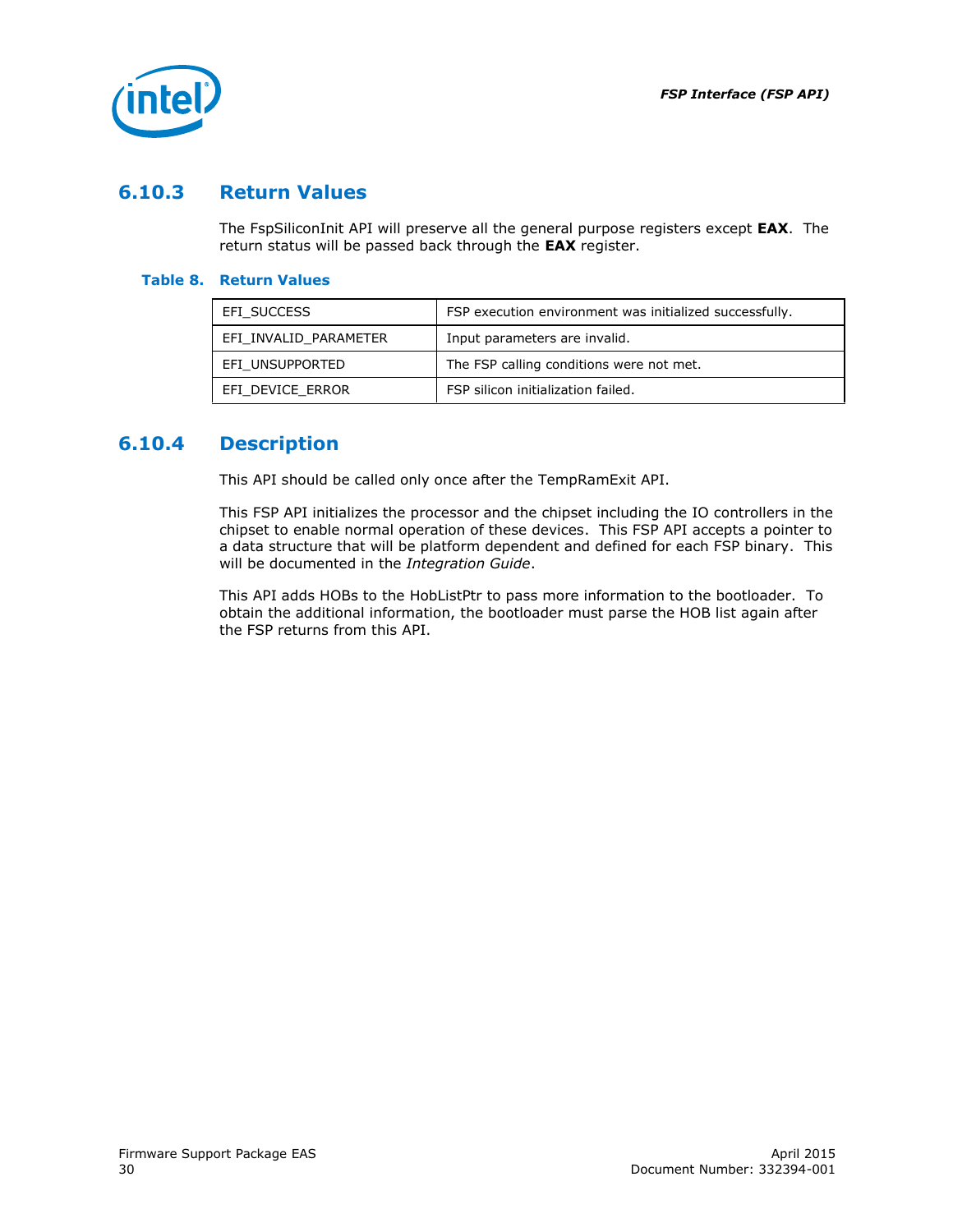

# <span id="page-30-0"></span>*7 FSP Output*

The FSP builds a series of data structures called the Hand Off Blocks (HOBs). These data structures conform to the HOB format as described in the *Platform Initialization (PI) Specification - Volume 3: Shared Architectural Elements* specification. The user of the FSP binary is strongly encouraged to go through the specification mentioned above to understand the HOB details and create a simple infrastructure to parse the HOB list, because the same infrastructure can be reused with different FSP across different platforms.

The bootloader developer must decide on how to consume the information passed through the HOB produced by the FSP. The *PI Specification* defines a number of HOB and most of this information may not be relevant to a particular bootloader. For example, to generate system memory map, bootloader needs to parse the resource descriptor HOBs produced by FspInit and FspMemoryInit API.

In addition to the *PI Specification* defined HOB, the FSP produces a number of FSP architecturally defined GUID type HOB. The sections below describes the GUID and the structure of these FSP defined HOB.

<span id="page-30-1"></span>Additional platform specific HOB may be defined in the *Integration Guide*.

## **7.1 FSP\_BOOTLOADER\_TEMP\_MEMORY\_HOB**

As described in the FspInit API, the system memory is initialized and the whole temporary memory is destroyed during this API call. However, the subregion of the temporary memory returned in the TempRamInit API may still contain bootloader specific data which might be useful to the bootloader after the FspInit call.

Before destroying the temporary memory, the FSP copies the subregion into a HOB in permanent memory and adds that to the HOB list. The bootloader can use this HOB to access the data saved in the temporary memory after FspInit API if necessary. If the bootloader does not care about the previous data, this HOB can be ignored.

This HOB follows the **EFI\_HOB\_GUID\_TYPE** format with the name GUID defined as below:

**#define FSP\_BOOTLOADER\_TEMP\_MEMORY\_HOB\_GUID \**

**{ 0xbbcff46c, 0xc8d3, 0x4113, { 0x89, 0x85, 0xb9, 0xd4, 0xf3, 0xb3, 0xf6, 0x4e }};**

**This HOB is only published and applicable when using FspInit API.**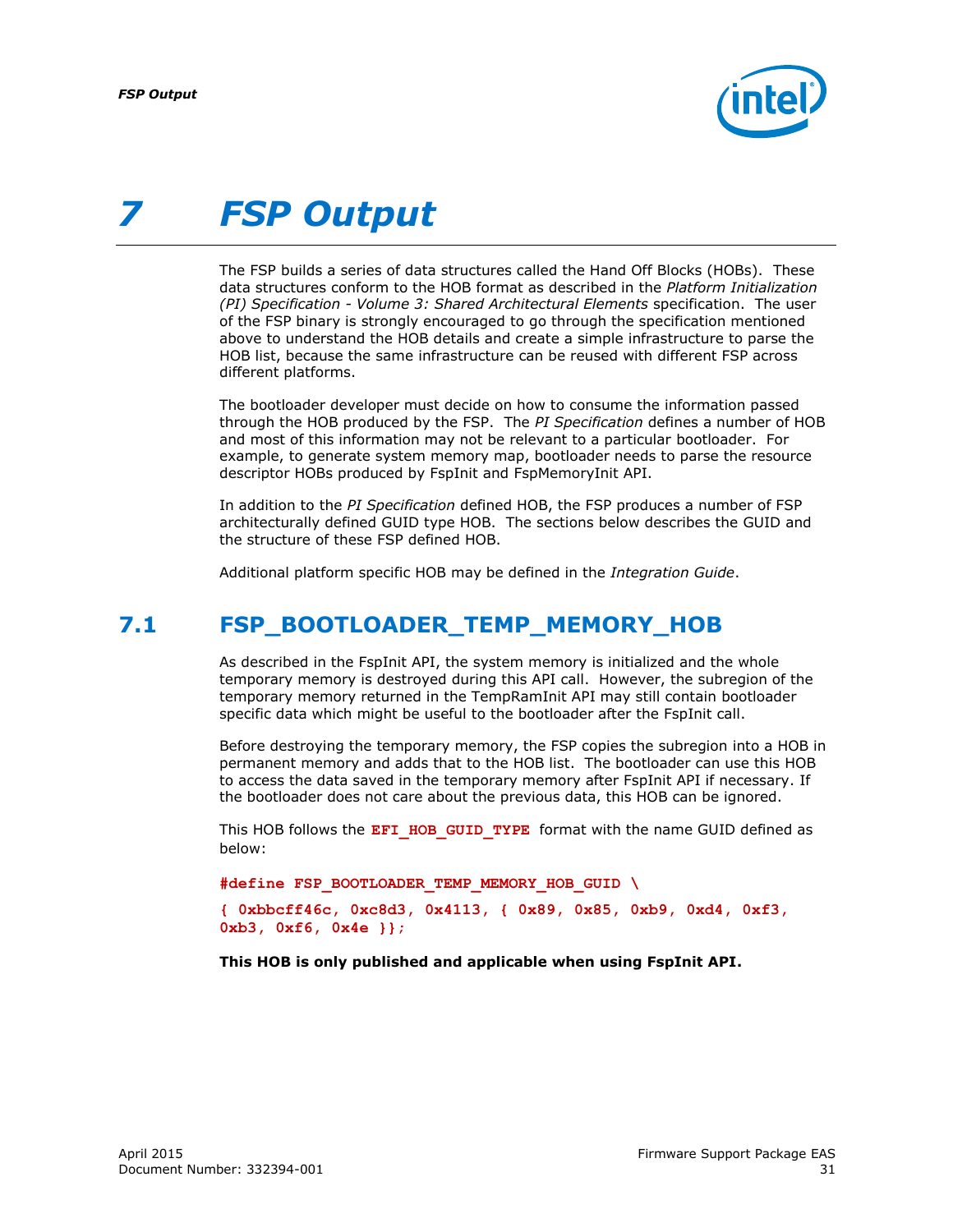

# **7.2 FSP\_RESERVED\_MEMORY\_RESOURCE\_HOB**

<span id="page-31-0"></span>The FSP reserves some memory for its internal use and a descriptor for this memory region used by the FSP is passed back through a HOB. This is a generic resource HOB, but the owner field of the HOB identifies the owner as FSP. **This FSP reserved memory region must be preserved by the bootloader and must be reported as reserved memory to the OS.**

This HOB follows the EFI\_HOB\_RESOURCE\_DESCRIPTOR\_format with the owner GUID defined as below.

**#define FSP\_RESERVED\_MEMORY\_RESOURCE\_HOB\_GUID \**

**{ 0x69a79759, 0x1373, 0x4367, { 0xa6, 0xc4, 0xc7, 0xf5, 0x9e, 0xfd, 0x98, 0x6e }}**

<span id="page-31-1"></span>**This HOB is valid after FspInit or FspMemoryInit API.**

## **7.3 FSP\_NON\_VOLATILE\_STORAGE\_HOB**

The Non-Volatile Storage (NVS) HOB provides a mechanism for FSP to request the bootloader to save the platform configuration data into non-volatile storage so that it can be reused in special cases, such as S3 resume.

This HOB follows the **EFI\_HOB\_GUID\_TYPE** format with the name GUID defined as below:

**#define FSP\_NON\_VOLATILE\_STORAGE\_HOB\_GUID \**

```
{ 0x721acf02, 0x4d77, 0x4c2a, { 0xb3, 0xdc, 0x27, 0xb, 0x7b, 
0xa9, 0xe4, 0xb0 }}
```
The bootloader needs to parse the HOB list to see if such a GUID HOB exists after returning from the FspInit or FspSiliconInit API. If it exists, the bootloader should extract the data portion from the HOB structure and then save it into a platformspecific NVS device, such as flash, EEPROM, etc. On the following boot flow the bootloader should load the data block back from the NVS device to temporary memory and populate the buffer pointer into **FSP\_INIT\_PARAMS.NvsBufferPtr** or **FSP\_MEMORY\_INIT\_PARAMS.NvsBufferPtr** field before calling into the FspInit or FspMemoryInit API, respectively. If the NVS device is memory mapped, the bootloader can initialize the buffer pointer directly to the buffer.

#### **This HOB must be parsed after FspInit or FspSiliconInit API.**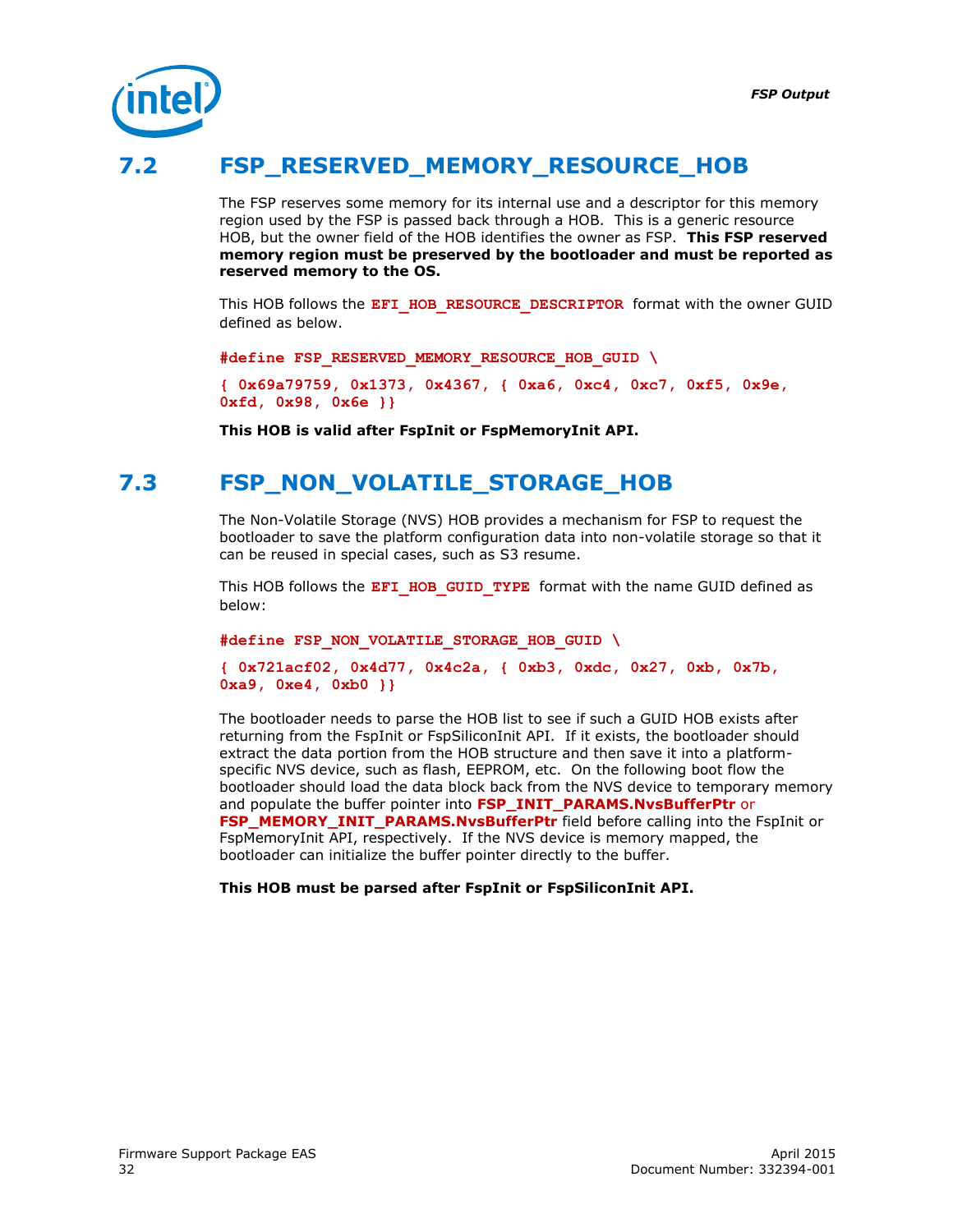

# **7.4 FSP\_BOOTLOADER\_TOLUM\_HOB**

<span id="page-32-0"></span>The FSP can reserve some memory below "top of low usable memory" for bootloader usage. The size of this region is determined by **FSP\_INIT\_RT\_COMMON\_BUFFER.BootLoaderTolumSize**. The FSP reserved memory region will be placed below this region.

This HOB will only be published when the **FSP\_INIT\_RT\_COMMON\_BUFFER.BootLoaderTolumSize** is valid and non zero.

This HOB follows the **EFI\_HOB\_RESOURCE\_DESCRIPTOR** format with the owner GUID defined as below:

**#define FSP\_BOOTLOADER\_TOLUM\_HOB\_GUID \**

**{ 0x73ff4f56, 0xaa8e, 0x4451, { 0xb3, 0x16, 0x36, 0x35, 0x36, 0x67, 0xad, 0x44 }}**

<span id="page-32-1"></span>**This HOB is valid after FspInit or FspMemoryInit API.**

# **7.5 EFI\_PEI\_GRAPHICS\_INFO\_HOB**

If BIT0 (GRAPHICS\_SUPPORT) of the ImageAttribute field in the **FSP\_INFO\_HEADER** is set, the FSP includes graphics initialization capabilities. To complete the initialization of the graphics system, FSP may need some platform specific configuration data which would be documented in the *Integration Guide*.

When graphics capability is included in FSP and enabled as documented in *Integration Guide*, FSP produces a **EFI\_PEI\_GRAPHICS\_INFO\_HOB** as described in the *PI Specification* which provides information about the graphics mode and framebuffer.

**#define EFI\_PEI\_GRAPHICS\_INFO\_HOB\_GUID \**

**{ 0x39f62cce, 0x6825, 0x4669, { 0xbb, 0x56, 0x54, 0x1a, 0xba, 0x75, 0x3a, 0x07 }}**

It is to be noted that the **FrameBufferAddress** address in **EFI\_PEI\_GRAPHICS\_INFO\_HOB** will reflect the value assigned by the FSP. A bootloader consuming this HOB should be aware that a generic PCI enumeration logic could reprogram the temporary resources assigned by the FSP and it is the responsibility of the bootloader to update its internal data structures with the new framebuffer address after the enumeration is complete.

**This HOB is valid after FspInit or FspSiliconInit API.**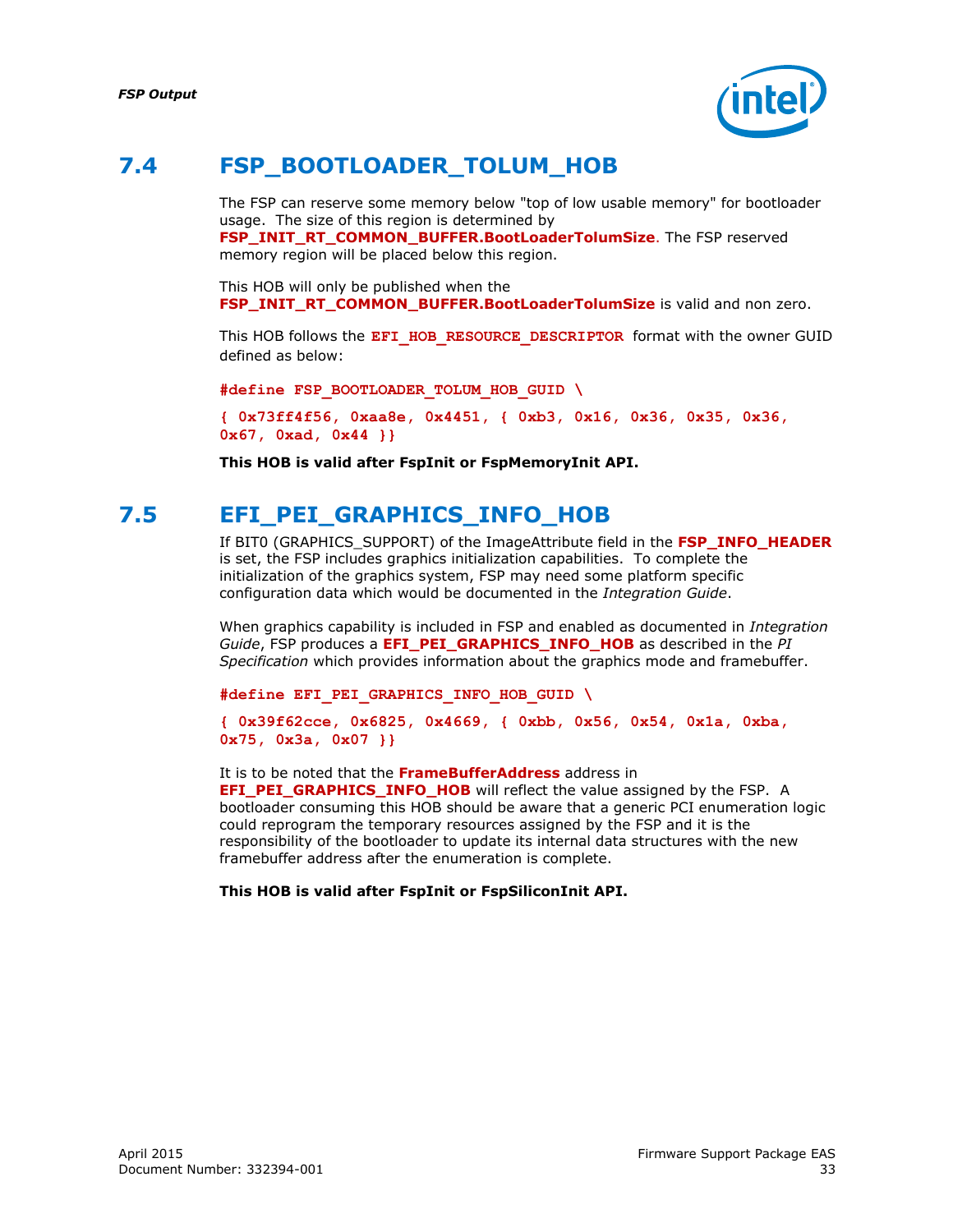

# <span id="page-33-0"></span>*8 FSP Configuration Firmware File*

The FSP binary contains a configurable data region which will be used by the FSP during initialization.

The configurable data region has two sets of data:

- VPD Vital Product Data, which can only be configured statically,
- UPD Updatable Product Data, which can be configured statically for default values, but also can be overwritten during boot at runtime.

Both the VPD and the UPD parameters can be statically customized using a separate tool. There will be a Boot Setting File (BSF) provided along with FSP binary to describe the configuration options within the FSP.

In addition to static configuration, the UPD data can be overridden by the bootloader during runtime. The UPD data is organized as a structure. The FspInit() and FspMemoryInit() API parameter includes an

**FSP\_INIT\_RT\_COMMON\_BUFFER.UpdDataRgnPtr** pointer which can be initialized to point to the UPD data structure. If this pointer is initialized to NULL when calling the FspInit() or FspMemoryInit() API, the FSP will use the default built-in UPD configuration data in the FSP binary. However, if the bootloader wishes to override any of the UPD parameters, it has to copy the whole UPD structure from flash to memory, override the parameters and initialize the

**FSP\_INIT\_RT\_COMMON\_BUFFER.UpdDataRgnPtr** pointer to the address of the UPD structure with updated data in memory and call FspInit() or FspMemoryInit() API. The FSP will use this data structure instead of the default configuration region data for platform initialization. The UPD data structure pointed by pointer

**FSP\_INIT\_RT\_COMMON\_BUFFER.UpdDataRgnPtr** is a project specific structure. Please refer to section [8.2](#page-34-1) and the *Integration Guide* for the details of this structure.

Both the VPD and the UPD structure definitions will be provided as part of the FSP distribution package. To update these configuration options statically using the BCT, a BSF file will be required. This file contains the detailed information on all configurable options, including description, help information, valid value range and the default value. The BSF file will also be provided with the FSP distribution package.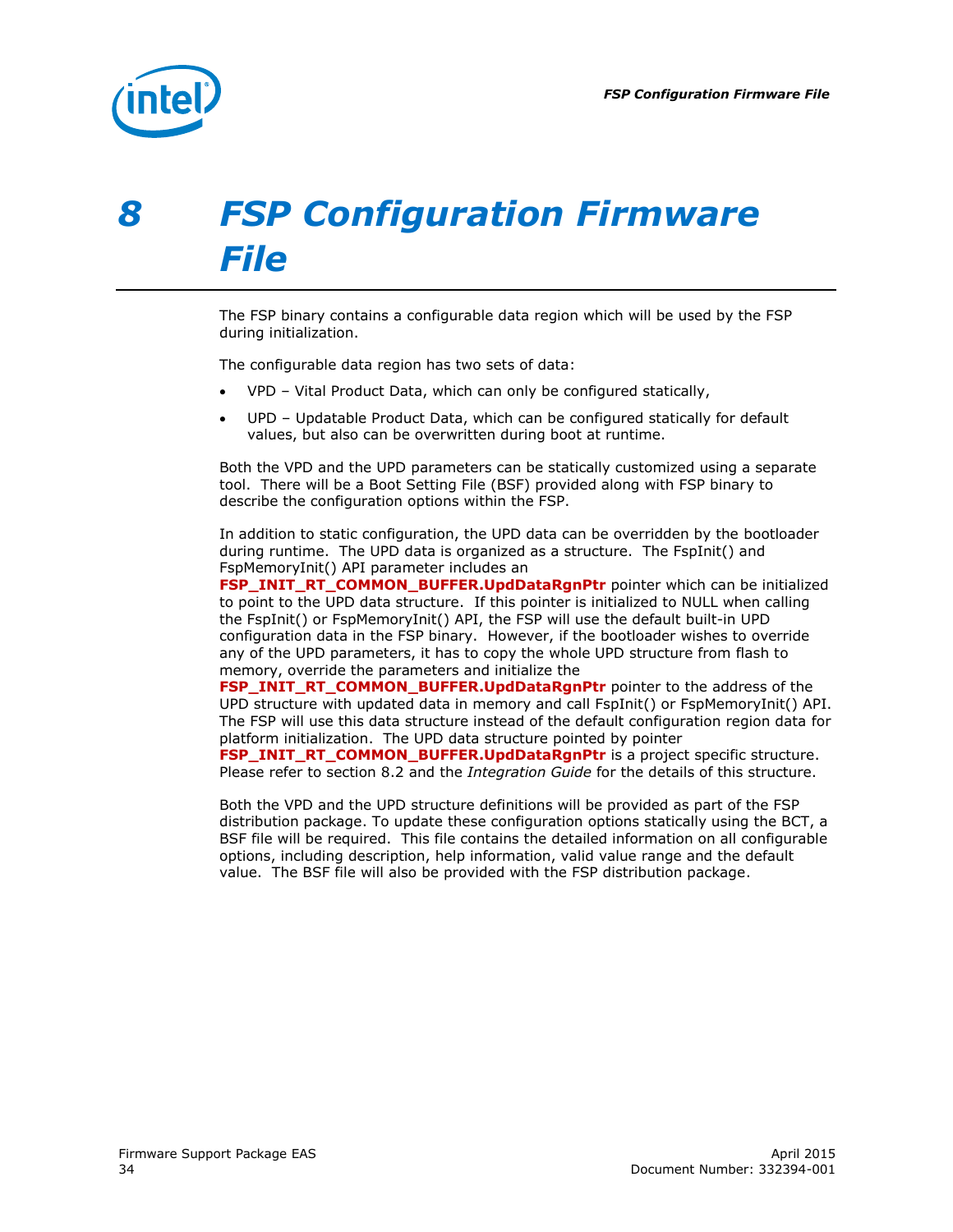

# **8.1 VPD Standard Fields**

<span id="page-34-0"></span>The first few fields of the VPD Region are standard for all FSP implementations as documented below.

#### <span id="page-34-2"></span>**Table 9. VPD Standard Fields**

| <b>Offset</b> | Field                                                                                                                                                       |
|---------------|-------------------------------------------------------------------------------------------------------------------------------------------------------------|
| $0x00 - 0x07$ | VPD Region Signature. FSP specific signature described in the<br>Integration Guide. This field is used by BCT to verify if .bsf is valid<br>for FSP binary. |
|               | If the Header Revision field in the $FSP_$ INFO_HEADER is $> 1$ , then<br>this signature should match the 8 byte Image Id in the<br>FSP INFO_HEADER.        |
| $0x08 - 0x0B$ | Image Revision. Should match the revision in the<br>FSP INFO HEADER                                                                                         |
| $0x0C - 0x0F$ | UPD Region offset                                                                                                                                           |
| $0x10 - 0x13$ | UPD Region size                                                                                                                                             |
| $0x14 - 0x1F$ | Reserved                                                                                                                                                    |

# **8.2 UPD Standard Fields**

<span id="page-34-1"></span>The first few fields of the UPD Region are standard for all FSP implementations as documented below.

#### <span id="page-34-3"></span>**Table 10. UPD Standard Fields**

| <b>Offset</b> | Field                                                                                                                                                       |
|---------------|-------------------------------------------------------------------------------------------------------------------------------------------------------------|
| $0x00 - 0x07$ | UPD Region Signature. FSP specific signature described in the<br>Integration Guide. This field is used by BCT to verify if .BSF is<br>valid for FSP binary. |
| $0x08 - 0x1F$ | Reserved                                                                                                                                                    |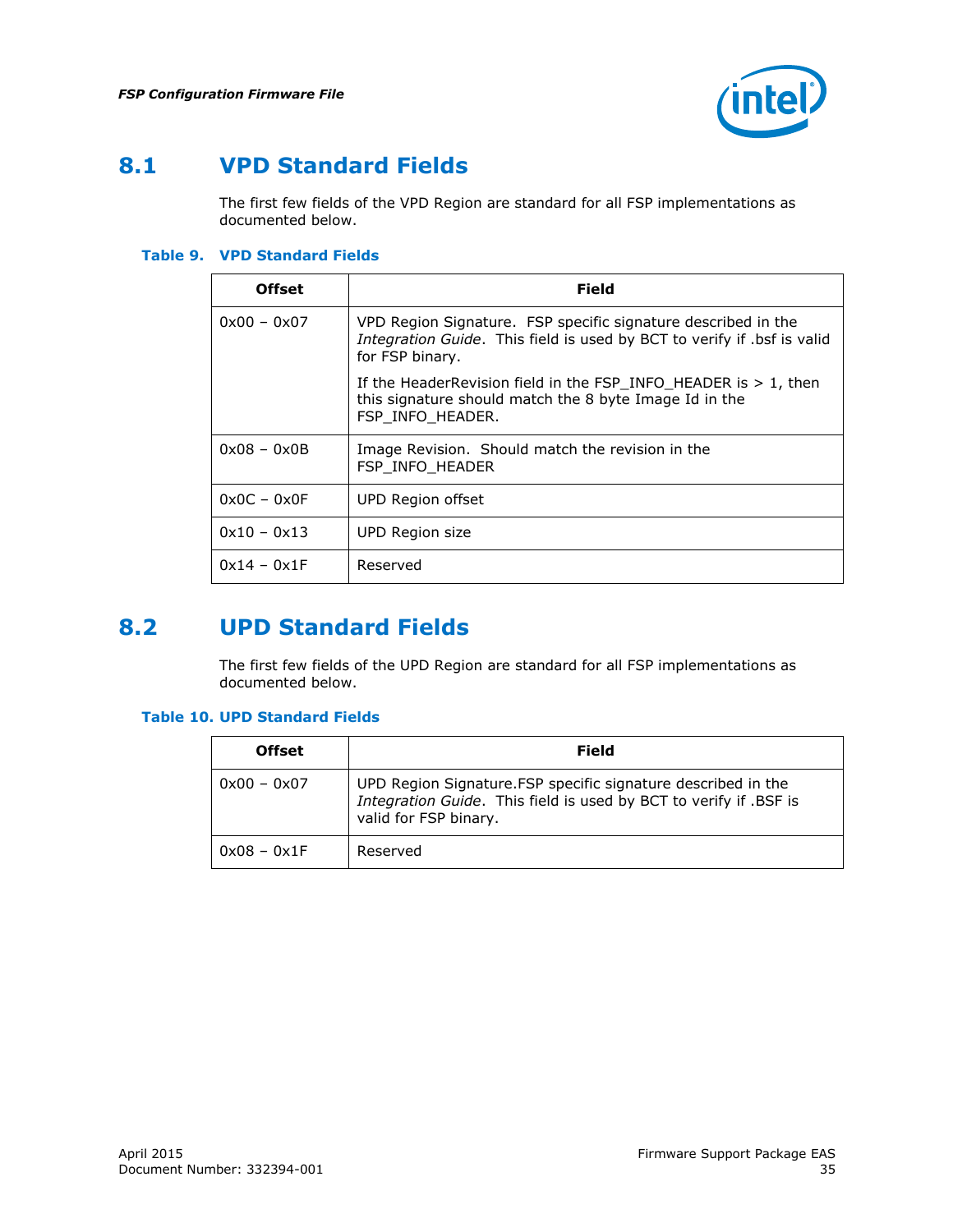

# <span id="page-35-0"></span>*9 Other Host BootLoader Considerations*

# **9.1 Power Management**

<span id="page-35-2"></span><span id="page-35-1"></span>FSP does not provide power management functions besides making power management features available to the host bootloader. ACPI is an independent component of the bootloader, and it will not be included in the FSP.

# **9.2 Bus Enumeration**

<span id="page-35-3"></span>FSP will initialize the processor and the chipset to a state that all bus topology can be discovered by the host bootloader. However, it is the responsibility of the bootloader to enumerate the bus topology.

# **9.3 Security**

FSP will follow the BWG / BIOS Specification to set the necessary registers for security concerns. However, some security features, such as secure boot, are not necessarily covered by the FSP.

Examples include, but are not limited to, SMM, discrete TPM, measured boot, verified, and authenticated boot.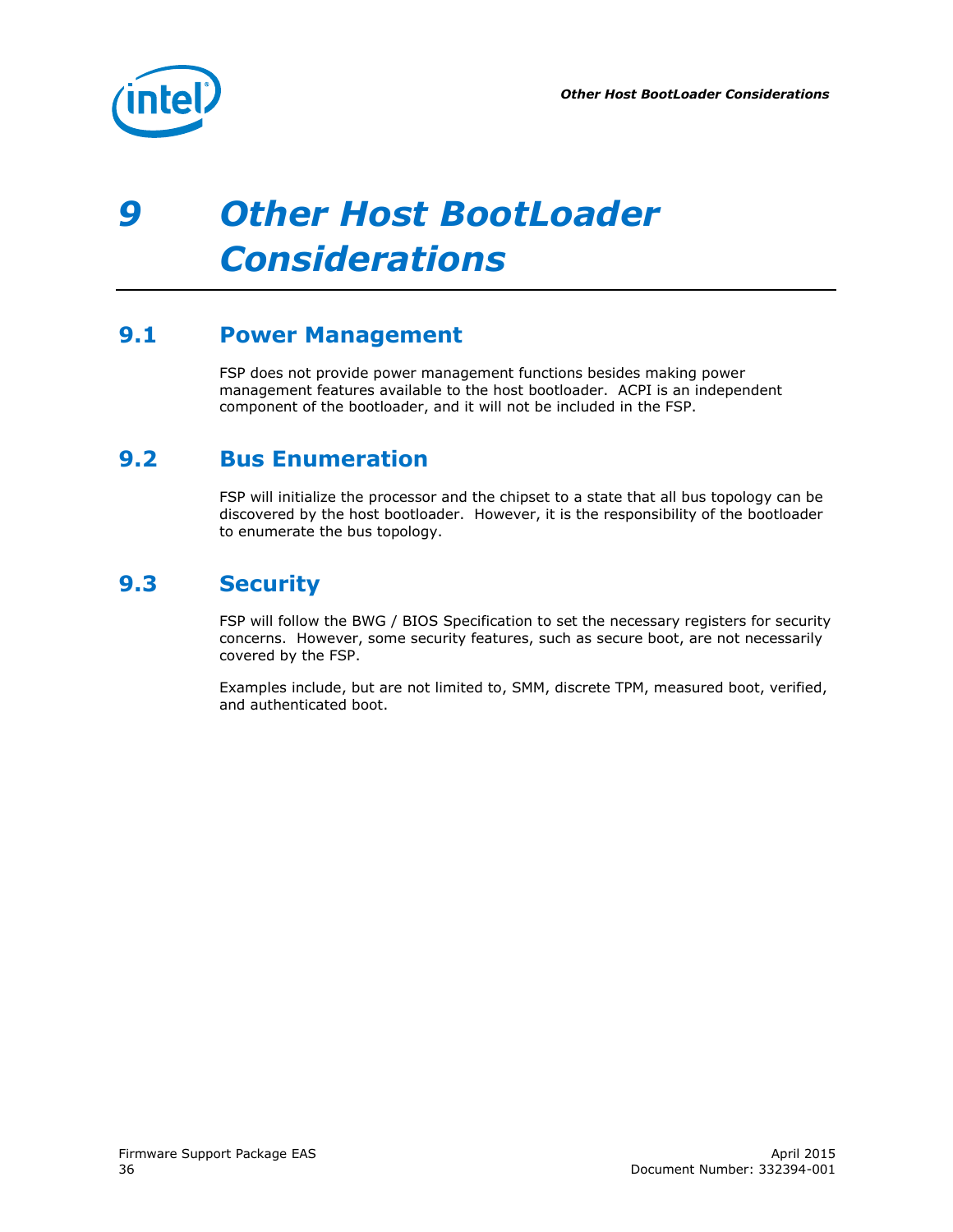

# <span id="page-36-0"></span>*10 Appendix A – Data Structures*

<span id="page-36-1"></span>The declarations/definitions provided here were derived from the EDK2 source available for download at <http://sourceforge.net/apps/mediawiki/tianocore/index.php?title=EDK2>

# **10.1 BOOT\_MODE**

#### **10.1.1 PiBootMode.h**

<span id="page-36-2"></span>

| #define BOOT WITH FULL CONFIGURATION                | $0 \times 00$ |
|-----------------------------------------------------|---------------|
| #define BOOT ASSUMING NO CONFIGURATION CHANGES 0x02 |               |
| #define BOOT ON S3 RESUME                           | $0 \times 11$ |
| #define BOOT ON FLASH UPDATE                        | 0x12          |

# <span id="page-36-3"></span>**10.2 EFI\_STATUS**

### **10.2.1 UefiBaseType.h**

<span id="page-36-4"></span>

| #define EFI SUCCESS              | $0 \times 00000000$ |
|----------------------------------|---------------------|
| #define EFI INVALID PARAMETER    | 0x80000002          |
| #define EFI UNSUPPORTED          | 0x80000003          |
| #define EFI NOT READY            | 0x80000006          |
| #define EFI DEVICE ERROR         | 0x80000007          |
| #define EFI OUT OF RESOURCES     | 0x80000009          |
| #define EFI VOLUME CORRUPTED     | 0x8000000A          |
| #define EFI NOT FOUND            | 0x8000000E          |
| #define EFI TIMEOUT              | 0x80000012          |
| #define EFI ABORTED              | 0x80000015          |
| #define EFI INCOMPATIBLE VERSION | 0x80000019          |
| #define EFI SECURITY VIOLATION   | 0x8000001A          |
| #define EFI CRC ERROR            | 0x8000001B          |
|                                  |                     |

typedef UINT64 EFI\_PHYSICAL\_ADDRESS;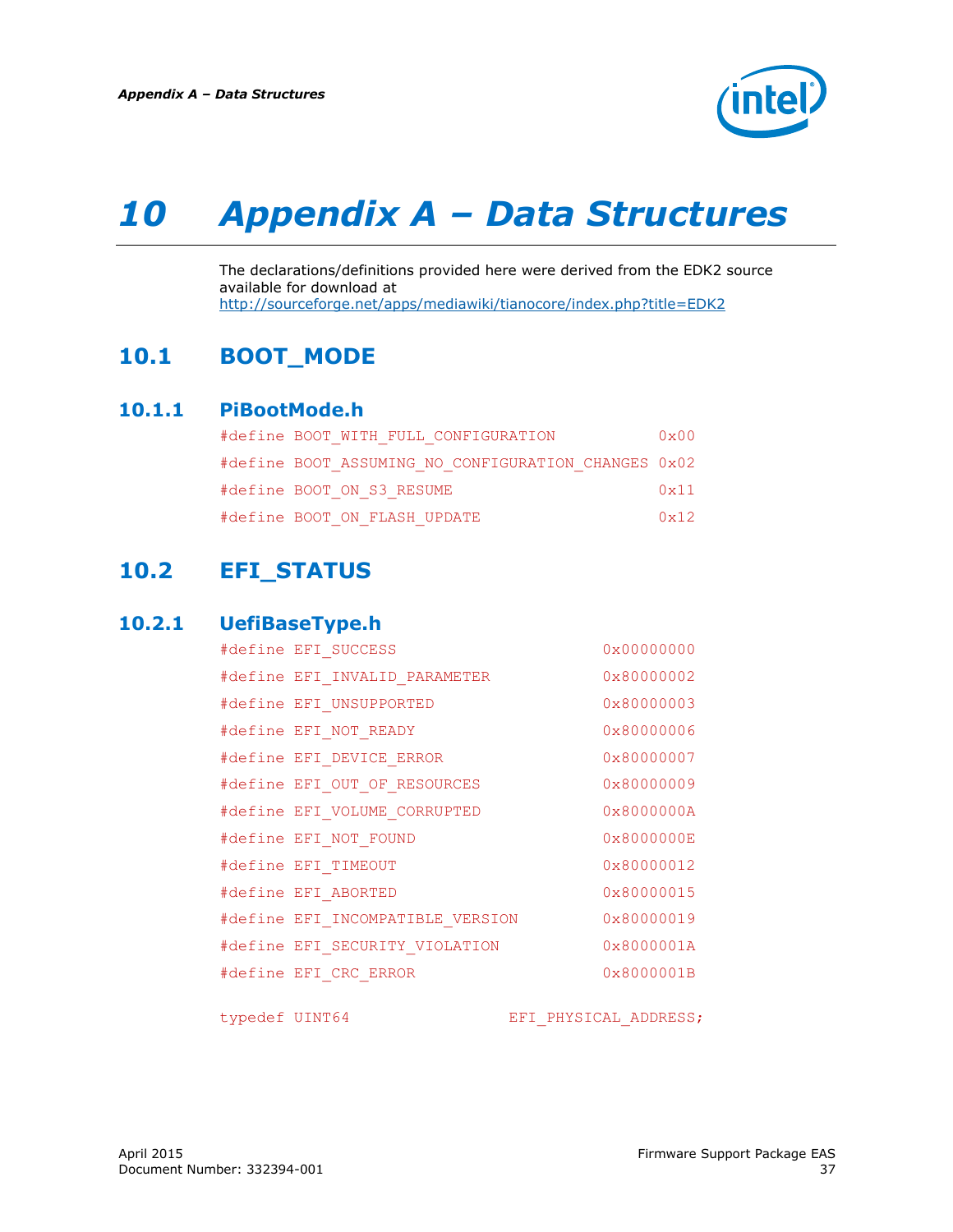

# **10.3 EFI\_PEI\_GRAPHICS\_INFO\_HOB**

### **10.3.1 GraphicsInfoHob.h**

<span id="page-37-2"></span><span id="page-37-1"></span><span id="page-37-0"></span>

| typedef struct {                                   |                  |
|----------------------------------------------------|------------------|
| EFI PHYSICAL ADDRESS                               | FrameBufferBase; |
| UINT32                                             | FrameBufferSize; |
| EFI GRAPHICS OUTPUT MODE INFORMATION GraphicsMode; |                  |
| FEFI PEI GRAPHICS INFO HOB:                        |                  |

## **10.4 EFI\_GUID**

#### **10.4.1 Base.h**

<span id="page-37-3"></span>typedef struct { UINT32 Data1; UINT16 Data2; UINT16 Data3; UINT8 Data4[8]; } GUID;

## **10.4.2 UefiBaseType.h**

<span id="page-37-5"></span><span id="page-37-4"></span>typedef GUID EFI\_GUID;

# **10.5 EFI\_MEMORY\_TYPE**

### **10.5.1 UefiMultiPhase.h**

```
///
/// Enumeration of memory types.
///
typedef enum {
  EfiReservedMemoryType,
  EfiLoaderCode,
  EfiLoaderData,
  EfiBootServicesCode,
   EfiBootServicesData,
  EfiRuntimeServicesCode,
  EfiRuntimeServicesData,
  EfiConventionalMemory,
  EfiUnusableMemory,
  EfiACPIReclaimMemory,
   EfiACPIMemoryNVS,
  EfiMemoryMappedIO,
  EfiMemoryMappedIOPortSpace,
  EfiPalCode,
  EfiMaxMemoryType
} EFI_MEMORY_TYPE;
```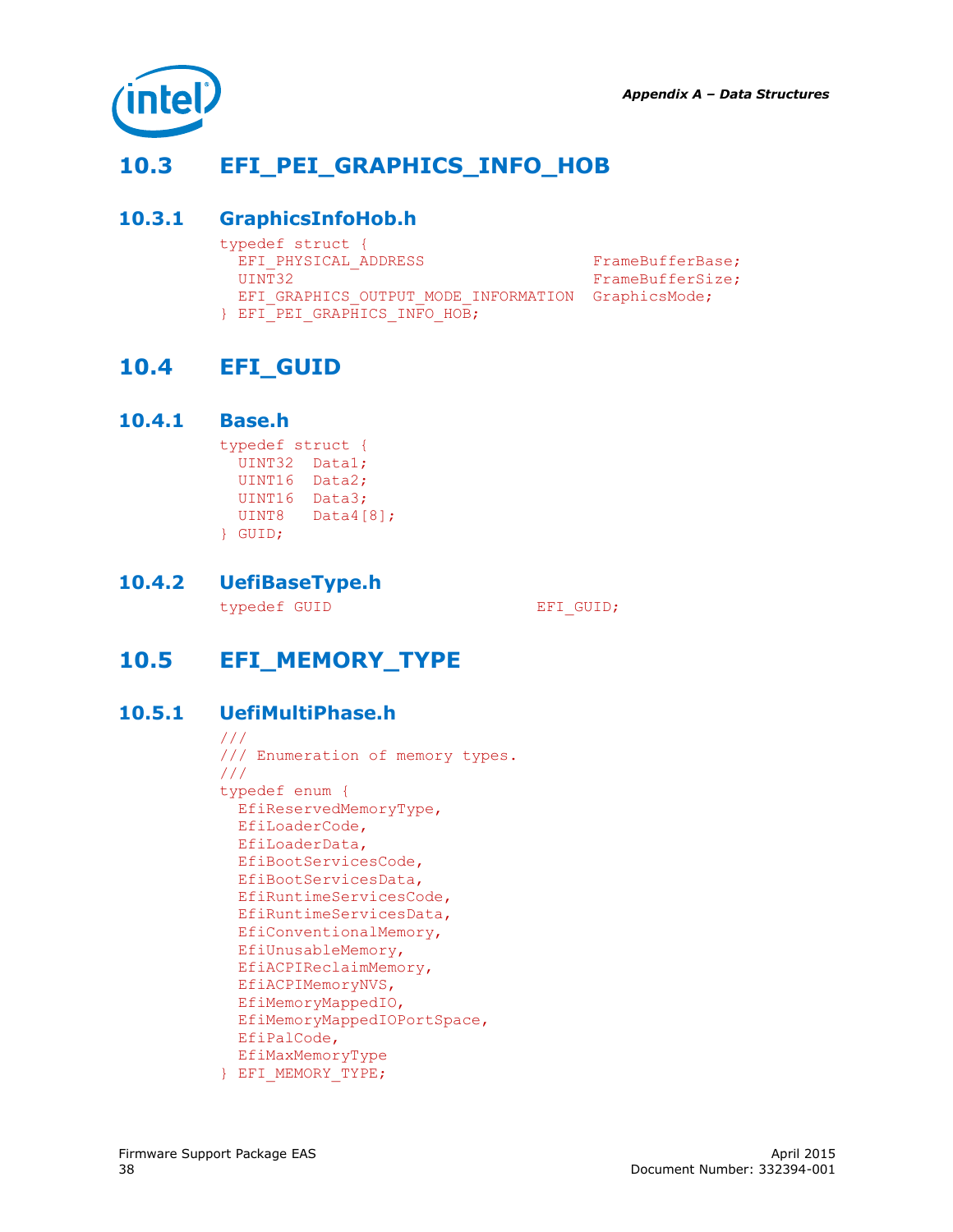

# **10.6 Hand Off Block (HOB)**

### **10.6.1 PiHob.h**

```
typedef UINT32 EFI_RESOURCE_TYPE;
typedef UINT32 EFI_RESOURCE_ATTRIBUTE_TYPE;
//
// Value of ResourceType in EFI HOB RESOURCE DESCRIPTOR.
//
#define EFI_RESOURCE_SYSTEM_MEMORY 0x00000000
#define EFI_RESOURCE_MEMORY_MAPPED_IO 0x00000001
#define EFI_RESOURCE_IO 0x00000002
#define EFI_RESOURCE_FIRMWARE_DEVICE 0x00000003
#define EFI_RESOURCE_MEMORY_MAPPED_IO_PORT 0x00000004
#define EFI_RESOURCE_MEMORY_RESERVED 0x000000005<br>#define PBI_RESOURCE_MEMORY_RESERVED 0x00000000666
#define EFI_RESOURCE_IO_RESERVED 0x000000006
#define EFI<sup>_</sup>RESOURCE_MAX_MEMORY_TYPE 0x00000007
//
// These types can be ORed together as needed.
// The first three enumerations describe settings
//
#define EFI_RESOURCE_ATTRIBUTE_PRESENT 0x00000001
#define EFI_RESOURCE_ATTRIBUTE_PRESENT<br>#define EFI_RESOURCE_ATTRIBUTE_INITIALIZED<br>"define EFI_RESOURCE_ATTRIBUTE_INITIALIZED
#define EFI_RESOURCE_ATTRIBUTE_TESTED 0x00000004
//
// The rest of the settings describe capabilities
//
#define EFI_RESOURCE_ATTRIBUTE_SINGLE_BIT_ECC 0x00000008
#define EFI_RESOURCE_ATTRIBUTE_MULTIPLE_BIT_ECC 0x00000010<br>#define EFI_RESOURCE_ATTRIBUTE_ECC_RESERVED_1 0x000000020
#define EFI_RESOURCE_ATTRIBUTE_ECC_RESERVED_1 0x00000020
#define EFI_RESOURCE_ATTRIBUTE_ECC_RESERVED_2 0x00000040
#define EFI_RESOURCE_ATTRIBUTE_READ_PROTECTED 0x00000080
#define EFI_RESOURCE_ATTRIBUTE_WRITE_PROTECTED 0x00000100
#define EFI_RESOURCE_ATTRIBUTE_EXECUTION_PROTECTED 0x00000200
#define EFI_RESOURCE_ATTRIBUTE_UNCACHEABLE 0x00000400
#define EFI_RESOURCE_ATTRIBUTE_WRITE_COMBINEABLE 0x00000800
#define EFI_RESOURCE_ATTRIBUTE_WRITE_THROUGH_CACHEABLE 0x00001000
#define EFI_RESOURCE_ATTRIBUTE_WRITE_BACK_CACHEABLE 0x00002000
#define EFI_RESOURCE_ATTRIBUTE_16_BIT_IO 0x00004000
#define EFI_RESOURCE_ATTRIBUTE_32_BIT_IO 0x00008000
#define EFI_RESOURCE_ATTRIBUTE_64_BIT_IO 0x00010000
#define EFI_RESOURCE_ATTRIBUTE_UNCACHED_EXPORTED 0x00020000
```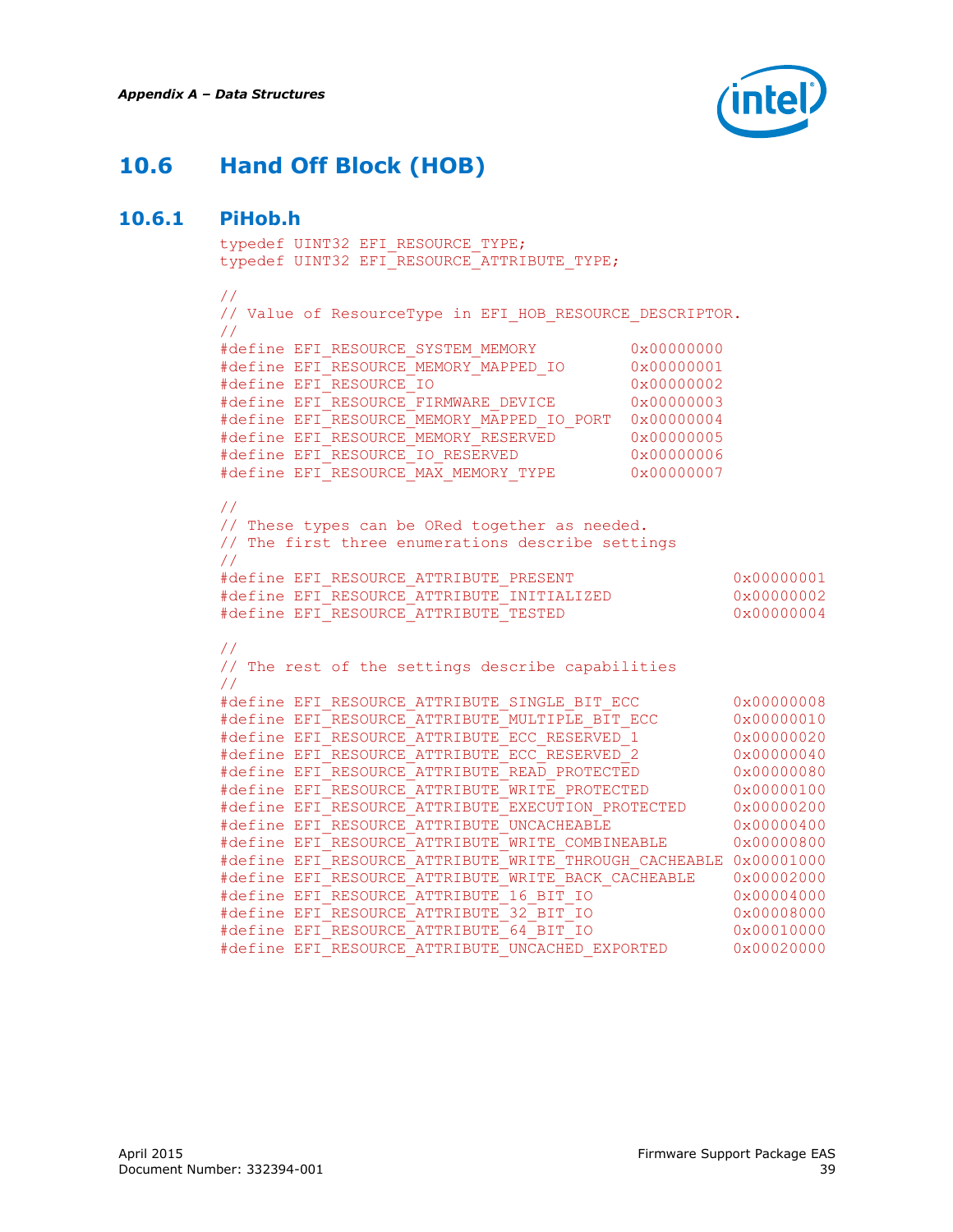

```
//
// HobType of EFI_HOB_GENERIC_HEADER.
//
#define EFI_HOB_TYPE_MEMORY_ALLOCATION 0x0002
#define EFI_HOB_TYPE_RESOURCE_DESCRIPTOR 0x0003
#define EFI_HOB_TYPE_GUID_EXTENSION 0x0004
#define EFI_HOB_TYPE_UNUSED 0xFFFE
#define EFI_HOB_TYPE_END_OF_HOB_LIST 0xFFFF
///
/// Describes the format and size of the data inside the HOB.
/// All HOBs must contain this generic HOB header.
///
typedef struct {
 UINT16 HobType;
 UINT16 HobLength;
 UINT32 Reserved;
} EFI_HOB_GENERIC_HEADER;
///
/// Describes various attributes of logical memory allocation.
///
typedef struct {
EFIGUID Name;
 EFI PHYSICAL ADDRESS MemoryBaseAddress;
 UINT64 MemoryLength;
EFI_MEMORY_TYPE MemoryType;
UINT8 Reserved[4];
} EFI_HOB_MEMORY_ALLOCATION_HEADER;
///
/// Describes all memory ranges used during the HOB producer 
/// phase that exist outside the HOB list. This HOB type 
/// describes how memory is used, not the physical attributes
/// of memory.
///
typedef struct {
EFI_HOB_GENERIC_HEADER Header;
EFI_HOB_MEMORY_ALLOCATION_HEADER AllocDescriptor;
} EFI_HOB_MEMORY_ALLOCATION;
```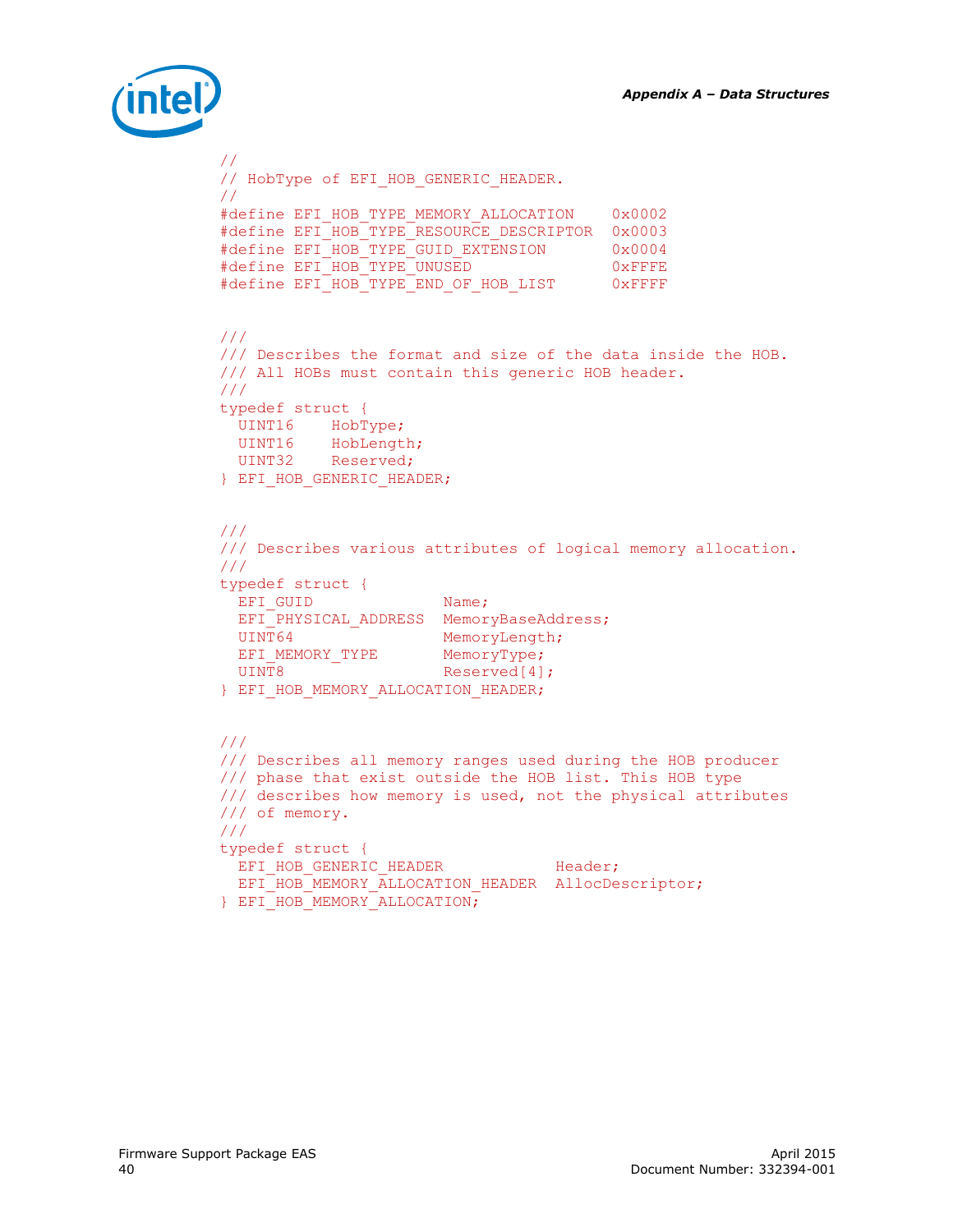

```
///
/// Describes the resource properties of all fixed, 
/// nonrelocatable resource ranges found on the processor
/// host bus during the HOB producer phase.
///
typedef struct {
 EFI_HOB_GENERIC_HEADER Header;
EFI_GUID Owner;
EFI_RESOURCE_TYPE ResourceType;
 EFI_RESOURCE_ATTRIBUTE TYPE ResourceAttribute;
 EFI_PHYSICAL_ADDRESS PhysicalStart;
 UINT64 ResourceLength;
} EFI_HOB_RESOURCE_DESCRIPTOR;
///
/// Allows writers of executable content in the HOB producer
/// phase to maintain and manage HOBs with specific GUID.
///
typedef struct {
EFI_HOB_GENERIC_HEADER Header;
 EFI_GUID Name;
} EFI_HOB_GUID_TYPE;
///
/// Union of all the possible HOB Types.
///
typedef union {
 EFI_HOB_GENERIC_HEADER *Header;
 EFI_HOB_MEMORY_ALLOCATION *MemoryAllocation;
 EFI_HOB_RESOURCE_DESCRIPTOR *ResourceDescriptor;
 EFI_HOB_GUID_TYPE *Guid;
 UINT8 *Raw:
} EFI_PEI_HOB_POINTERS;
```
## **10.7 Firmware Volume and Firmware Filesystem**

<span id="page-40-1"></span><span id="page-40-0"></span>Please refer to PiFirmwareVolume.h and PiFirmwareFile.h from EDK2 project for original source.

### **10.7.1 PiFirmwareVolume.h**

```
///
/// EFI_FV_FILE_ATTRIBUTES
///
typedef UINT32 EFI FV FILE ATTRIBUTES;
///
/// type of EFI FVB attribute
/// 
typedef UINT32 EFI_FVB_ATTRIBUTES_2;
```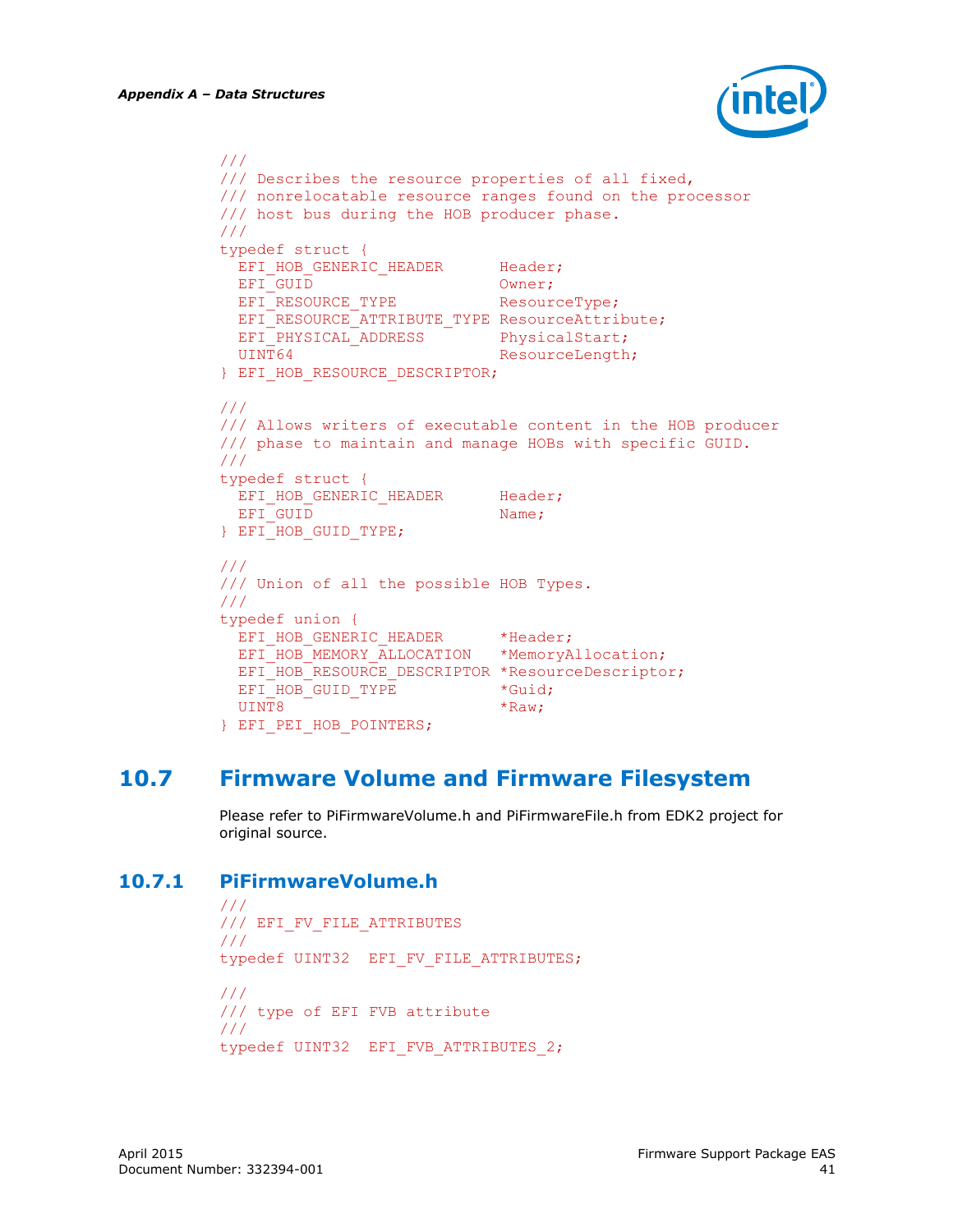

```
typedef struct {
  UINT32 NumBlocks;
 UINT32 Length;
} EFI_FV_BLOCK_MAP_ENTRY;
///
/// Describes the features and layout of the firmware volume.
///
typedef struct {
 UINT8 ZeroVector[16];
 EFI_GUID FileSystemGuid;
 UINT64 FvLength;
 UINT32 Signature;
 EFI_FVB_ATTRIBUTES_2 Attributes;
 UINT16 HeaderLength;
 UINT16 Checksum;
 UINT16 ExtHeaderOffset;
 UINT8 Reserved[1];
 UINT8 Revision;
 EFI_FV_BLOCK_MAP_ENTRY BlockMap[1];
} EFI_FIRMWARE_VOLUME_HEADER;
#define EFI_FVH_SIGNATURE SIGNATURE_32 ('_', 'F', 'V', 'H')
///
/// Firmware Volume Header Revision definition
///
#define EFI_FVH_REVISION 0x02
///
/// Extension header pointed by ExtHeaderOffset of volume header.
/// 
typedef struct {
EFI GUID FvName;
  UINT32 ExtHeaderSize;
} EFI_FIRMWARE_VOLUME_EXT_HEADER;
///
/// Entry struture for describing FV extension header
/// 
typedef struct {
  UINT16 ExtEntrySize;
 UINT16 ExtEntryType;
} EFI_FIRMWARE_VOLUME_EXT_ENTRY;
#define EFI FV EXT TYPE OEM TYPE 0x01
```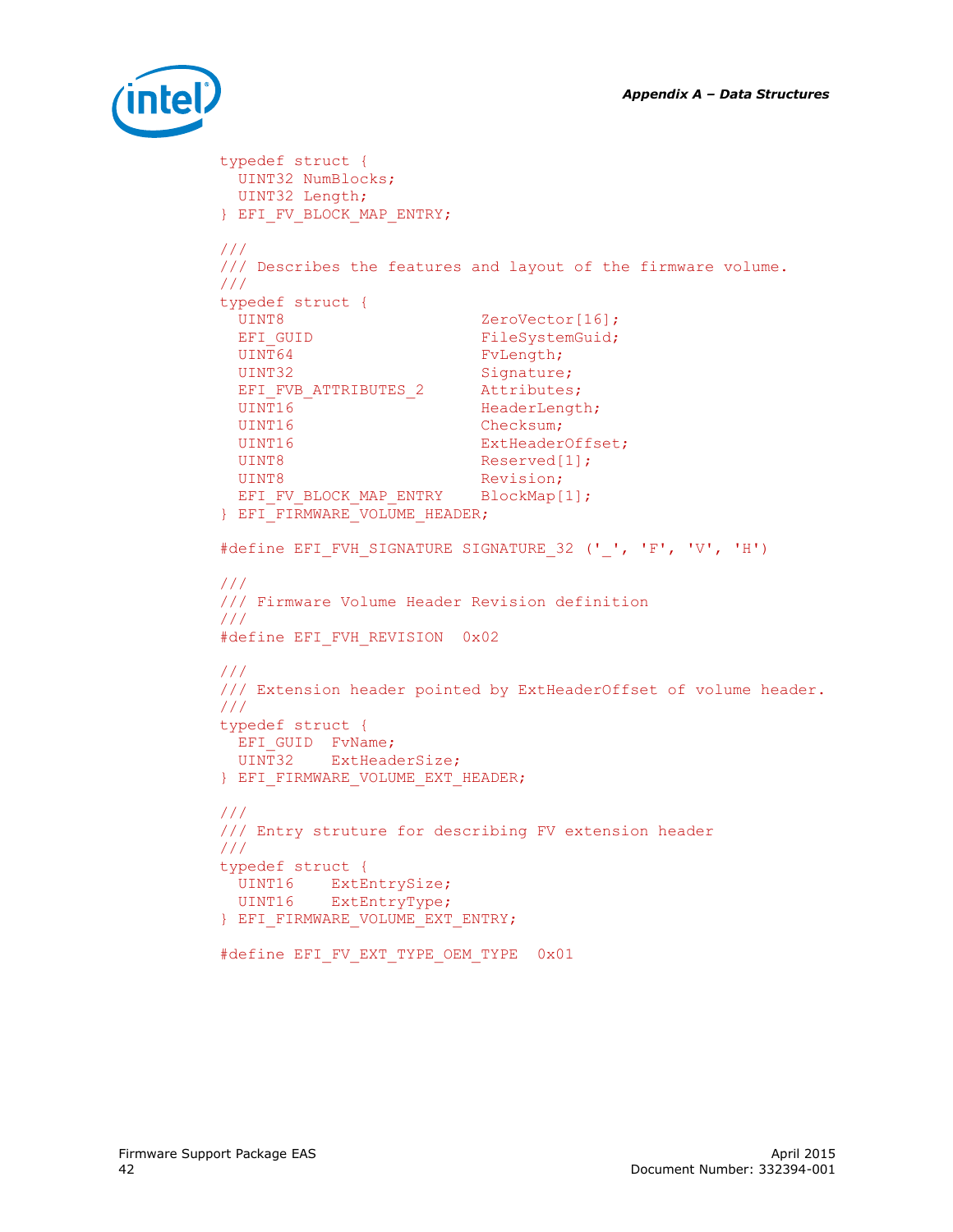

```
///
/// This extension header provides a mapping between a GUID
/// and an OEM file type.
/// 
typedef struct {
 EFI_FIRMWARE_VOLUME_EXT_ENTRY Hdr;
  UINT32 TypeMask;
} EFI_FIRMWARE_VOLUME_EXT_ENTRY_OEM_TYPE;
#define EFI_FV_EXT_TYPE_GUID_TYPE 0x0002
///
/// This extension header EFI FIRMWARE VOLUME EXT ENTRY GUID TYPE
/// provides a vendor specific GUID FormatType type which 
/// includes a length and a successive series of data bytes.
///
typedef struct {
 EFI_FIRMWARE_VOLUME_EXT_ENTRY Hdr;
 EFI_GUID FormatType;
} EFI_FIRMWARE_VOLUME_EXT_ENTRY_GUID_TYPE;
```
## **10.7.2 PiFirmwareFile.h**

```
///
/// Used to verify the integrity of the file.
/// 
typedef union {
  struct {
    UINT8 Header;
    UINT8 File;
  } Checksum;
  UINT16 Checksum16;
} EFI_FFS_INTEGRITY_CHECK;
///
/// FFS FIXED CHECKSUM is the checksum value used when the
/// FFS_ATTRIB_CHECKSUM attribute bit is clear.
///
#define FFS_FIXED_CHECKSUM 0xAA
typedef UINT8 EFI FV FILETYPE;
typedef UINT8 EFI<sup>T</sup>FFS FILE ATTRIBUTES;
typedef UINT8 EFI FFS FILE STATE;
///
/// File Types Definitions
///
```

```
#define EFI_FV_FILETYPE_FREEFORM 0x02
```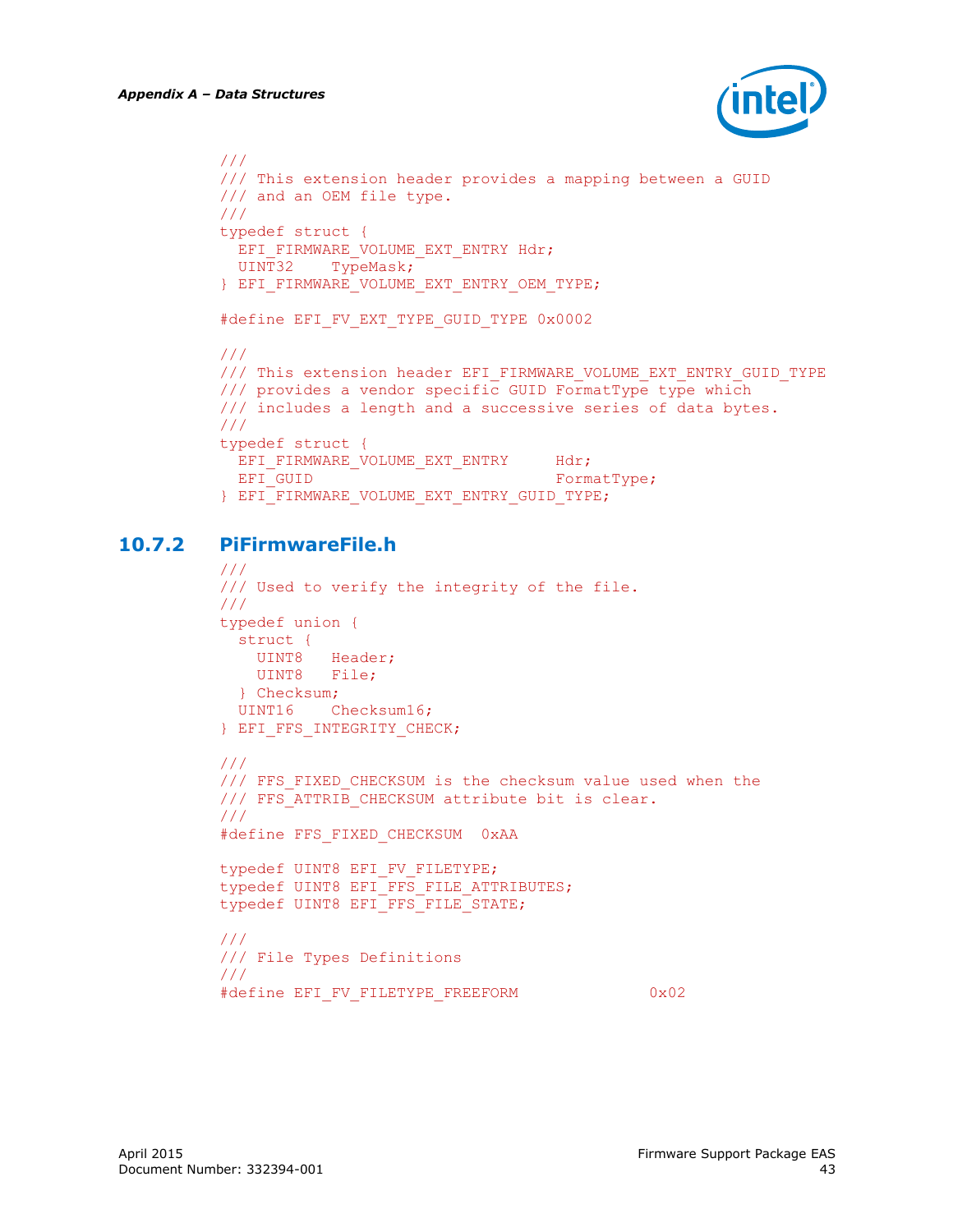

```
/// 
/// FFS File Attributes.
/// 
#define FFS_ATTRIB_LARGE_FILE 0x01
#define FFS ATTRIB FIXED 0x04
#define FFS_ATTRIB_DATA_ALIGNMENT 0x38
#define FFS_ATTRIB_CHECKSUM 0x40
/// 
/// FFS File State Bits.
/// 
#define EFI_FILE_HEADER_CONSTRUCTION 0x01
#define EFI_FILE_HEADER_VALID 0x02
#define EFI_FILE_DATA_VALID 0x04
#define EFI_FILE_MARKED_FOR_UPDATE 0x08
#define EFI_FILE_DELETED 0x10
#define EFI_FILE_HEADER_INVALID 0x20
///
/// Each file begins with the header that describe the 
/// contents and state of the files.
/// 
typedef struct {
 EFI_GUID Name;
  EFI_FFS_INTEGRITY_CHECK IntegrityCheck;
 EFT FV FILETYPE T Type;
 EFI_FFS_FILE_ATTRIBUTES Attributes;
 UINT8 Size[3];
 EFI_FFS_FILE_STATE State;
} EFI_FFS_FILE_HEADER;
typedef struct {
 EFI_GUID Name;
EFI_FFS_INTEGRITY_CHECK IntegrityCheck;
EFI_FV_FILETYPE Type;
 EFI<sup>FFS</sup> FILE ATTRIBUTES Attributes;
 UINT8 Size[3];EFI_FFS_FILE_STATE State;
 UINT32 ExtendedSize;
} EFI_FFS_FILE_HEADER2;
#define IS FFS FILE2(FfsFileHeaderPtr) \
    (((((EFI_FFS_FILE_HEADER *) (UINTN) FfsFileHeaderPtr)-
>Attributes) & FFS ATTRIB LARGE FILE) == FFS ATTRIB LARGE FILE)
#define FFS FILE SIZE(FfsFileHeaderPtr) \
    ((UINT32) (*((UINT32 *) ((EFI_FFS_FILE_HEADER *) (UINTN) 
FfsFileHeaderPtr)->Size) & 0x00ffffff))
```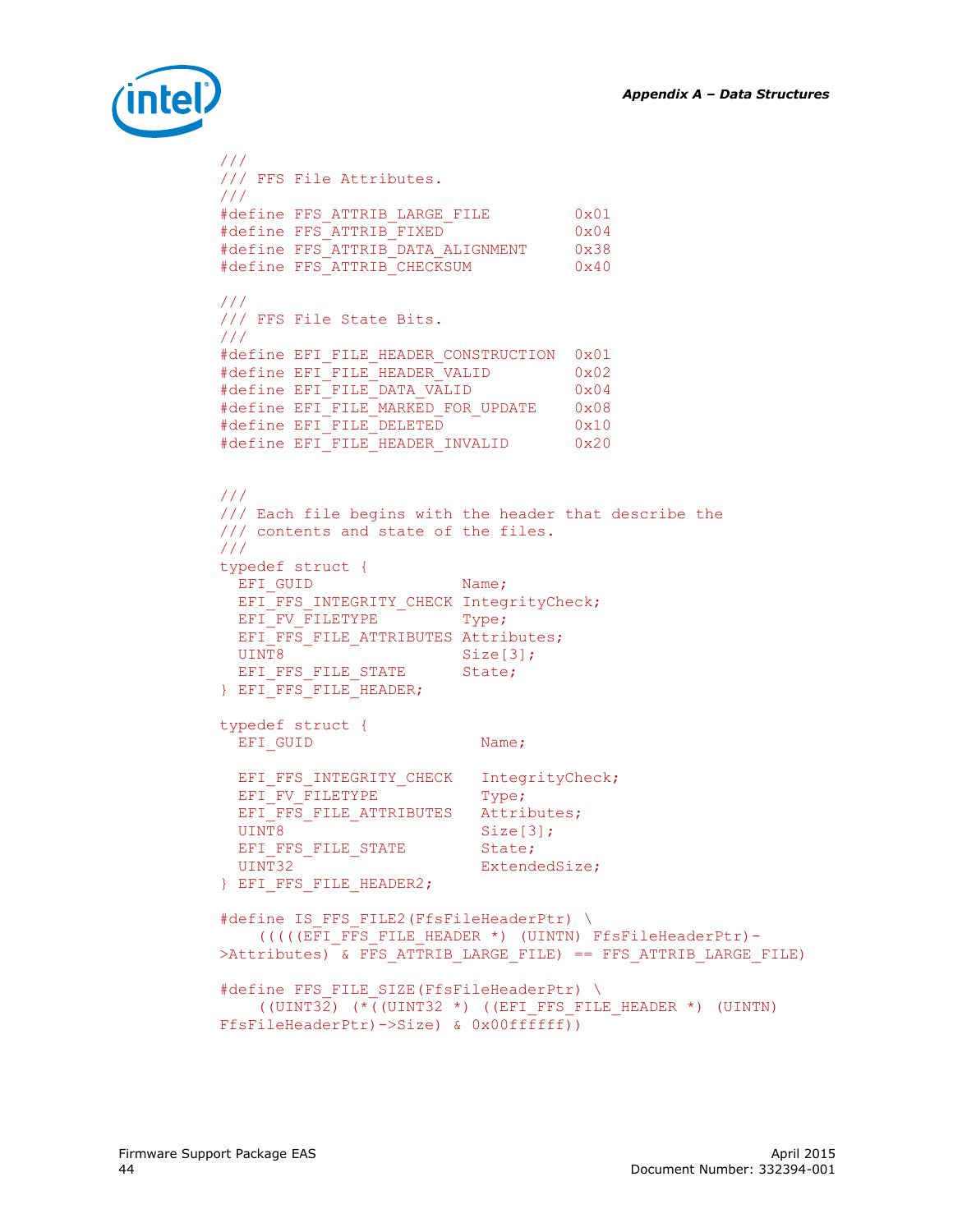

```
#define FFS_FILE2_SIZE(FfsFileHeaderPtr) \
   (((EFI_FFS_FILE_HEADER2 *) (UINTN) FfsFileHeaderPtr)-
>ExtendedSize)
typedef UINT8 EFI SECTION TYPE;
#define EFI SECTION RAW 0x19
///
/// Common section header.
/// 
typedef struct {
 UINT8 Size[3];
 EFI_SECTION_TYPE Type;
} EFI COMMON SECTION HEADER;
typedef struct {
 UINT8 Size[3];
 EFI_SECTION_TYPE Type;
 UINT32 ExtendedSize;
} EFI_COMMON_SECTION_HEADER2;
///
/// The leaf section which contains an array of zero or more 
/// bytes.
/// 
typedef EFI_COMMON_SECTION_HEADER EFI_RAW_SECTION;
typedef EFI_COMMON_SECTION_HEADER2 EFI_RAW_SECTION2;
#define IS SECTION2(SectionHeaderPtr) \
    ((UINT32) (*((UINT32 *) ((EFI_COMMON_SECTION_HEADER *) 
(UINTN) SectionHeaderPtr)->Size) \overline{x} 0x00ffffff) == 0x00ffffff)
#define SECTION SIZE(SectionHeaderPtr) \
   ((UINT32) (*((UINT32 *) ((EFI COMMON SECTION HEADER *)
(UINTN) SectionHeaderPtr)->Size) & 0x00ffffff))
#define SECTION2_SIZE(SectionHeaderPtr) \
     (((EFI_COMMON_SECTION_HEADER2 *) (UINTN) SectionHeaderPtr)-
>ExtendedSize)
```